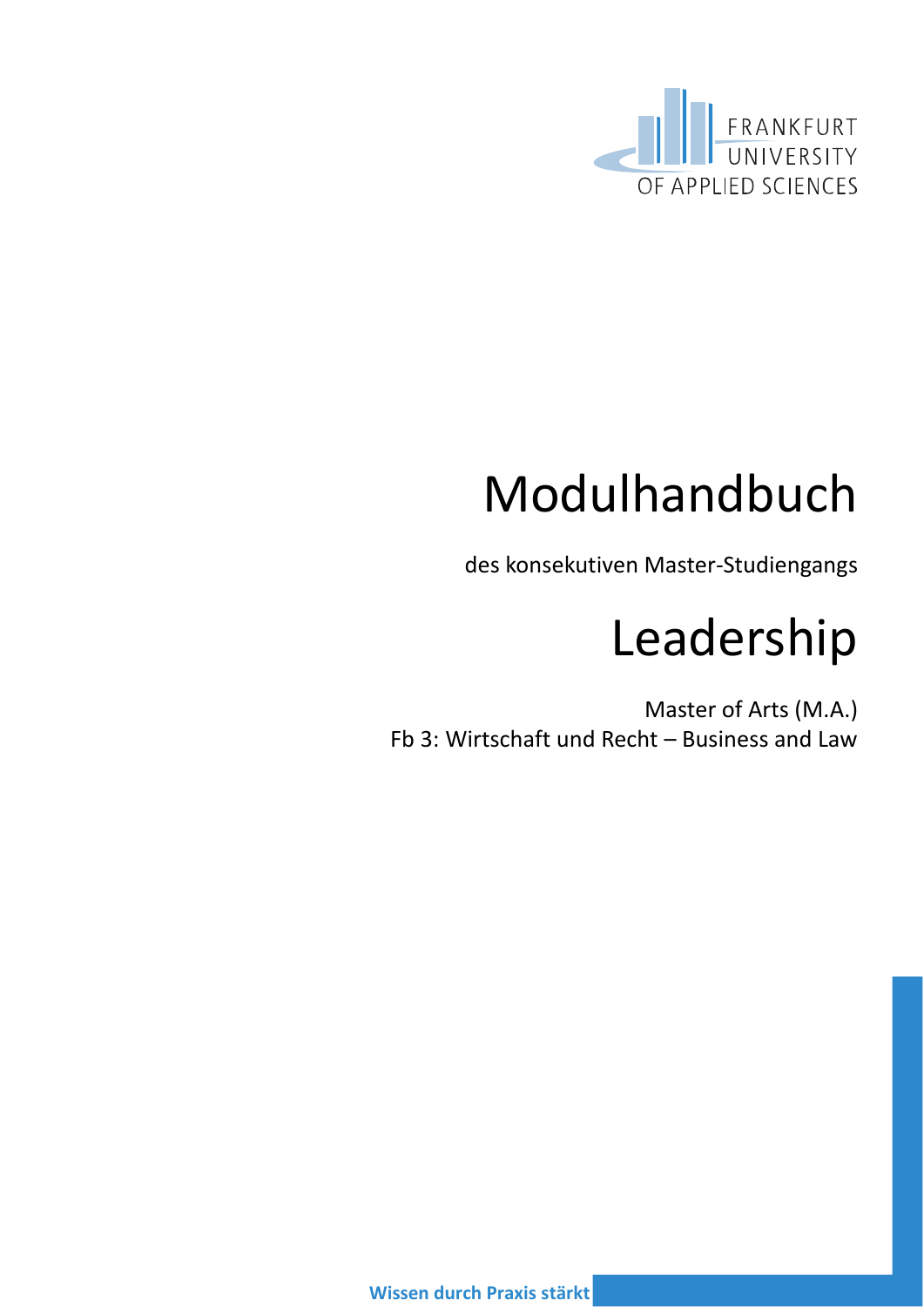## **Inhalt**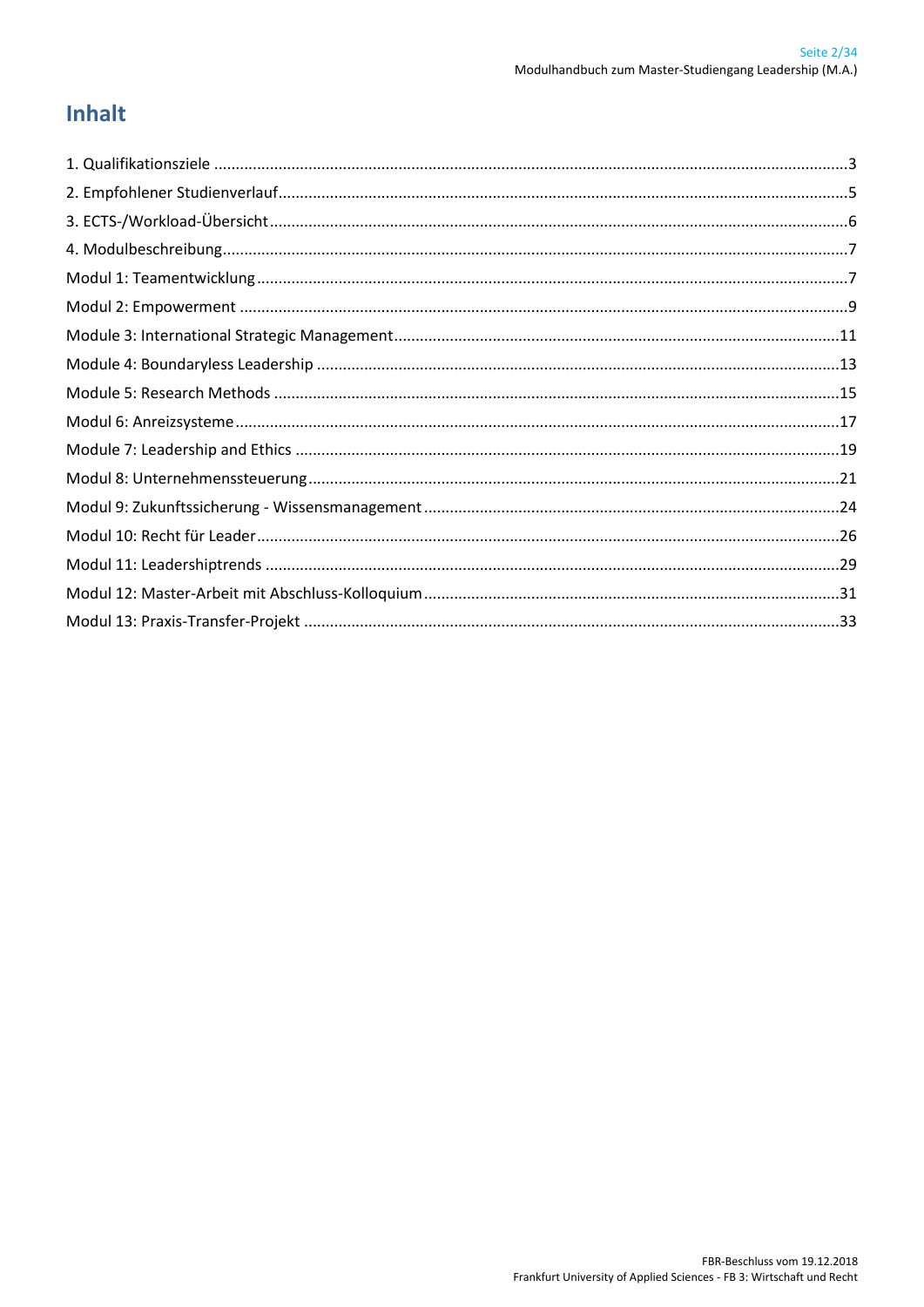## <span id="page-2-0"></span>1. Qualifikationsziele

Absolventinnen und Absolventen des Master-Studiengangs Leadership (M.A.) sind qualifiziert, eine berufliche Tätigkeit in national und international agierenden Unternehmen aufzunehmen, in denen die Analyse und Bearbeitung komplexer Fragestellungen von Führungs-, Planungs- und Koordinationsaufgaben auf Führungs- und Managementebene mit Personalverantwortung in Industrie und Dienstleistung im Vordergrund stehen. Darüber hinaus besteht die Möglichkeit einer aufbauenden Promotion.

Die Absolventinnen und Absolventen verfügen über vertiefte fachliche, methodische und soziale Kompetenzen und sind befähigt, komplexe betriebswirtschaftliche Zusammenhänge und Fragestellungen selbständig zu erkennen, zu analysieren und Lösungswege im Rahmen berufspraktischer Herausforderungen zu erarbeiten und zu kommunizieren. Sie kennen rechtliche Rahmenbedingungen, Konzepte, Verfahren und Methoden der Bereiche strategische Unternehmensführung, Management, Leadership und Personal sowie deren Zusammenhänge und begreifen diese als Teile übergeordneter betriebswirtschaftlicher Fragestellungen. Sie sind in der Lage, prozessuale Zusammenhänge zwischen organisatorischen Zielen, Mitarbeiterinteressen und unternehmensexternen Faktoren zu analysieren, zu unterscheiden und zu bewerten. Mit Hilfe ihres erworbenen reflektierten Denk- und Urteilsvermögens können sie unternehmensrelevante Erkenntnisse interpretieren und fundierte Handlungsempfehlungen ableiten. Sie werden befähigt, auch in neuen und unvertrauten Situationen relevante Informationen mit Hilfe ihres fachlichen Wissens kritisch zu bewerten, abzuwägen sowie praktische Schlussfolgerungen zu ziehen, die sowohl wirtschaftswissenschaftliche als auch gesellschaftliche Aspekte berücksichtigen.

Die Absolventinnen und Absolventen sind in der Lage, wissenschaftliche Fragestellungen aus dem Bereich Leadership auf dem Stand der aktuellen Forschungslage zu entwickeln, Forschungsansätze abzuleiten, diese mit wissenschaftlichen Verfahren und Methoden zu bearbeiten und zu verschriftlichen. Sie können eigene Forschungsergebnisse und komplexe Sachverhalte zielgruppenadäquat vor Vertretern der Berufspraxis und Wissenschaft präsentieren und sich mit diesen sach- und fachbezogen austauschen.

Durch anwendungsorientierte Projektarbeiten haben sie gelernt, in der Zusammenarbeit mit Anderen Projekte zu strukturieren, zu managen, zu führen und Verantwortung zu übernehmen sowie die eigene Führungspraxis zu definieren. Die Absolventinnen und Absolventen sind in der Lage, die eigene Rolle im Team zu reflektieren, einzunehmen und Lösungsprozesse voranzutreiben. Dadurch sind sie befähigt, ihr Wissen eigenständig und gestalterisch situationsadäquat auf berufspraktische und wissenschaftliche Fragestellungen anzuwenden. Dies sind wichtige Bausteine ihrer beruflichen und persönlichen Entwicklung sowie der eigenen unternehmerischen, gesellschaftlichen und ethischen Verantwortung.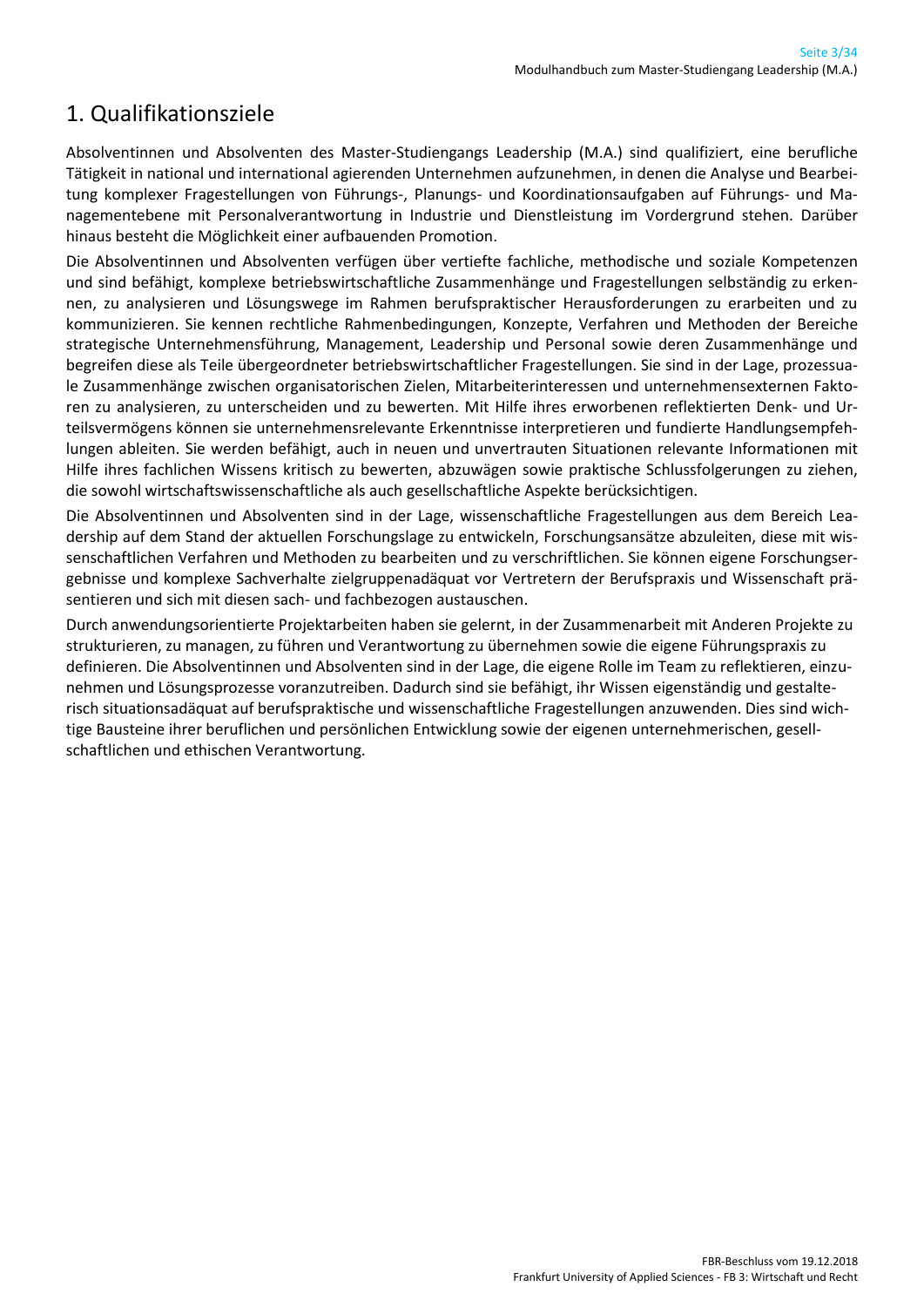### Qualification objectives

Graduates of the Master's degree program in Leadership (M.A.) are qualified to pursue a professional career in nationally and internationally operating companies in which complex issues in the areas of management, planning and coordination within the upper management and management levels in various industries and services are focused upon. It is also possible for graduates to pursue a doctorate.

Graduates have in-depth technical, methodological and social skills and are able to independently recognize and analyze complex issues, and to develop and communicate practical solutions suitable for the real world. They are familiar with the legal framework, concepts, procedures and methods of the areas of strategic corporate management, management, leadership and personnel, as well as their interrelationships and understand these as parts of overarching business management issues. They are able to analyze, differentiate and evaluate processrelated relationships between organizational goals, employee interests and external factors. Using the reflection and judgement skills acquired in the program, they can interpret relevant findings and derive well-founded recommendations for action. Even in new and unfamiliar situations they will be able to use their specialist knowledge to critically evaluate and weigh relevant information and to draw practical conclusions that take both economic and social aspects into account.

Graduates are able to develop scientific questions based on the current state of research in the field of leadership, derive research approaches, and to process and document them using scientific procedures and methods. They can present their own research results and complex topics to members of both the business community and scientific community in a manner appropriate to the respective target group and exchange information with them in a manner relevant to the field.

Through application-oriented project work, they have learned to structure, manage, lead and take responsibility in cooperation with others as well as to define their own approach to leadership. Graduates are able to reflect on their own role in the team, assume that role and drive decision-making processes forward. This enables them to apply their knowledge independently and appropriately to deal with practical and scientific issues. These are important building blocks of their professional and personal development as well as their own entrepreneurial, social and ethical responsibility.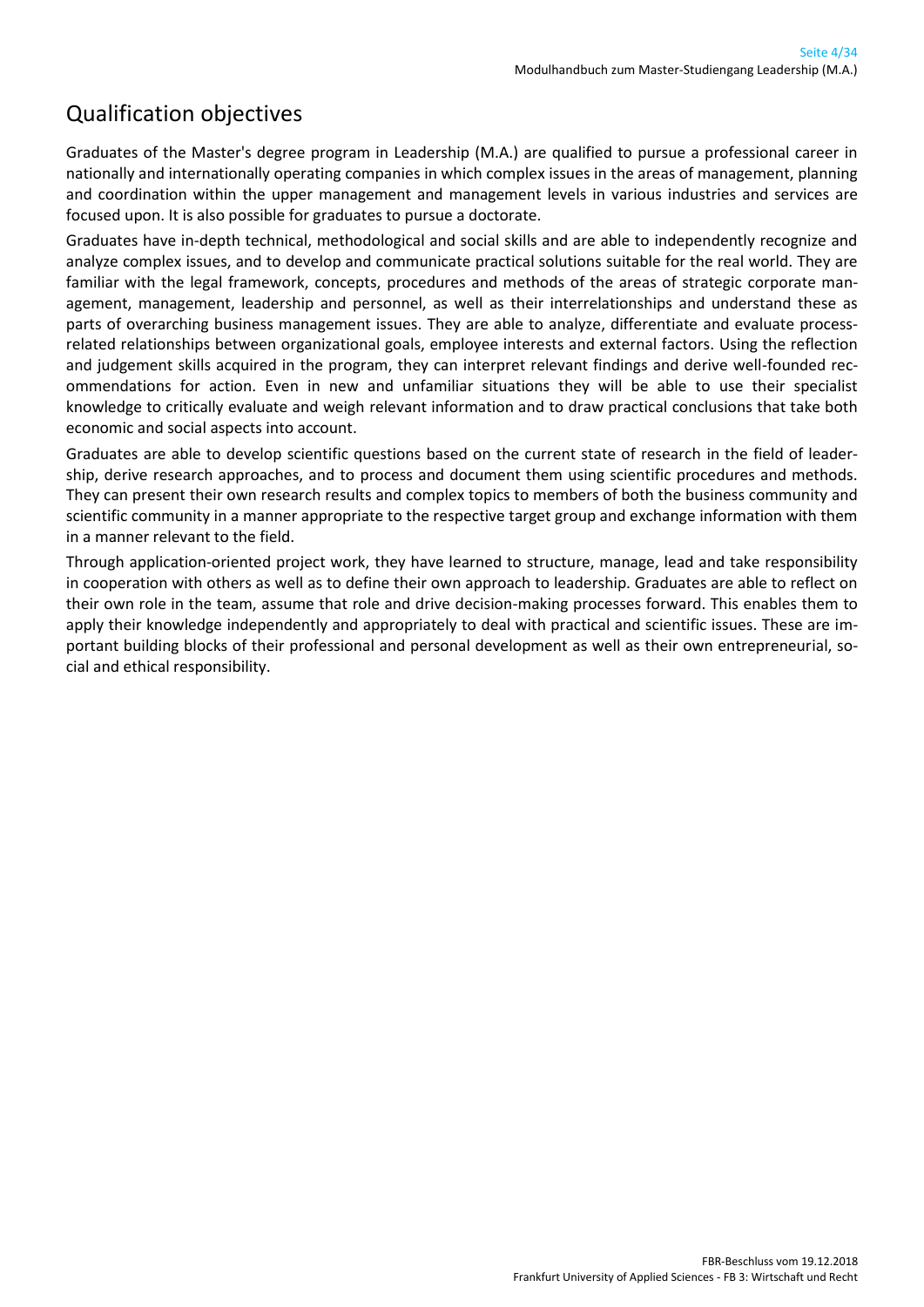## 2. Empfohlener Studienverlauf

<span id="page-4-0"></span>

| Leadership (M.A.) |                                |                                       |                                                       |                                                       |                                   | FRANKFURT<br>UNIVERSITY<br>OF APPLIED SCIENCES |
|-------------------|--------------------------------|---------------------------------------|-------------------------------------------------------|-------------------------------------------------------|-----------------------------------|------------------------------------------------|
| Modulübersicht    |                                |                                       |                                                       |                                                       | Stand: 19.12.2018                 | <b>ECTS Punkte</b><br>(CP)                     |
| Semester 3        | 11<br>Leadershiptrends<br>5 CP |                                       | 12<br>Master-Arbeit mit Kolloquium<br>25 CP           |                                                       |                                   | 30                                             |
| Semester 2        | 6<br>Anreizsysteme<br>10 CP    | 7<br>Leadership<br>and Ethics<br>5 CP | 8<br>Unternehmens-<br>steuerung<br>5 CP               | 9<br>Zukunftssicherung -<br>Wissensmanagement<br>5 CP | 10<br>Recht für<br>Leader<br>5 CP | 30                                             |
| Semester 1        | Teamentwicklung<br>10 CP       | $\overline{2}$<br>Empowerment<br>5 CP | 3<br>International<br>Strategic<br>Management<br>5 CP | 4<br>Boundaryless<br>Leadership<br>5 CP               | 5<br>Research<br>Methods<br>5 CP  | 30                                             |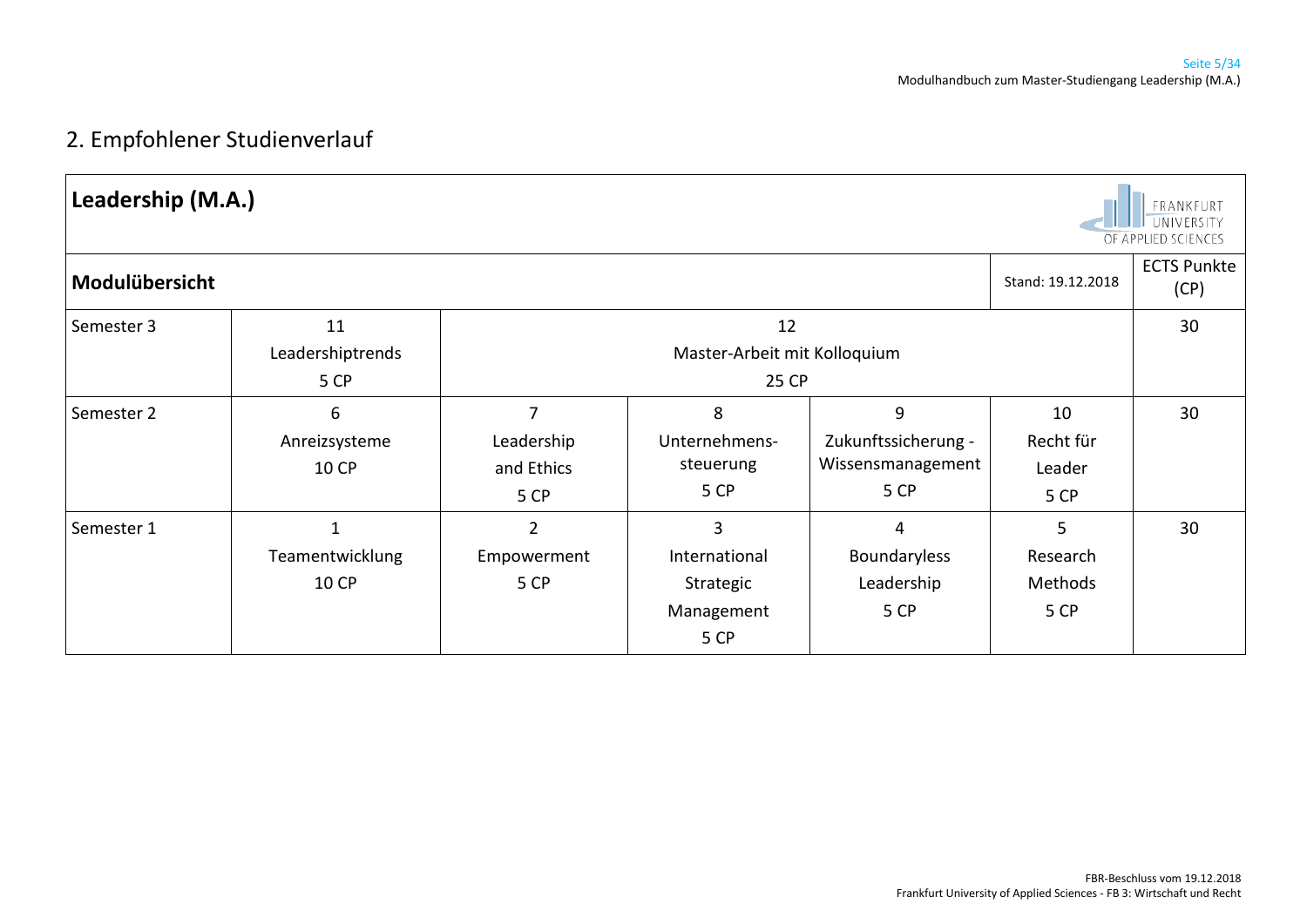# <span id="page-5-0"></span>3. ECTS-/Workload-Übersicht

| Nr. | <b>Modultitel</b>                            | <b>ECTS</b><br>[CP] | Gewich-<br>tung | <b>Dauer</b><br>[Sem.] | Prüfungsform                                                                                                                                                                                       | Sprache |
|-----|----------------------------------------------|---------------------|-----------------|------------------------|----------------------------------------------------------------------------------------------------------------------------------------------------------------------------------------------------|---------|
| 1   | Teamentwicklung                              | 10                  |                 | $\mathbf{1}$           | Gruppenprojekt (Bearbeitungszeit 16 Wo-<br>chen) mit Präsentation in der Gruppe (mind.<br>10 Min./Person, max. 60 Min. für die Ge-<br>samtpräsentation); Bewertung: bestan-<br>den/nicht bestanden | Deutsch |
| 2   | Empowerment                                  | 5                   | 7/90            | $\mathbf{1}$           | Präsentation (15 bis 30 Min.) mit schriftli-<br>cher Ausarbeitung (Bearbeitungszeit 8 Wo-<br>chen)                                                                                                 | Deutsch |
| 3   | <b>International Strategic</b><br>Management | 5                   | 7/90            | $\mathbf{1}$           | Written examination (120 min.)                                                                                                                                                                     | English |
| 4   | Boundaryless Leadership                      | 5                   | 7/90            | $\mathbf{1}$           | Written Project Report (submission period 6<br>weeks) with presentation (20 to 30 min.)                                                                                                            | English |
| 5   | <b>Research Methods</b>                      | 5                   | 7/90            | $\mathbf{1}$           | Written Project Report (submission period 4<br>weeks) with presentation (20 to 30 min.)                                                                                                            | English |
| 6   | Anreizsysteme                                | 10                  |                 | $\mathbf{1}$           | Gruppenprojekt (Bearbeitungszeit 16 Wo-<br>chen) mit Präsentation in der Gruppe (mind.<br>10 Min./Person, max. 60 Min. für die Ge-<br>samtpräsentation); Bewertung: bestan-<br>den/nicht bestanden | Deutsch |
| 7   | Leadership and Ethics                        | 5                   | 7/90            | $\mathbf{1}$           | Written Project Report (submission period 4<br>weeks) with Presentation (20 to 30 min.)                                                                                                            | English |
| 8   | Unternehmenssteuerung                        | 5                   | 7/90            | $\mathbf{1}$           | Klausur (120 Min.)                                                                                                                                                                                 | Deutsch |
| 9   | Zukunftssicherung-<br>Wissensmanagement      | 5                   | 7/90            | $\mathbf{1}$           | Präsentation (15 bis 30 Min.) mit schriftli-<br>cher Ausarbeitung (Bearbeitungszeit 4 Wo-<br>chen))                                                                                                | Deutsch |
| 10  | Recht für Leader                             | 5                   | 7/90            | $\mathbf{1}$           | Klausur (120 Min.)                                                                                                                                                                                 | Deutsch |
| 11  | Leadershiptrends                             | 5                   | 7/90            | $\mathbf{1}$           | Präsentation (15 bis 30 Min.) mit schriftli-<br>cher Ausarbeitung (Bearbeitungszeit 4 Wo-<br>chen)                                                                                                 | Deutsch |
| 12  | Master-Arbeit mit Kolloquium                 | 25                  | 27/90           | 20<br>Wochen           | Master-Arbeit (Bearbeitungszeit 20 Wo-<br>chen) mit Kolloquium (30 bis 45 Min.)                                                                                                                    | Deutsch |
| 13  | Zusatzmodul<br>Praxis-Transfer-Projekt       | 30                  |                 | $\mathbf{1}$           | Praxis-Transfer-Bericht (Bearbeitungszeit 20<br>Wochen) mit Präsentation (20 bis 45 Min.)                                                                                                          | Deutsch |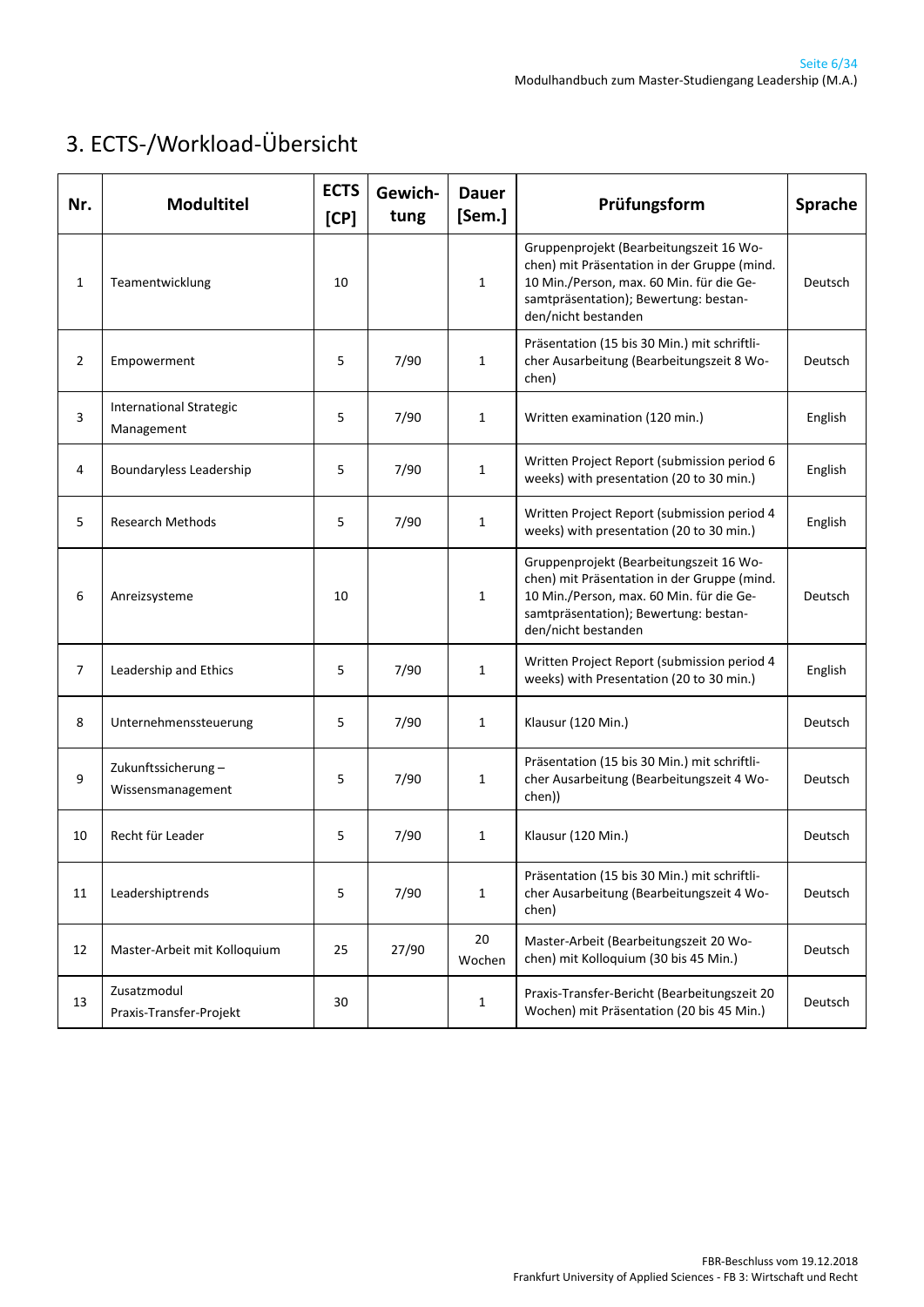# <span id="page-6-0"></span>4. Modulbeschreibungen

#### <span id="page-6-1"></span>**Modul 1: Teamentwicklung**

| Modultitel                                               | Teamentwicklung                                                                                                                                                                                                                                                                                                                                                                                                                                                                                                                                                                                                                                                                                                                                                                                                                                                                                                                                                                                                                                                                                                                                                                                                                                                                                                          |
|----------------------------------------------------------|--------------------------------------------------------------------------------------------------------------------------------------------------------------------------------------------------------------------------------------------------------------------------------------------------------------------------------------------------------------------------------------------------------------------------------------------------------------------------------------------------------------------------------------------------------------------------------------------------------------------------------------------------------------------------------------------------------------------------------------------------------------------------------------------------------------------------------------------------------------------------------------------------------------------------------------------------------------------------------------------------------------------------------------------------------------------------------------------------------------------------------------------------------------------------------------------------------------------------------------------------------------------------------------------------------------------------|
| Modulnummer                                              | 1                                                                                                                                                                                                                                                                                                                                                                                                                                                                                                                                                                                                                                                                                                                                                                                                                                                                                                                                                                                                                                                                                                                                                                                                                                                                                                                        |
| Modulcode                                                | 30461301                                                                                                                                                                                                                                                                                                                                                                                                                                                                                                                                                                                                                                                                                                                                                                                                                                                                                                                                                                                                                                                                                                                                                                                                                                                                                                                 |
| Studiengang                                              | Leadership (M.A.)                                                                                                                                                                                                                                                                                                                                                                                                                                                                                                                                                                                                                                                                                                                                                                                                                                                                                                                                                                                                                                                                                                                                                                                                                                                                                                        |
| Verwendbarkeit des Moduls                                |                                                                                                                                                                                                                                                                                                                                                                                                                                                                                                                                                                                                                                                                                                                                                                                                                                                                                                                                                                                                                                                                                                                                                                                                                                                                                                                          |
| Dauer des Moduls                                         | 1 Semester                                                                                                                                                                                                                                                                                                                                                                                                                                                                                                                                                                                                                                                                                                                                                                                                                                                                                                                                                                                                                                                                                                                                                                                                                                                                                                               |
| Empfohlenes Semester im Studienverlauf                   | 1. Semester                                                                                                                                                                                                                                                                                                                                                                                                                                                                                                                                                                                                                                                                                                                                                                                                                                                                                                                                                                                                                                                                                                                                                                                                                                                                                                              |
| Art des Moduls                                           | Pflichtmodul                                                                                                                                                                                                                                                                                                                                                                                                                                                                                                                                                                                                                                                                                                                                                                                                                                                                                                                                                                                                                                                                                                                                                                                                                                                                                                             |
| ECTS-Punkte (CP) / Workload (h)                          | 10/300                                                                                                                                                                                                                                                                                                                                                                                                                                                                                                                                                                                                                                                                                                                                                                                                                                                                                                                                                                                                                                                                                                                                                                                                                                                                                                                   |
| Empfohlene inhaltliche Vorkenntnisse                     | Kenntnisse der Volks- und Betriebswirtschaftslehre auf Bachelor-Niveau                                                                                                                                                                                                                                                                                                                                                                                                                                                                                                                                                                                                                                                                                                                                                                                                                                                                                                                                                                                                                                                                                                                                                                                                                                                   |
| Voraussetzungen für die Teilnahme am Modul               | Keine                                                                                                                                                                                                                                                                                                                                                                                                                                                                                                                                                                                                                                                                                                                                                                                                                                                                                                                                                                                                                                                                                                                                                                                                                                                                                                                    |
| Voraussetzungen für die Teilnahme an der<br>Modulprüfung | Keine                                                                                                                                                                                                                                                                                                                                                                                                                                                                                                                                                                                                                                                                                                                                                                                                                                                                                                                                                                                                                                                                                                                                                                                                                                                                                                                    |
| Modulprüfung                                             | Gruppenprojekt (Bearbeitungszeit 16 Wochen) mit Präsentation in der Gruppe (mind. 10<br>Min./Person, max. 60 Min. für die Gesamtpräsentation); Bewertung: bestanden/nicht<br>bestanden                                                                                                                                                                                                                                                                                                                                                                                                                                                                                                                                                                                                                                                                                                                                                                                                                                                                                                                                                                                                                                                                                                                                   |
| Lernergebnisse und Kompetenzen                           | Der Lernerfolg dieses Moduls zielt vor allem auf den Aufbau und Ausbau von Metho-<br>denkompetenzen und Sozialkompetenzen ab.<br>Die Studierenden bearbeiten in selbst organisierten Teams ein Projekt mit begleitender<br>Supervision. Hierbei nutzen sie die Gestaltungs- und Entscheidungsfreiheiten autonom<br>und entwickeln diese weiter.<br>Die Studierenden haben die verschiedenen Phasen eines Teamentwicklungsprozesses<br>durchlaufen. Sie arbeiteten zur Zielerreichung des Projektes intensiv zusammen, schät-<br>zen ihre eigenen Fähigkeiten ein, nutzen Gestaltungs- und Entscheidungsfreiheiten<br>autonom und entwickeln diese weiter.<br>Die Studierenden können die verschiedenen Phasen der durchlaufenen Teamentwick-<br>lungsprozesse erläutern und kritisch reflektieren und dabei Merkmale, Definition und<br>Varianten von Teamentwicklung erklären.<br>Die Studierenden sind in der Lage, ihre eigenen Handlungen im Teamentwicklungspro-<br>zess in begleitender Supervision zu analysieren und kritisch zu reflektieren. Dies schließt<br>auch potentielle Konfliktsituationen ein.<br>Die Studierenden können aus einer Metaperspektive gruppendynamische Prozesse<br>validieren. Sie reflektieren kritisch die normative Komponente von Teamarbeit in Unter-<br>nehmen und Gesellschaft. |
| Inhalte des Moduls                                       | Teamentwicklung                                                                                                                                                                                                                                                                                                                                                                                                                                                                                                                                                                                                                                                                                                                                                                                                                                                                                                                                                                                                                                                                                                                                                                                                                                                                                                          |
| Lehrformen des Moduls                                    | Projektarbeit                                                                                                                                                                                                                                                                                                                                                                                                                                                                                                                                                                                                                                                                                                                                                                                                                                                                                                                                                                                                                                                                                                                                                                                                                                                                                                            |
| Sprache                                                  | Deutsch                                                                                                                                                                                                                                                                                                                                                                                                                                                                                                                                                                                                                                                                                                                                                                                                                                                                                                                                                                                                                                                                                                                                                                                                                                                                                                                  |
| Häufigkeit des Angebots von Modulen                      | Jedes Wintersemester                                                                                                                                                                                                                                                                                                                                                                                                                                                                                                                                                                                                                                                                                                                                                                                                                                                                                                                                                                                                                                                                                                                                                                                                                                                                                                     |
| Modulkoordination                                        | Prof. Dr. Nicolas Giegler                                                                                                                                                                                                                                                                                                                                                                                                                                                                                                                                                                                                                                                                                                                                                                                                                                                                                                                                                                                                                                                                                                                                                                                                                                                                                                |
| Hinweise                                                 | Aktive Mitarbeit an der Projektarbeit wird erwartet und ist essentieller Bestandteil des<br>Moduls.                                                                                                                                                                                                                                                                                                                                                                                                                                                                                                                                                                                                                                                                                                                                                                                                                                                                                                                                                                                                                                                                                                                                                                                                                      |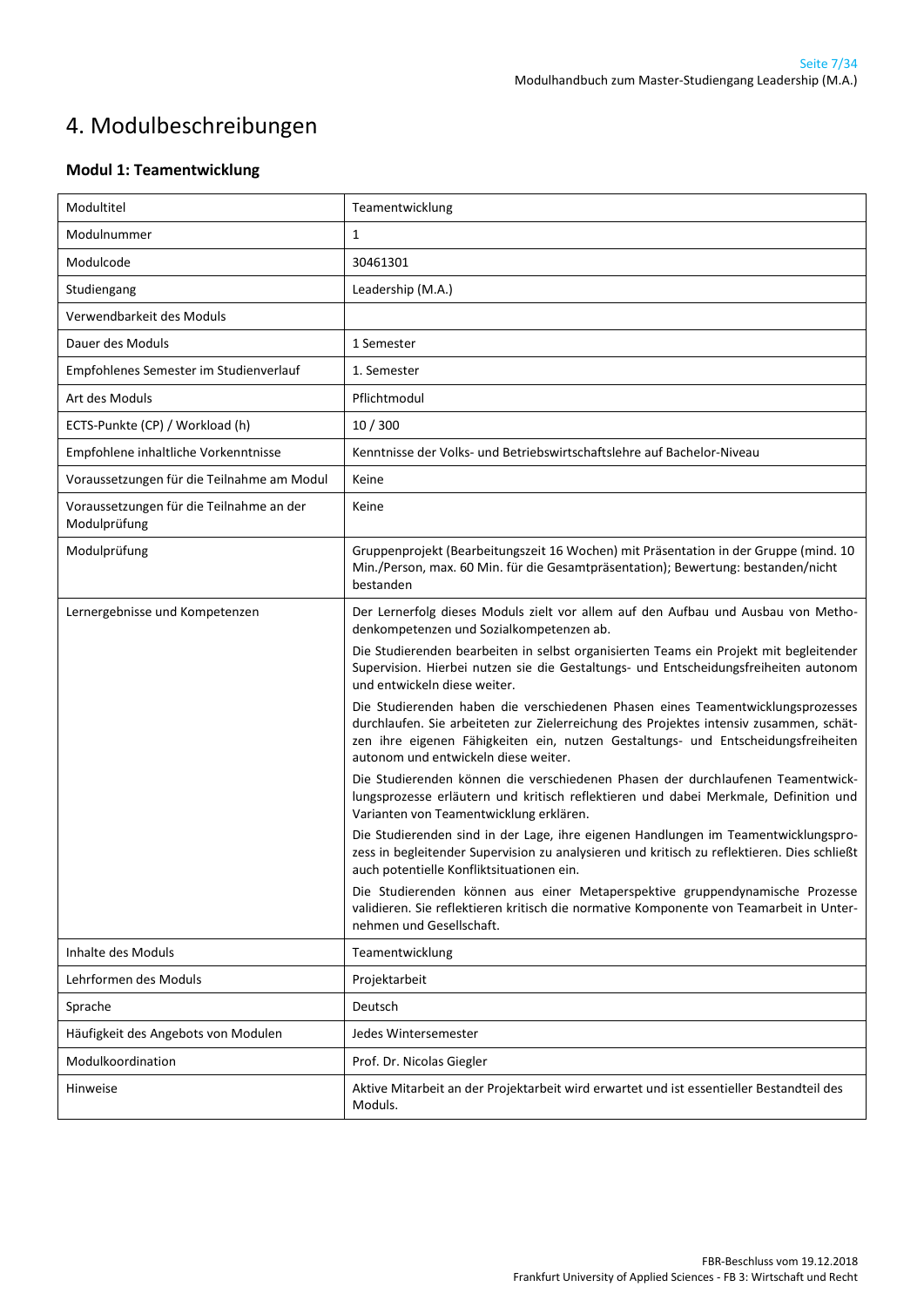#### **Unitbeschreibung zum Modul 1: Teamentwicklung**

| Name der Unit                                 | Teamentwicklung                                                                                                                                                                                                                                                                                                                                                                                                                                                                                                                                            |
|-----------------------------------------------|------------------------------------------------------------------------------------------------------------------------------------------------------------------------------------------------------------------------------------------------------------------------------------------------------------------------------------------------------------------------------------------------------------------------------------------------------------------------------------------------------------------------------------------------------------|
| Code                                          | 304613011                                                                                                                                                                                                                                                                                                                                                                                                                                                                                                                                                  |
| Name des Moduls                               | Teamentwicklung                                                                                                                                                                                                                                                                                                                                                                                                                                                                                                                                            |
| Inhalte der Unit                              | Definitionen und Varianten von Teamentwicklung<br>$\bullet$<br>Merkmale eines Teams<br>$\bullet$<br>Organisations- und Persönlichkeitsentwicklung als Komponenten einer erfolgrei-<br>$\bullet$<br>chen Teamentwicklung<br>Phasenmodell der Teamentwicklung<br>$\bullet$<br>Unterschiedliche Rollenbilder für Teammitglieder<br>$\bullet$<br>Einfluss- und Erfolgsfaktoren einer Teamentwicklung<br>$\bullet$<br>Widerstände und Konfliktsituationen<br>$\bullet$<br>Erleben und Reflektieren eines Teamentwicklungsprozesses in Kleingruppen<br>$\bullet$ |
| Lehrformen                                    | Projekt                                                                                                                                                                                                                                                                                                                                                                                                                                                                                                                                                    |
| SWS der Unit                                  | 4 SWS                                                                                                                                                                                                                                                                                                                                                                                                                                                                                                                                                      |
| Workload (h)                                  | 300                                                                                                                                                                                                                                                                                                                                                                                                                                                                                                                                                        |
| Anteil der Präsenzzeit (h)                    | 60                                                                                                                                                                                                                                                                                                                                                                                                                                                                                                                                                         |
| Anteil Prüfungszeit inkl. Vorbereitung (h)    | 60                                                                                                                                                                                                                                                                                                                                                                                                                                                                                                                                                         |
| Anteil Selbststudium (h)                      | 180                                                                                                                                                                                                                                                                                                                                                                                                                                                                                                                                                        |
| Anteil Praxiszeit (h)                         | 0                                                                                                                                                                                                                                                                                                                                                                                                                                                                                                                                                          |
| Sprache der Unit                              | Deutsch                                                                                                                                                                                                                                                                                                                                                                                                                                                                                                                                                    |
| Lehrende/-r                                   | Prof. Dr. Nicolas Giegler                                                                                                                                                                                                                                                                                                                                                                                                                                                                                                                                  |
| Basis - Literatur                             | Gellert, M., Novak, C.: Teamarbeit - Teamentwicklung - Teamberatung, Meezen<br>Stahl, B.: Dynamik in Gruppen, Weinheim, Basel, Berlin<br>van Dick, R., West, M.: Teamwork, Teamdiagnose, Teamentwicklung, Göttingen<br>Jeweils aktuelle Auflage                                                                                                                                                                                                                                                                                                            |
| Art und Form des Leistungsnachweises der Unit |                                                                                                                                                                                                                                                                                                                                                                                                                                                                                                                                                            |
| Bewertung des Leistungsnachweises der Unit    | Nicht differenzierte Bewertung gemäß den Allgemeinen Bestimmungen für Prüfungs-<br>ordnungen mit den Abschlüssen Bachelor und Master der Frankfurt UAS                                                                                                                                                                                                                                                                                                                                                                                                     |
| Hinweise                                      | Aktive Mitarbeit an der Projektarbeit wird erwartet und ist essentieller Bestandteil der<br>Unit.                                                                                                                                                                                                                                                                                                                                                                                                                                                          |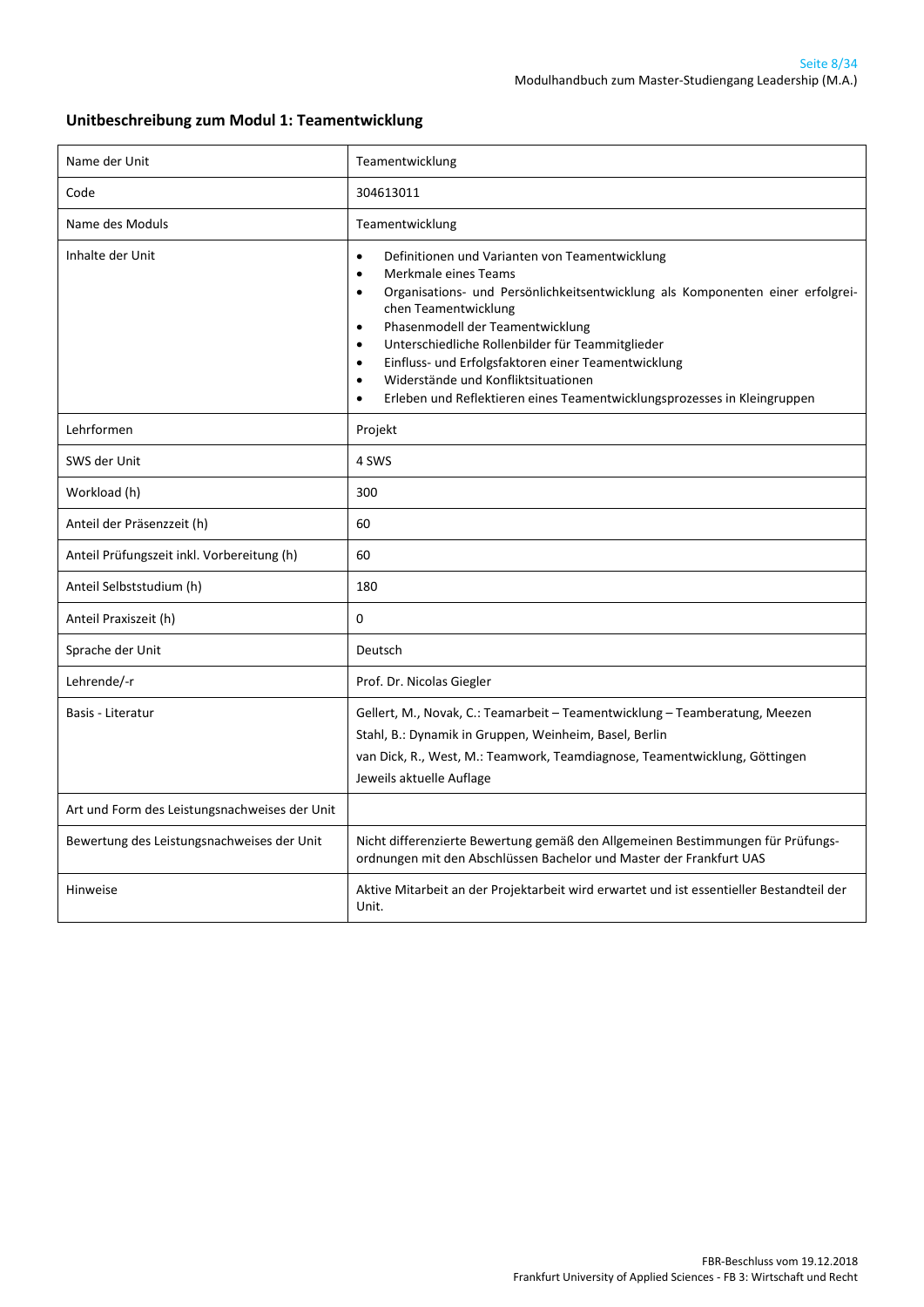#### <span id="page-8-0"></span>**Modul 2: Empowerment**

| Modultitel                                               | Empowerment                                                                                                                                                                                                                                                                                                                                           |
|----------------------------------------------------------|-------------------------------------------------------------------------------------------------------------------------------------------------------------------------------------------------------------------------------------------------------------------------------------------------------------------------------------------------------|
| Modulnummer                                              | $\overline{2}$                                                                                                                                                                                                                                                                                                                                        |
| Modulcode                                                | 30461304                                                                                                                                                                                                                                                                                                                                              |
| Studiengang                                              | Leadership (M.A.)                                                                                                                                                                                                                                                                                                                                     |
| Verwendbarkeit des Moduls                                |                                                                                                                                                                                                                                                                                                                                                       |
| Dauer des Moduls                                         | 1 Semester                                                                                                                                                                                                                                                                                                                                            |
| Empfohlenes Semester im Studienverlauf                   | 1. Semester                                                                                                                                                                                                                                                                                                                                           |
| Art des Moduls                                           | Pflichtmodul                                                                                                                                                                                                                                                                                                                                          |
| ECTS-Punkte (CP) / Workload (h)                          | 5/150                                                                                                                                                                                                                                                                                                                                                 |
| Empfohlene inhaltliche Vorkenntnisse                     | Keine                                                                                                                                                                                                                                                                                                                                                 |
| Voraussetzungen für die Teilnahme am Modul               | Keine                                                                                                                                                                                                                                                                                                                                                 |
| Voraussetzungen für die Teilnahme an der<br>Modulprüfung | Keine                                                                                                                                                                                                                                                                                                                                                 |
| Modulprüfung                                             | Präsentation (15 bis 30 Min.) mit schriftlicher Ausarbeitung (Bearbeitungszeit 8 Wochen)                                                                                                                                                                                                                                                              |
| Lernergebnisse und Kompetenzen                           | Die Studierenden kennen und reflektieren das Kompetenzprofil einer Führungskraft. Sie<br>sind auf dieser Basis in der Lage, ein berufliches Selbstbild zu entwickeln, ihre Stärken<br>und Schwächen zu analysieren und persönliche Entwicklungsziele zu definieren.<br>Die Studierenden kennen ausgewählte Konzepte und Instrumente des Selbstmanage- |
|                                                          | ments und können diese im Hinblick auf die Führung der eigenen Person anwenden.<br>Die Studierenden kennen Beratungstheorien und -techniken sowie ausgewählte<br>Coaching-Tools und sind in der Lage, diese situationsangepasst anzuwenden                                                                                                            |
|                                                          | Die Studierenden nutzen das erworbene Wissen, um in Selbstmanagementprojekten<br>individuelle Entwicklungsziele zu verfolgen. In Tandems unterstützen sie sich in diesem<br>Prozess gegenseitig, indem sie die vermittelten Beratungstechniken und Coaching-Tools<br>im Hinblick auf die selbst ausgewählten Entwicklungsziele anwenden.              |
|                                                          | Das Modul vermittelt verschiedene überfachliche Kompetenzen, insbesondere Ge-<br>sprächsführungs-, Beratungs- und Kooperationskompetenzen, die für Führungskräfte in<br>unterschiedlichsten beruflichen Situationen Relevanz besitzen.                                                                                                                |
| Inhalte des Moduls                                       | Empowerment                                                                                                                                                                                                                                                                                                                                           |
| Lehrformen des Moduls                                    | Seminar                                                                                                                                                                                                                                                                                                                                               |
| Sprache                                                  | Deutsch                                                                                                                                                                                                                                                                                                                                               |
| Häufigkeit des Angebots von Modulen                      | Jedes Wintersemester                                                                                                                                                                                                                                                                                                                                  |
| Modulkoordination                                        | Prof. Dr. Martina Voigt                                                                                                                                                                                                                                                                                                                               |
| Hinweise                                                 | Aktive Mitarbeit in der Lehrveranstaltung wird erwartet und ist essentieller Bestandteil<br>des Moduls.                                                                                                                                                                                                                                               |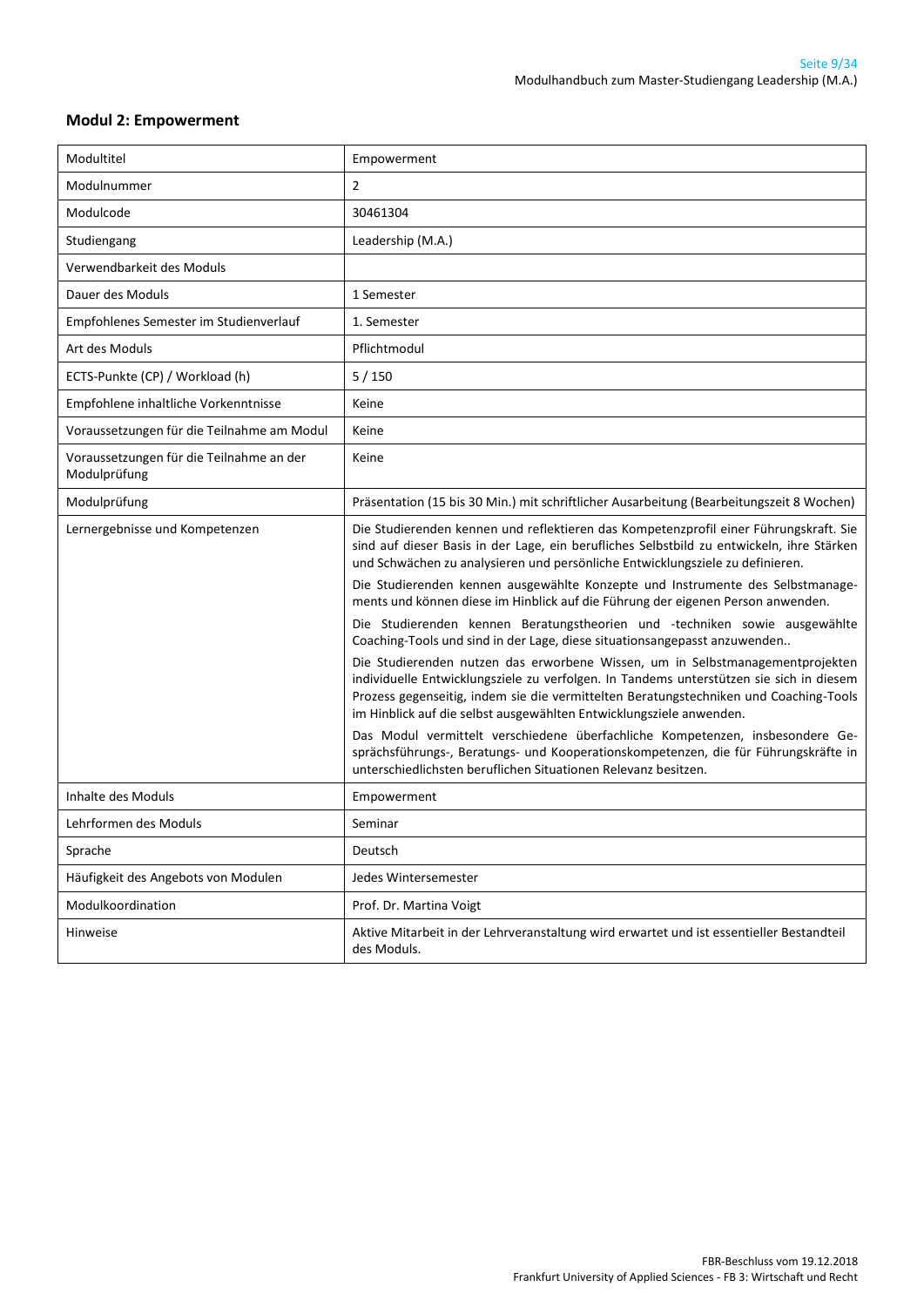#### **Unitbeschreibung zum Modul 2: Empowerment**

| Name der Unit                                 | Empowerment                                                                                                                                                                                                                                                                                                                                                                                                                                                                                                                                                                                                                                                                                                                                                                                                                                                                                                                                                                                                                                                             |
|-----------------------------------------------|-------------------------------------------------------------------------------------------------------------------------------------------------------------------------------------------------------------------------------------------------------------------------------------------------------------------------------------------------------------------------------------------------------------------------------------------------------------------------------------------------------------------------------------------------------------------------------------------------------------------------------------------------------------------------------------------------------------------------------------------------------------------------------------------------------------------------------------------------------------------------------------------------------------------------------------------------------------------------------------------------------------------------------------------------------------------------|
| Code                                          | 304613041                                                                                                                                                                                                                                                                                                                                                                                                                                                                                                                                                                                                                                                                                                                                                                                                                                                                                                                                                                                                                                                               |
| Name des Moduls                               | Empowerment                                                                                                                                                                                                                                                                                                                                                                                                                                                                                                                                                                                                                                                                                                                                                                                                                                                                                                                                                                                                                                                             |
| Inhalte der Unit                              | Kompetenzbegriffe und Kompetenzmodelle für Führungskräfte<br>Methoden der Kompetenzmessung<br>Konzepte und Instrumente des Selbstmanagements<br>Theoretische Grundlagen und Basistechniken der personenbezogenen Beratung<br>Ausgewählte Coaching-Tools<br>Kollegiale Beratung<br>Rollenspiele                                                                                                                                                                                                                                                                                                                                                                                                                                                                                                                                                                                                                                                                                                                                                                          |
| Lehrformen                                    | Seminar                                                                                                                                                                                                                                                                                                                                                                                                                                                                                                                                                                                                                                                                                                                                                                                                                                                                                                                                                                                                                                                                 |
| SWS der Unit                                  | 4 SWS                                                                                                                                                                                                                                                                                                                                                                                                                                                                                                                                                                                                                                                                                                                                                                                                                                                                                                                                                                                                                                                                   |
| Workload (h)                                  | 150                                                                                                                                                                                                                                                                                                                                                                                                                                                                                                                                                                                                                                                                                                                                                                                                                                                                                                                                                                                                                                                                     |
| Anteil der Präsenzzeit (h)                    | 60                                                                                                                                                                                                                                                                                                                                                                                                                                                                                                                                                                                                                                                                                                                                                                                                                                                                                                                                                                                                                                                                      |
| Anteil Prüfungszeit inkl. Vorbereitung (h)    | 30                                                                                                                                                                                                                                                                                                                                                                                                                                                                                                                                                                                                                                                                                                                                                                                                                                                                                                                                                                                                                                                                      |
| Anteil Selbststudium (h)                      | 60                                                                                                                                                                                                                                                                                                                                                                                                                                                                                                                                                                                                                                                                                                                                                                                                                                                                                                                                                                                                                                                                      |
| Anteil Praxiszeit (h)                         | 0                                                                                                                                                                                                                                                                                                                                                                                                                                                                                                                                                                                                                                                                                                                                                                                                                                                                                                                                                                                                                                                                       |
| Sprache der Unit                              | Deutsch                                                                                                                                                                                                                                                                                                                                                                                                                                                                                                                                                                                                                                                                                                                                                                                                                                                                                                                                                                                                                                                                 |
| Lehrende/-r                                   | Prof. Dr. Martina Voigt                                                                                                                                                                                                                                                                                                                                                                                                                                                                                                                                                                                                                                                                                                                                                                                                                                                                                                                                                                                                                                                 |
| Basis - Literatur                             | Doppler, Klaus: Der Change Manager. Sich selbst und andere verändern - und trotzdem<br>bleiben, wer man ist, Frankfurt, New York<br>Drucker, Peter: Managing Oneself, in: Harvard Business Review 1/2005<br>Eilles-Matthiessen, Claudia, et al.: Schlüsselqualifikationen in Personalauswahl und<br>Personalentwicklung, Bern<br>Eilles-Matthiessen, Claudia, Janssen, Susanne: Beratungs-Kompass. Grundlagen von<br>Coaching, Karriereberatung, Outplacement und Mediation, Offenbach<br>Erpenbeck, John, von Rosenstiel, Lutz: Einführung, in: John Erpenbeck / Lutz von Rosen-<br>stiel (Hrsg.): Handbuch der Kompetenzmessung, Stuttgart, S. IX - XL<br>Kreyenberg, Jutta (2008): 99 Tipps zum Coachen von Mitarbeitern, Berlin<br>Senges-Anderson, Eva: Selbstmanagement und Coaching, http://selbstmanagement-<br>zentrum.de/heidelberg/downloads/selbstmanagement-und-coaching.pdf<br>von der Linde, Boris, von der Heyde, Anke: Psychologie für Führungskräfte, Freiburg<br>Whitmore, John (2011): Coaching für die Praxis, Staufen<br>Jeweils aktuelle Auflage |
| Art und Form des Leistungsnachweises der Unit |                                                                                                                                                                                                                                                                                                                                                                                                                                                                                                                                                                                                                                                                                                                                                                                                                                                                                                                                                                                                                                                                         |
|                                               |                                                                                                                                                                                                                                                                                                                                                                                                                                                                                                                                                                                                                                                                                                                                                                                                                                                                                                                                                                                                                                                                         |
| Bewertung des Leistungsnachweises der Unit    | Differenzierte Bewertung gemäß den Allgemeinen Bestimmungen für Prüfungsordnun-<br>gen mit den Abschlüssen Bachelor und Master der Frankfurt UAS                                                                                                                                                                                                                                                                                                                                                                                                                                                                                                                                                                                                                                                                                                                                                                                                                                                                                                                        |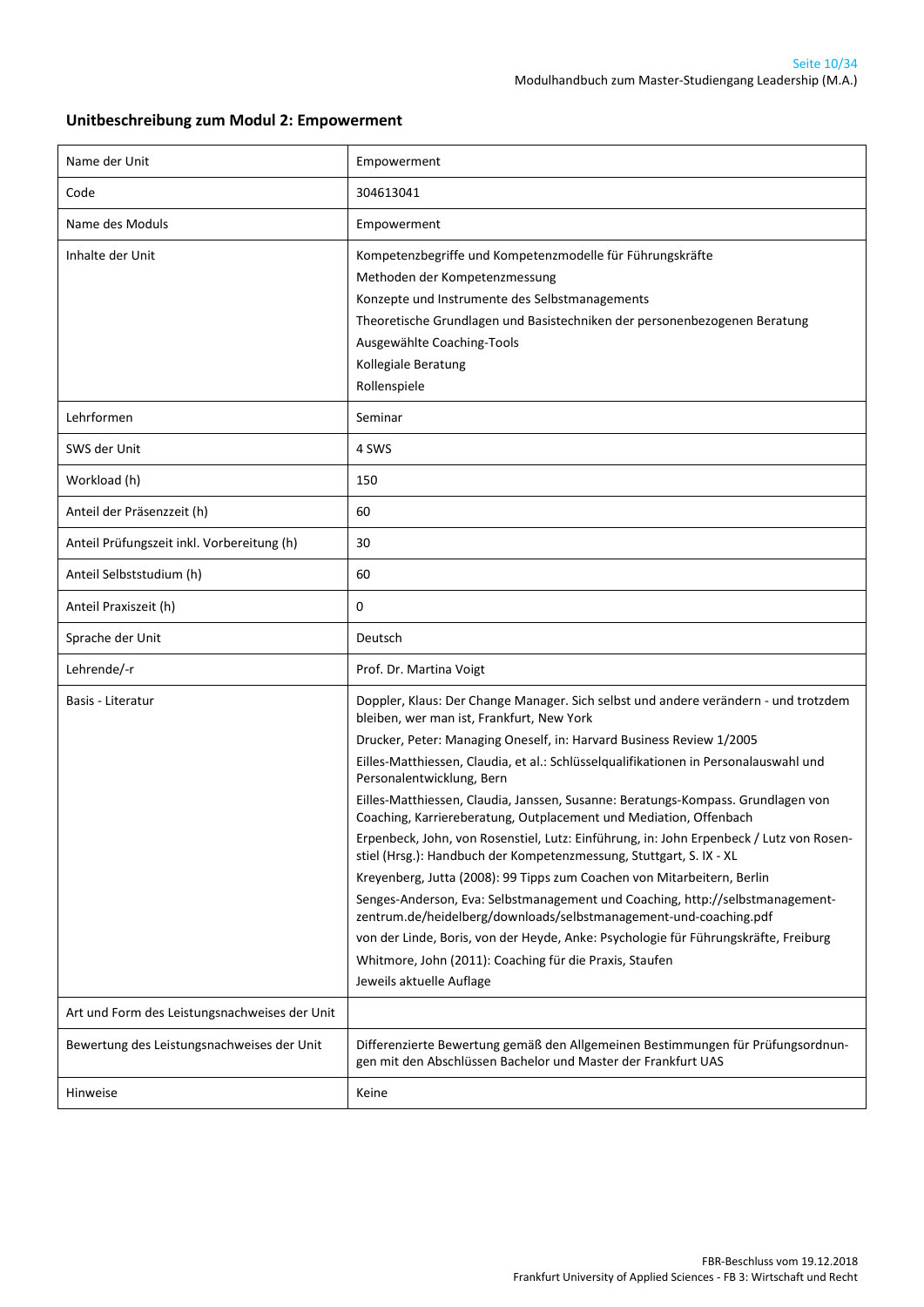| Module title                     | International Strategic Management                                                                                                                                                                                                                        |  |
|----------------------------------|-----------------------------------------------------------------------------------------------------------------------------------------------------------------------------------------------------------------------------------------------------------|--|
| Module number                    | 3                                                                                                                                                                                                                                                         |  |
| Module code                      | 30461302                                                                                                                                                                                                                                                  |  |
| Study program                    | Leadership (M.A.)                                                                                                                                                                                                                                         |  |
| Module usability                 | Strategisches Informationsmanagement (M.Sc.)                                                                                                                                                                                                              |  |
| Module duration                  | 1 Semester                                                                                                                                                                                                                                                |  |
| Recommended semester             | 1st Semester                                                                                                                                                                                                                                              |  |
| Module type                      | Compulsory module                                                                                                                                                                                                                                         |  |
| ECTS-Credits (CP) / Workload (h) | 5/150                                                                                                                                                                                                                                                     |  |
| Recommended previous knowledge   | Knowledge of economics and business administration at the level of a bachelor                                                                                                                                                                             |  |
| Module prerequisites             | None                                                                                                                                                                                                                                                      |  |
| Module examination requirements  | None                                                                                                                                                                                                                                                      |  |
| Module examination               | Written examination (120 min.)                                                                                                                                                                                                                            |  |
| Learning outcomes and skills     | At the end of the module students should be able to                                                                                                                                                                                                       |  |
|                                  | explain how today's businesses use strategic management to establish a sustained<br>competitive advantage in an international environment,                                                                                                                |  |
|                                  | examine contemporary management issues, revealing the strengths and weaknesses<br>٠<br>of a corporation and its competitors in an international environment,                                                                                              |  |
|                                  | appreciate the role that social institutions - such as the economic system, the politi-<br>cal system, the education system, and religion - play in any multinational corpora-<br>tion,                                                                   |  |
|                                  | understand the key topics of formation and implementation of strategies in the<br>global environment, the building of strategic alliances, negotiation and cross-cultural<br>communication, international marketing, and corporate social responsibility, |  |
|                                  | contemplate cross-functionally, blending topics from human resource management,<br>٠<br>marketing, finance, operations, accounting, and economic disciplines,                                                                                             |  |
|                                  | analyze strategic problems in international management and explain strategic man-<br>agement tools and concepts,                                                                                                                                          |  |
|                                  | develop solutions to business problems, recommend adaptions to organizational<br>practices, suggest alternative solutions and defend their position.                                                                                                      |  |
| Module contents                  | International Strategic Leadership                                                                                                                                                                                                                        |  |
| Module teaching methods          | Seminar including case studies, in class discussion and written assignments, individual<br>and group work                                                                                                                                                 |  |
| Module language                  | English                                                                                                                                                                                                                                                   |  |
| Module availability              | Each winter semester                                                                                                                                                                                                                                      |  |
| Module coordination              | Prof. Dr. Erika Graf                                                                                                                                                                                                                                      |  |
| Comments                         | None                                                                                                                                                                                                                                                      |  |

#### <span id="page-10-0"></span>**Module 3: International Strategic Management**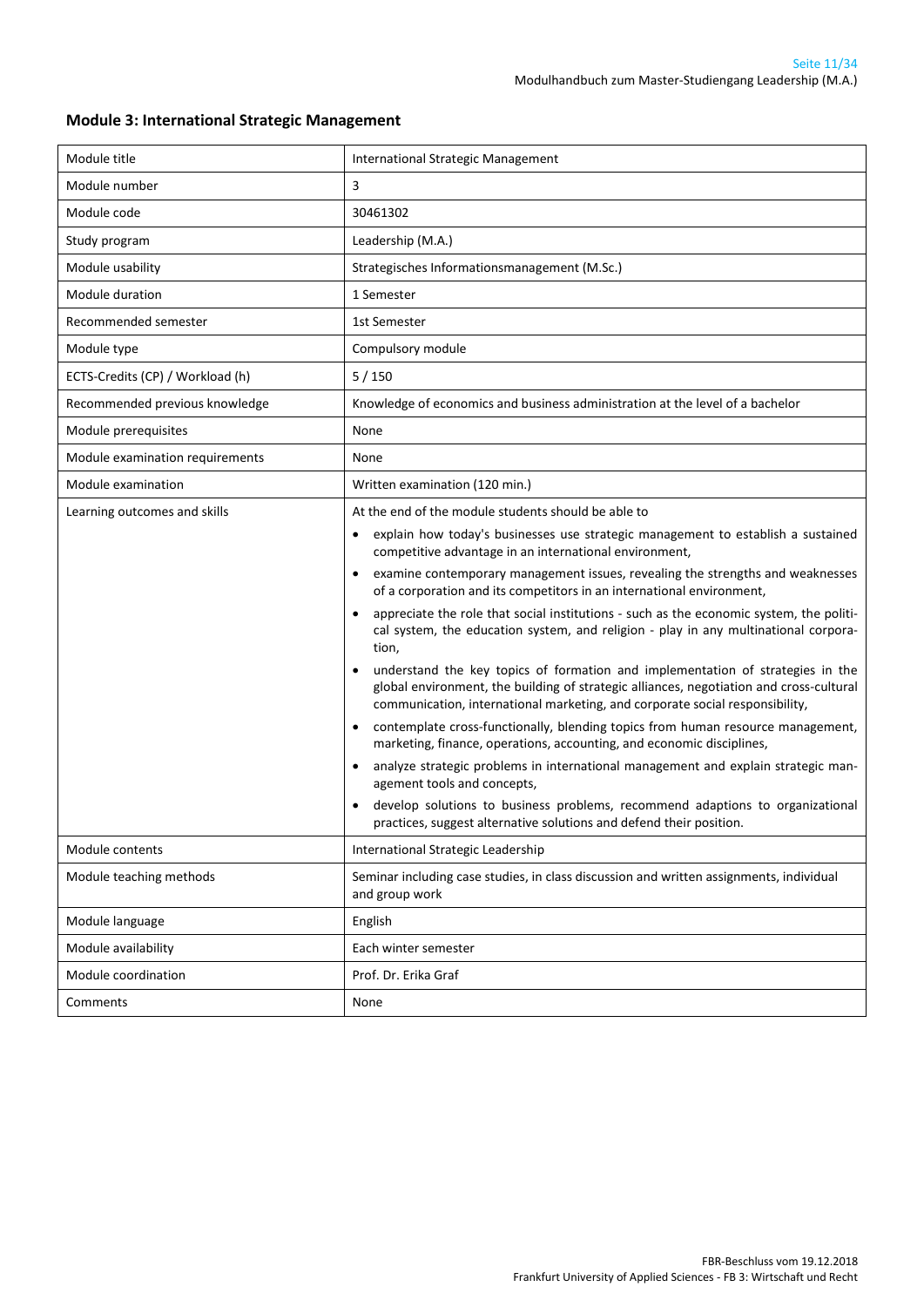#### **Unit description of Module 3: International Strategic Management**

| Unit title                                      | International Strategic Management                                                                                                                                                                                                                                                                                                                                                                                                                                                                                                                                                                                                                                                                                                                                                                                                                                                                                                                                                                                                                                                                                     |
|-------------------------------------------------|------------------------------------------------------------------------------------------------------------------------------------------------------------------------------------------------------------------------------------------------------------------------------------------------------------------------------------------------------------------------------------------------------------------------------------------------------------------------------------------------------------------------------------------------------------------------------------------------------------------------------------------------------------------------------------------------------------------------------------------------------------------------------------------------------------------------------------------------------------------------------------------------------------------------------------------------------------------------------------------------------------------------------------------------------------------------------------------------------------------------|
| Code                                            | 304613021                                                                                                                                                                                                                                                                                                                                                                                                                                                                                                                                                                                                                                                                                                                                                                                                                                                                                                                                                                                                                                                                                                              |
| Module title                                    | International Strategic Management                                                                                                                                                                                                                                                                                                                                                                                                                                                                                                                                                                                                                                                                                                                                                                                                                                                                                                                                                                                                                                                                                     |
| Unit contents                                   | The module seeks to provide an introduction to the most relevant concepts and devel-<br>opments in international strategic management.<br>More specifically students will be exposed to the nature and developments of multina-<br>tional corporations from both, industrialized and emerging countries. The importance of<br>the external environment, market barriers and global/regional integrations as well as<br>country culture will be discussed. International coordination by means of organizational<br>structures, corporate culture, as well as formal and informal mechanisms, bringing<br>together headquarter and subsidiaries roles and responsibilities are being looked at.<br>The different options for foreign entry or operations modes as well as selected value<br>chain activities, such as international marketing, and business functions, such as inter-<br>national human resource management are being explored.<br>Using case study assignments and discussions, the acquired knowledge will be applied<br>and deepened by means of debates on selected topics in strategic management. |
| Teaching methods                                | Seminar including case studies<br>Inverted classroom and Blended learning (=allows students to work on a comprehensive<br>case study individually, upload their results prior to the class discussion and obtain<br>comments and feedback from the lecturer to their work on two to three occa-<br>sions/weeks)                                                                                                                                                                                                                                                                                                                                                                                                                                                                                                                                                                                                                                                                                                                                                                                                        |
| Semester periods (hours) per week               | 4 SWS                                                                                                                                                                                                                                                                                                                                                                                                                                                                                                                                                                                                                                                                                                                                                                                                                                                                                                                                                                                                                                                                                                                  |
| Workload (h)                                    | 150                                                                                                                                                                                                                                                                                                                                                                                                                                                                                                                                                                                                                                                                                                                                                                                                                                                                                                                                                                                                                                                                                                                    |
| Class hours (h)                                 | 60                                                                                                                                                                                                                                                                                                                                                                                                                                                                                                                                                                                                                                                                                                                                                                                                                                                                                                                                                                                                                                                                                                                     |
| Total time of examination incl. preparation (h) | 30                                                                                                                                                                                                                                                                                                                                                                                                                                                                                                                                                                                                                                                                                                                                                                                                                                                                                                                                                                                                                                                                                                                     |
| Total time of individual study (h)              | 60                                                                                                                                                                                                                                                                                                                                                                                                                                                                                                                                                                                                                                                                                                                                                                                                                                                                                                                                                                                                                                                                                                                     |
| Total time of practical training (h)            | 0                                                                                                                                                                                                                                                                                                                                                                                                                                                                                                                                                                                                                                                                                                                                                                                                                                                                                                                                                                                                                                                                                                                      |
| Unit language                                   | English                                                                                                                                                                                                                                                                                                                                                                                                                                                                                                                                                                                                                                                                                                                                                                                                                                                                                                                                                                                                                                                                                                                |
| Lecturer                                        | Prof. Dr. Erika Graf                                                                                                                                                                                                                                                                                                                                                                                                                                                                                                                                                                                                                                                                                                                                                                                                                                                                                                                                                                                                                                                                                                   |
| Recommended reading                             | Bartlett, Christopher A., Beamish, Paul W.: Transnational Management: Text, Cases &<br>Readings in Cross-Border Management, Cambridge<br>Morschett, Dirk; Hanna Schramm-Klein, Joachim Zentes: Strategic International Man-<br>agement: Text and Cases Cambridge University Press<br>Schlegelmilch, Bodo B: Global Marketing Strategy, Springer<br>Current editions                                                                                                                                                                                                                                                                                                                                                                                                                                                                                                                                                                                                                                                                                                                                                    |
| Assessment type and form of                     |                                                                                                                                                                                                                                                                                                                                                                                                                                                                                                                                                                                                                                                                                                                                                                                                                                                                                                                                                                                                                                                                                                                        |
| Assessment grading                              | Differentiated grading according to the general regulations for the bachelor and master<br>degrees of the Frankfurt UAS                                                                                                                                                                                                                                                                                                                                                                                                                                                                                                                                                                                                                                                                                                                                                                                                                                                                                                                                                                                                |
| Comments                                        | None                                                                                                                                                                                                                                                                                                                                                                                                                                                                                                                                                                                                                                                                                                                                                                                                                                                                                                                                                                                                                                                                                                                   |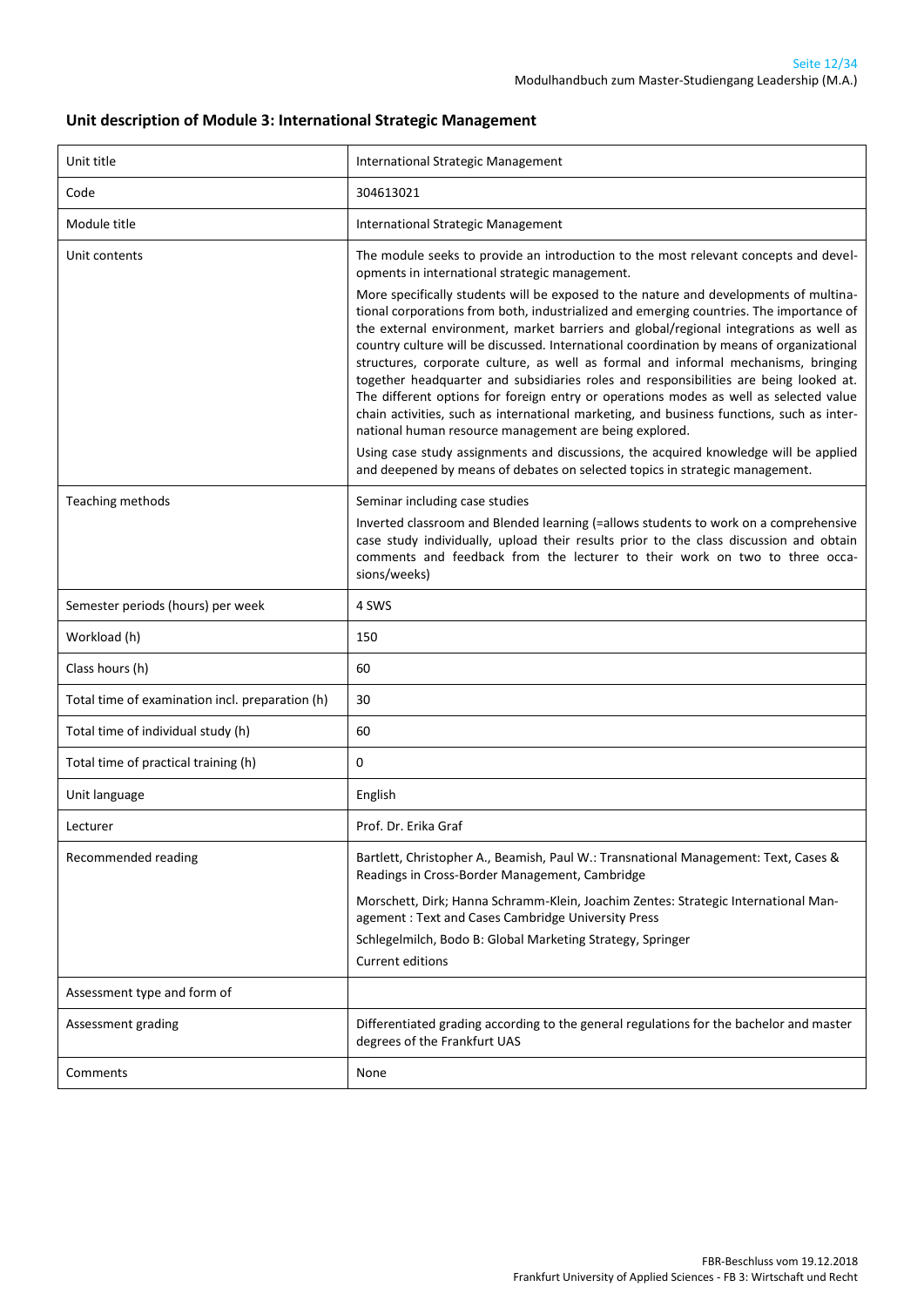#### Module title **Boundaryless Leadership** Module number 14 Module code Study program and a study program and the contract of the Leadership (M.A.) Module usability  $\qquad \qquad$  Strategisches Informationsmanagement (M.Sc.) Module duration 1 Semester Recommended semester 1st Semester Module type **Compulsory module** ECTS-Credits (CP) / Workload (h) 5 / 150 Recommended previous knowledge Good English language skills Module prerequisites and a set of the None Module examination requirements None Module examination **Written Project Report (submission period 6 weeks)** with presentation (20 to 30 min.) Learning outcomes and skills Students know the complexity and dynamics of the environment and understand the challenges for leadership. They are familiar with leadership approaches and are able to identify leadership challenges and projects. Students are able to: identify leadership challenges in a complex und dynamic environment. analyze how they promote a holistic understanding of leadership. describe how they develop relationship in virtual, agile and non-hierarchical settings. explain how they encounter dissolving boundaries of organizations, hierarchies, working structures and cultures. discuss the importance of resilience and prerequisites to develop resilience. presenting facts, reflections and conclusions in a structured manner and arguing in professional contexts. Module contents and Boundaryless Leadership Module teaching methods **Project** Module language example and the English Module availability **Each winter semester** Module coordination **Prof. Dr. Regine Graml** Comments and Active participation is expected; it is an essential element of the module.

#### <span id="page-12-0"></span>**Module 4: Boundaryless Leadership**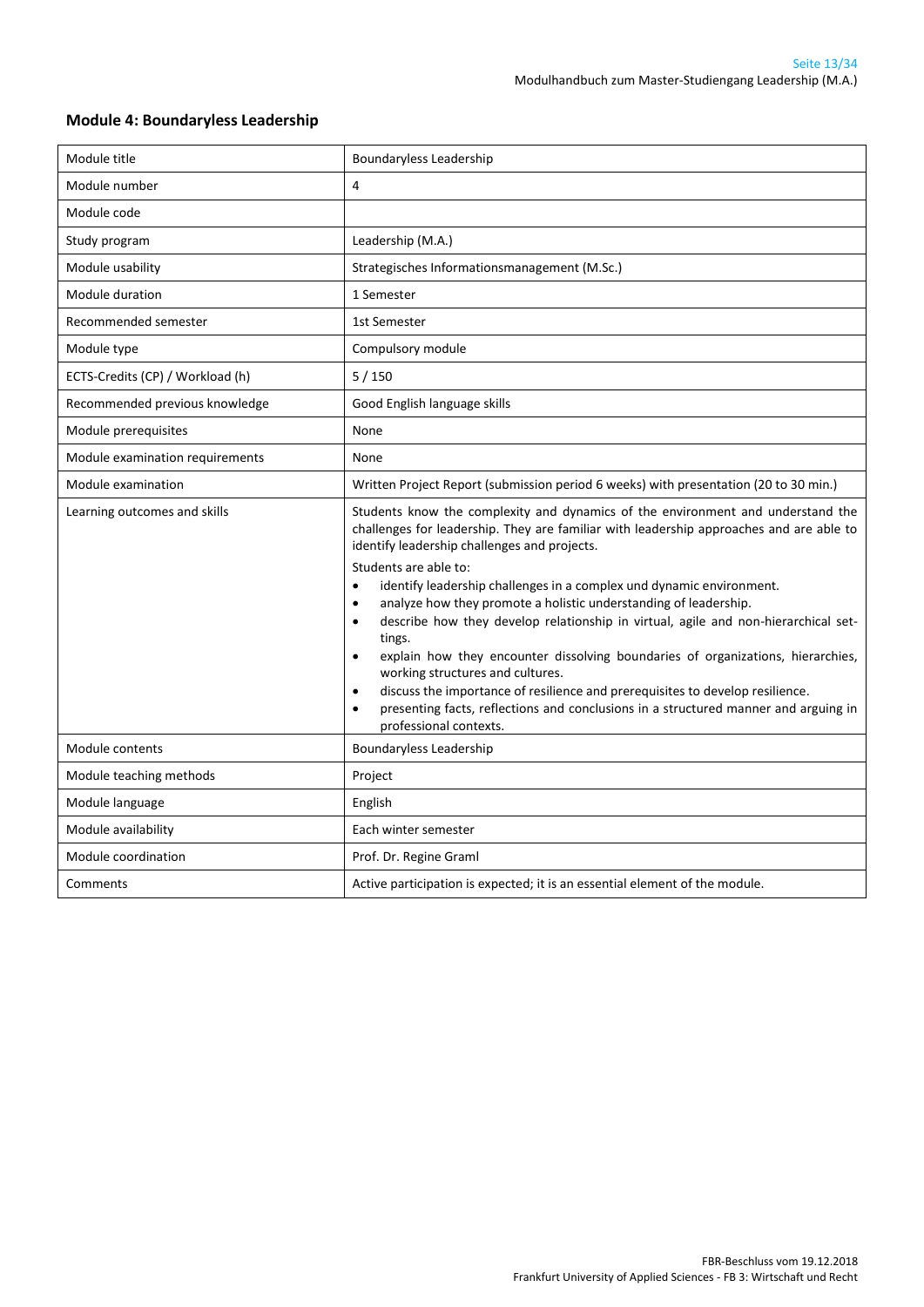#### **Unit description of Module 4: Boundaryless Leadership**

| Unit title                                      | Boundaryless Leadership                                                                                                                                                                                                                                                                                                                                                                                                                                                                                                                                                                                      |
|-------------------------------------------------|--------------------------------------------------------------------------------------------------------------------------------------------------------------------------------------------------------------------------------------------------------------------------------------------------------------------------------------------------------------------------------------------------------------------------------------------------------------------------------------------------------------------------------------------------------------------------------------------------------------|
| Code                                            |                                                                                                                                                                                                                                                                                                                                                                                                                                                                                                                                                                                                              |
| Module title                                    | Boundaryless Leadership                                                                                                                                                                                                                                                                                                                                                                                                                                                                                                                                                                                      |
| Unit contents                                   | Different understandings of Leadership<br>Leadership challenges in the VUCA World<br>Approaches to leadership in a complex and disruptive environment<br>Leading in virtual, agile and non-hierarchical settings<br>Relationship Management<br>Leading heterogeneous groups<br>Developing Resilience                                                                                                                                                                                                                                                                                                         |
| Teaching methods                                | Project                                                                                                                                                                                                                                                                                                                                                                                                                                                                                                                                                                                                      |
| Semester periods (hours) per week               | 4 SWS                                                                                                                                                                                                                                                                                                                                                                                                                                                                                                                                                                                                        |
| Workload (h)                                    | 150                                                                                                                                                                                                                                                                                                                                                                                                                                                                                                                                                                                                          |
| Class hours (h)                                 | 60                                                                                                                                                                                                                                                                                                                                                                                                                                                                                                                                                                                                           |
| Total time of examination incl. preparation (h) | 30                                                                                                                                                                                                                                                                                                                                                                                                                                                                                                                                                                                                           |
| Total time of individual study (h)              | 60                                                                                                                                                                                                                                                                                                                                                                                                                                                                                                                                                                                                           |
| Total time of practical training (h)            | 0                                                                                                                                                                                                                                                                                                                                                                                                                                                                                                                                                                                                            |
| Unit language                                   | English                                                                                                                                                                                                                                                                                                                                                                                                                                                                                                                                                                                                      |
| Lecturer                                        | Prof. Dr. Regine Graml                                                                                                                                                                                                                                                                                                                                                                                                                                                                                                                                                                                       |
| Recommended reading                             | Arthur, M., & Rousseau, D.: The boundaryless career: A new employment principle for a<br>new organizational era. New York, Oxford, Oxford University Press<br>Johansen: The new leadership literacies: Thriving in a future of extreme disruption and<br>distributed everything, Oakland, CA, Berrett-Koehler<br>Mike, B., Rousseau, D.M.: Footprints in the Sand: Denise Rousseau. Organizational<br>Dynamics, Vol. 44(3), 2015, pp. 243-252<br>Trompenaars, A.: Business across cultures, Ann Arbor, Mich, ProQuest<br>Yukl, G.: Leadership in Organizations, Essex UK, Pearson<br><b>Current editions</b> |
| Assessment type and form of                     |                                                                                                                                                                                                                                                                                                                                                                                                                                                                                                                                                                                                              |
| Assessment grading                              | Differentiated grading according to the general regulations for the bachelor and master<br>degrees of the Frankfurt UAS                                                                                                                                                                                                                                                                                                                                                                                                                                                                                      |
| Comments                                        | None                                                                                                                                                                                                                                                                                                                                                                                                                                                                                                                                                                                                         |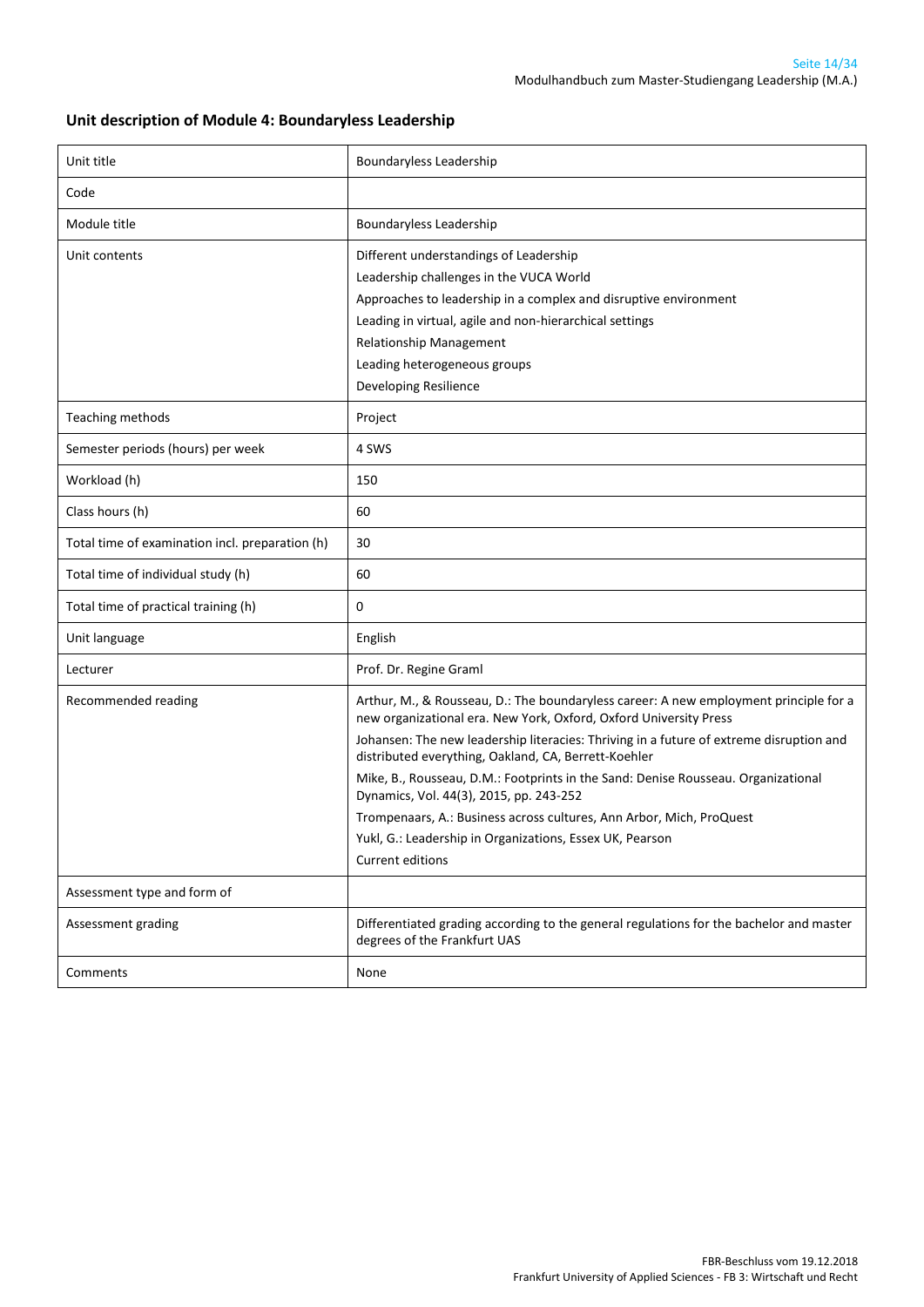#### <span id="page-14-0"></span>**Module 5: Research Methods**

| Module title                     | <b>Research Methods</b>                                                                                                                                                                                                                                                                                                                                                                                              |
|----------------------------------|----------------------------------------------------------------------------------------------------------------------------------------------------------------------------------------------------------------------------------------------------------------------------------------------------------------------------------------------------------------------------------------------------------------------|
| Module number                    | 5                                                                                                                                                                                                                                                                                                                                                                                                                    |
| Module code                      | 30461303                                                                                                                                                                                                                                                                                                                                                                                                             |
| Study program                    | Leadership (M.A.)                                                                                                                                                                                                                                                                                                                                                                                                    |
| Module usability                 | Strategisches Informationsmanagement (M.Sc.)                                                                                                                                                                                                                                                                                                                                                                         |
| Module duration                  | 1 Semester                                                                                                                                                                                                                                                                                                                                                                                                           |
| Recommended semester             | 1st Semester                                                                                                                                                                                                                                                                                                                                                                                                         |
| Module type                      | Compulsory module                                                                                                                                                                                                                                                                                                                                                                                                    |
| ECTS-Credits (CP) / Workload (h) | 5/150                                                                                                                                                                                                                                                                                                                                                                                                                |
| Recommended previous knowledge   | Balzert, H.: Wissenschaftliches Arbeiten. Herdecke                                                                                                                                                                                                                                                                                                                                                                   |
|                                  | Bailey, S.: Academic writing: a handbook for international students. Routledge                                                                                                                                                                                                                                                                                                                                       |
|                                  | Current editions                                                                                                                                                                                                                                                                                                                                                                                                     |
| Module prerequisites             | None                                                                                                                                                                                                                                                                                                                                                                                                                 |
| Module examination requirements  | None                                                                                                                                                                                                                                                                                                                                                                                                                 |
| Module examination               | Written Project Report (submission period 4 weeks) with presentation (20 to 30 min.)                                                                                                                                                                                                                                                                                                                                 |
| Learning outcomes and skills     | Students can explain and know the difference between quantitative and qualitative<br>research methods and can apply those to practical examples. They are able to prepare<br>questionnaires and to execute a quantitative or qualitative small research study. There-<br>fore the students understand how to handle each step of the research process and can<br>prepare academic research papers and presentations. |
|                                  | Students are able to apply their knowledge in the area of empirical research and man-<br>agement. They can analyse complex real-world corporate problems and present their<br>results adequately and effectively.                                                                                                                                                                                                    |
|                                  | Students have sharpened their analytic skills and are able to frame and communicate<br>research questions adequately. They can use tools like SPSS or the open source software<br>R.                                                                                                                                                                                                                                 |
| Module contents                  | <b>Research Methods</b>                                                                                                                                                                                                                                                                                                                                                                                              |
| Module teaching methods          | Seminar                                                                                                                                                                                                                                                                                                                                                                                                              |
| Module language                  | English                                                                                                                                                                                                                                                                                                                                                                                                              |
| Module availability              | Each winter semester                                                                                                                                                                                                                                                                                                                                                                                                 |
| Module coordination              | Prof. Dr. Swen Schneider                                                                                                                                                                                                                                                                                                                                                                                             |
| Comments                         | Active participation in the project is expected; it is an essential element of the module.                                                                                                                                                                                                                                                                                                                           |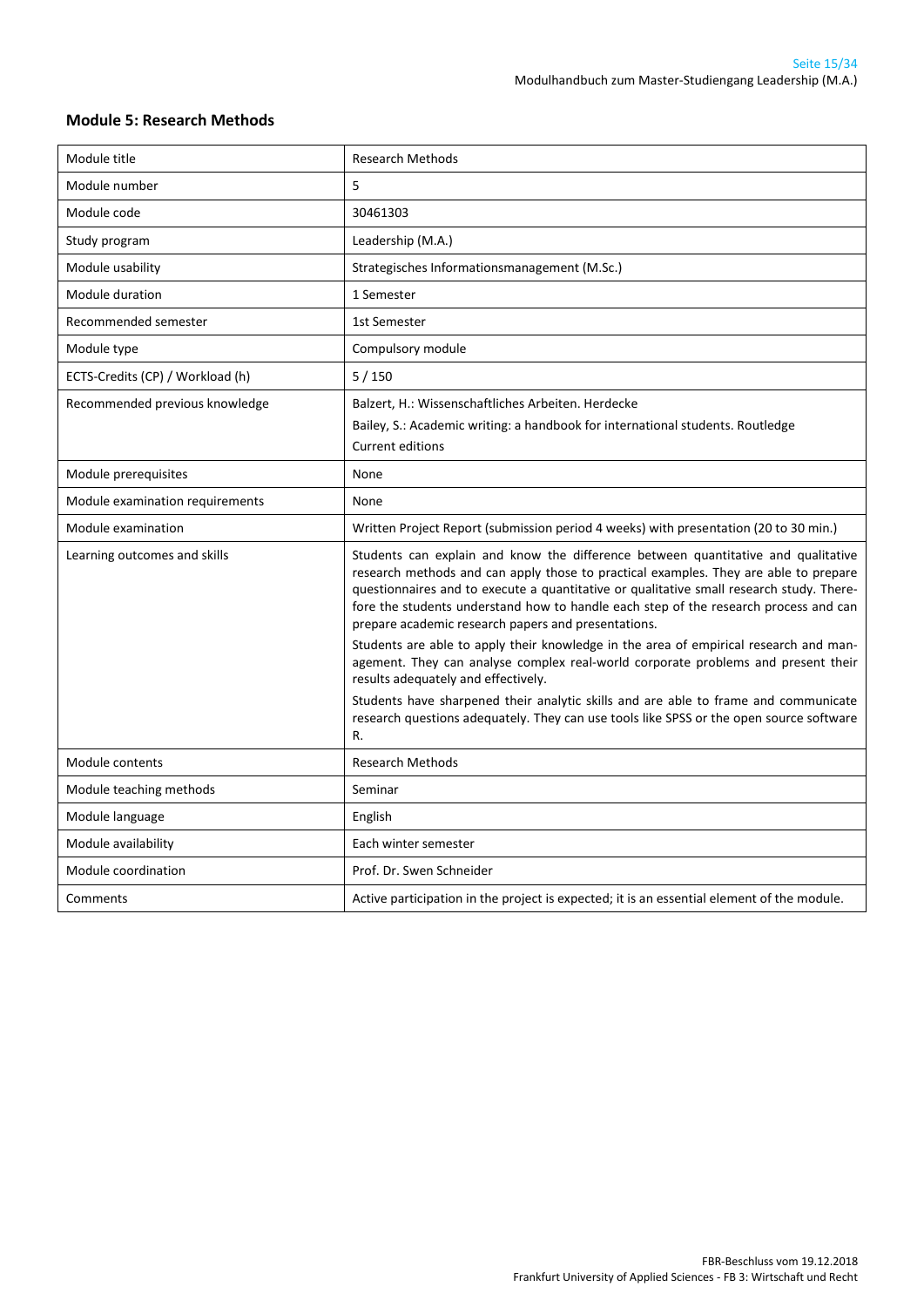#### **Unit description of Module 5: Research Methods**

| Unit title                                      | <b>Research Methods</b>                                                                                                                                                                                                                                                                                                                                                                                                                                                                                                               |
|-------------------------------------------------|---------------------------------------------------------------------------------------------------------------------------------------------------------------------------------------------------------------------------------------------------------------------------------------------------------------------------------------------------------------------------------------------------------------------------------------------------------------------------------------------------------------------------------------|
| Code                                            | 304613031                                                                                                                                                                                                                                                                                                                                                                                                                                                                                                                             |
| Module title                                    | <b>Research Methods</b>                                                                                                                                                                                                                                                                                                                                                                                                                                                                                                               |
| Unit contents                                   | Introduction to empirical economic and management research<br>Philosophy of science and the logical sequence of research<br>Scientific theory<br>Process of empirical work<br>Methods and techniques of empirical research<br>Qualitative and quantitative methods in economics and social sciences<br>Methods of verification and justification of theories and hypotheses<br>Data collection techniques, questionnaire construction and expert interviews<br>Methods of results analysis, incl. data interpretation and preparation |
| Teaching methods                                | Seminar                                                                                                                                                                                                                                                                                                                                                                                                                                                                                                                               |
| Semester periods (hours) per week               | 4 SWS                                                                                                                                                                                                                                                                                                                                                                                                                                                                                                                                 |
| Workload (h)                                    | 150                                                                                                                                                                                                                                                                                                                                                                                                                                                                                                                                   |
| Class hours (h)                                 | 60                                                                                                                                                                                                                                                                                                                                                                                                                                                                                                                                    |
| Total time of examination incl. preparation (h) | 30                                                                                                                                                                                                                                                                                                                                                                                                                                                                                                                                    |
| Total time of individual study (h)              | 60                                                                                                                                                                                                                                                                                                                                                                                                                                                                                                                                    |
| Total time of practical training (h)            | 0                                                                                                                                                                                                                                                                                                                                                                                                                                                                                                                                     |
| Unit language                                   | English                                                                                                                                                                                                                                                                                                                                                                                                                                                                                                                               |
| Lecturer                                        | Prof. Dr. Swen Schneider, associated lecturers                                                                                                                                                                                                                                                                                                                                                                                                                                                                                        |
| Recommended reading                             | Saunders, M.: Research Methods for Business Students, Pearson<br>Current edition                                                                                                                                                                                                                                                                                                                                                                                                                                                      |
| Assessment type and form of                     |                                                                                                                                                                                                                                                                                                                                                                                                                                                                                                                                       |
| Assessment grading                              | Differentiated grading according to the general regulations for the bachelor and master<br>degrees of the Frankfurt UAS                                                                                                                                                                                                                                                                                                                                                                                                               |
| Comments                                        | None                                                                                                                                                                                                                                                                                                                                                                                                                                                                                                                                  |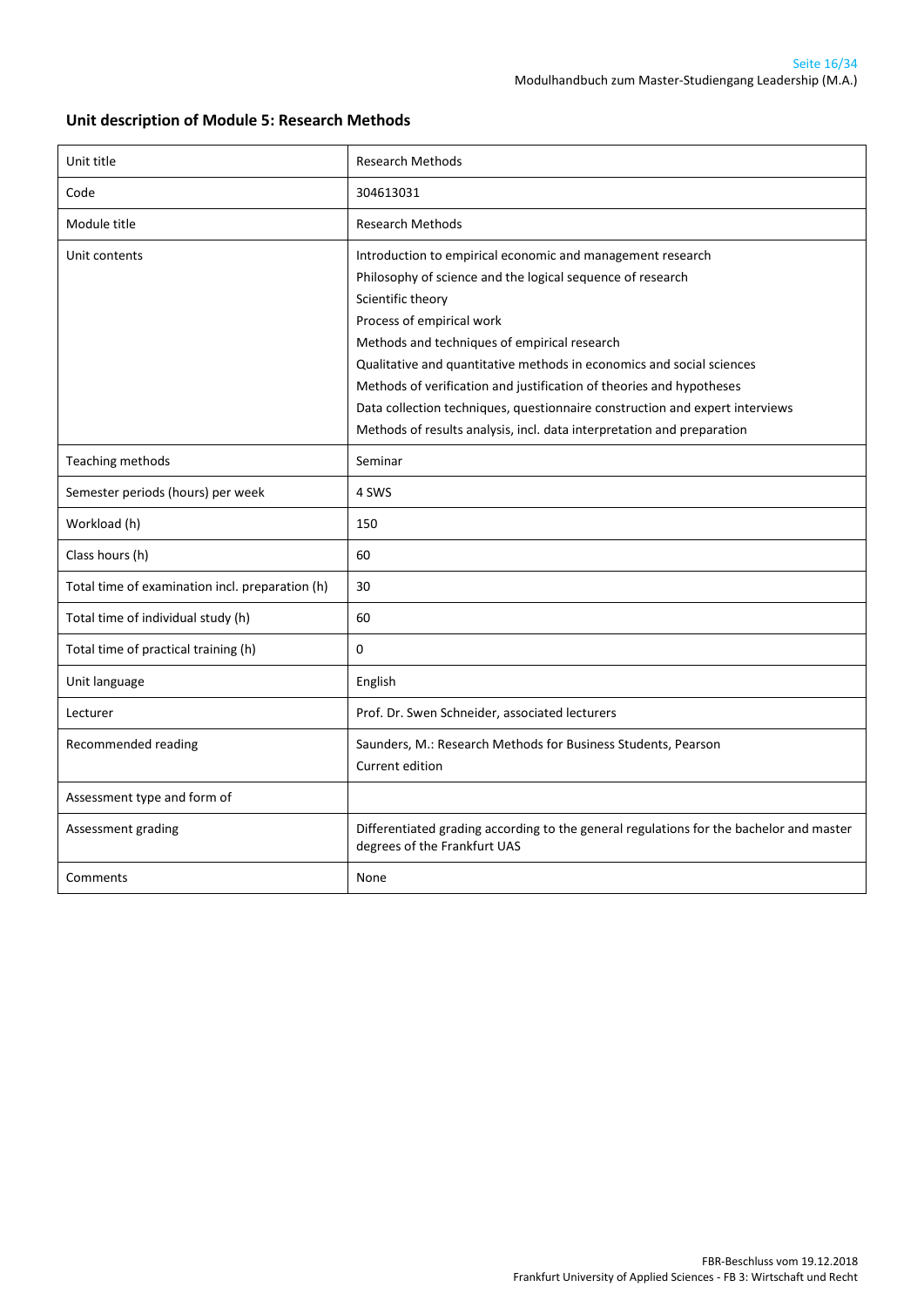#### <span id="page-16-0"></span>**Modul 6: Anreizsysteme**

| Modultitel                                               | Anreizsysteme                                                                                                                                                                                                                |
|----------------------------------------------------------|------------------------------------------------------------------------------------------------------------------------------------------------------------------------------------------------------------------------------|
| Modulnummer                                              | 6                                                                                                                                                                                                                            |
| Modulcode                                                |                                                                                                                                                                                                                              |
| Studiengang                                              | Leadership (M.A.)                                                                                                                                                                                                            |
| Verwendbarkeit des Moduls                                |                                                                                                                                                                                                                              |
| Dauer des Moduls                                         | 1 Semester                                                                                                                                                                                                                   |
| Empfohlenes Semester im Studienverlauf                   | 2. Semester                                                                                                                                                                                                                  |
| Art des Moduls                                           | Pflichtmodul                                                                                                                                                                                                                 |
| ECTS-Punkte (CP) / Workload (h)                          | 10 / 300                                                                                                                                                                                                                     |
| Empfohlene inhaltliche Vorkenntnisse                     | Kenntnisse der Volks- und Betriebswirtschaftslehre auf Bachelor-Niveau.<br>Kenntnisse der Techniken wissenschaftlichen Arbeitens.                                                                                            |
| Voraussetzungen für die Teilnahme am Modul               | Keine                                                                                                                                                                                                                        |
| Voraussetzungen für die Teilnahme an der<br>Modulprüfung | Keine                                                                                                                                                                                                                        |
| Modulprüfung                                             | Gruppenprojekt (Bearbeitungszeit 16 Wochen) mit Präsentation in der Gruppe (mind. 10<br>Min./Person, max. 60 Min. für die Gesamtpräsentation); Bewertung: bestanden/nicht<br>bestanden                                       |
| Lernergebnisse und Kompetenzen                           | Die Studierenden besitzen vertiefte Kenntnisse zum Thema Anreizsysteme und Leis-<br>tungsstimulation.                                                                                                                        |
|                                                          | Sie haben die Fähigkeit, ihr Wissen zu reflektieren und können aktuelle Entwicklungen<br>analysieren und einordnen.                                                                                                          |
|                                                          | Die Studierenden können ausgewählte Komponenten der Anreizsysteme und Leistungs-<br>simulationen darlegen sowie theoretische Herangehensweisen und wissenschaftliche<br>Erkenntnisse vergleichend erläutern.                 |
|                                                          | Sie sind zudem in der Lage, theoretische Überlegungen auf Unternehmenssituationen zu<br>übertragen, alternative Vorgehensweisen zu entwickeln, bzw. zu beurteilen und eine<br>rationale Auswahl zu treffen und zu begründen. |
|                                                          | Sie sind in der Lage, sich selbständig und eigenverantwortlich neue Kenntnisse anzueig-<br>nen.                                                                                                                              |
|                                                          | Sie haben Teilaufgaben des Projektes in kleinen Gruppen bearbeitet und sich mit ande-<br>ren Projektgruppen regelmäßig ausgetauscht.                                                                                         |
|                                                          | Sie sind in der Lage, ihre eigenen Aufgaben in den Gesamtzusammenhang eines Projek-<br>tes einzuordnen.                                                                                                                      |
|                                                          | Sie können ihre Vorgehensweise und ihre Medien selbständig wählen und ihre Aufgaben<br>eigenverantwortlich bewältigen.                                                                                                       |
|                                                          | Sie können ihre Ergebnisse präsentieren, diskutieren und sich kritischen Fragen der<br>Teilnehmenden stellen sowie eigene Überlegungen und Vorgehensweisen reflektieren<br>und vergleichen.                                  |
| Inhalte des Moduls                                       | Anreizsysteme                                                                                                                                                                                                                |
| Lehrformen des Moduls                                    | Projekt                                                                                                                                                                                                                      |
| Sprache                                                  | Deutsch                                                                                                                                                                                                                      |
| Häufigkeit des Angebots von Modulen                      | Jedes Sommersemester                                                                                                                                                                                                         |
| Modulkoordination                                        | Prof. Dr. Nicolas Giegler                                                                                                                                                                                                    |
| Hinweise                                                 | Aktive Mitarbeit an der Projektarbeit wird erwartet und ist essentieller Bestandteil des<br>Moduls.                                                                                                                          |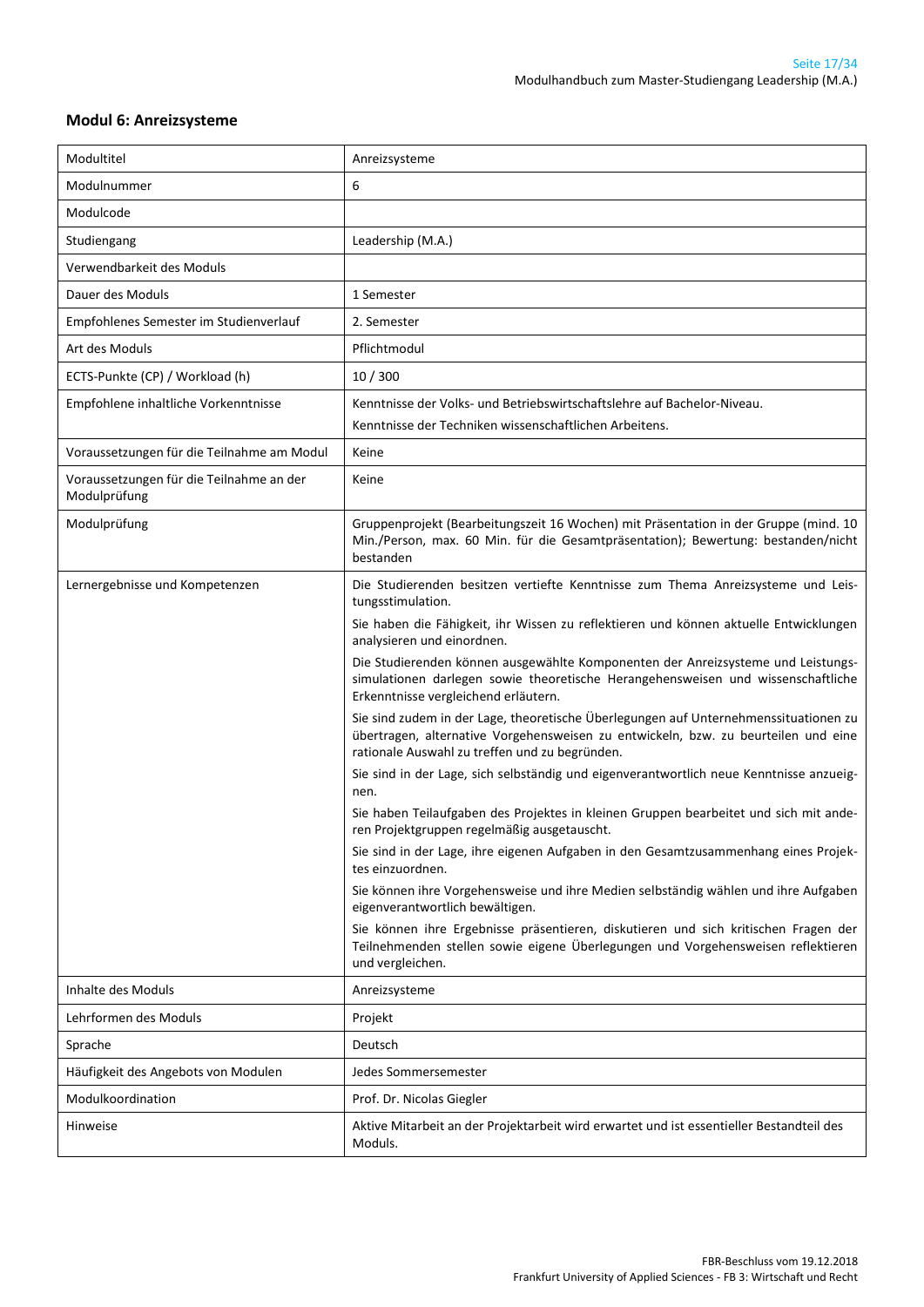#### **Unitbeschreibung zum Modul 6: Anreizsysteme**

| Name der Unit                                 | Anreizsysteme                                                                                                                                                           |
|-----------------------------------------------|-------------------------------------------------------------------------------------------------------------------------------------------------------------------------|
| Code                                          |                                                                                                                                                                         |
| Name des Moduls                               | Anreizsysteme                                                                                                                                                           |
| Inhalte der Unit                              | Inhalts- und Prozesstheorien der Motivation, empirische Untersuchungen zu Motivation<br>und Anreizen;                                                                   |
|                                               | Arbeits- und Leistungsbewertung als Basis der Anreizgestaltung;                                                                                                         |
|                                               | Ausgewählte Komponenten der Anreizgestaltung, z.B.: neue Formen der Entgeltzahlung,<br>Cafeteria Systeme, Sozialleistungen, Mitarbeiterbeteiligungssysteme;             |
|                                               | Entgelt im internationalen Kontext, Personalentwicklung als Anreiz, Health Care Ma-<br>nagement, Flexibilisierung von Arbeitszeit, -ort und -struktur, Ideenmanagement; |
|                                               | Führung unter Anreizgesichtspunkten, Anreizgestaltung in Teams, Emotionale Führung,<br>werteorientierte Führung.                                                        |
| Lehrformen                                    | Projekt                                                                                                                                                                 |
| SWS der Unit                                  | 4 SWS                                                                                                                                                                   |
| Workload (h)                                  | 300                                                                                                                                                                     |
| Anteil der Präsenzzeit (h)                    | 60                                                                                                                                                                      |
| Anteil Prüfungszeit inkl. Vorbereitung (h)    | 60                                                                                                                                                                      |
| Anteil Selbststudium (h)                      | 180                                                                                                                                                                     |
| Anteil Praxiszeit (h)                         | 0                                                                                                                                                                       |
| Sprache der Unit                              | Deutsch                                                                                                                                                                 |
| Lehrende/-r                                   | Prof. Dr. Nicolas Giegler, Lehrbeauftragte                                                                                                                              |
| Basis - Literatur                             | Hentze, J., et al.: Personalwirtschaftslehre 1 und 2, Bern, Stuttgart, Wien: Haupt;<br>Jung, H.,: Personalwirtschaft, München, Wien: Oldenbourg                         |
|                                               | Mentzel, W.: Personalentwicklung: erfolgreich motivieren, fördern und weiterbilden,<br>München: Beck Verlag                                                             |
|                                               | Nicolai, C.: Personalmanagement, Stuttgart: Lucius & Lucius                                                                                                             |
|                                               | Nicolai, C.: Betriebliche Organisation, Stuttgart: Lucius & Lucius                                                                                                      |
|                                               | Stock-Homburg, R.: Personalmanagement: Theorien - Konzepte - Instrumente, Wiesba-<br>den: Gabler                                                                        |
|                                               | Festing, M. et al.: Internationales Personalmanagement, Wiesbaden: Gabler<br>Jeweils aktuelle Auflage                                                                   |
| Art und Form des Leistungsnachweises der Unit |                                                                                                                                                                         |
| Bewertung des Leistungsnachweises der Unit    | Differenzierte Bewertung gemäß den Allgemeinen Bestimmungen für Prüfungsordnun-<br>gen mit den Abschlüssen Bachelor und Master der Frankfurt UAS                        |
| Hinweise                                      | Aktive Mitarbeit an der Projektarbeit wird erwartet und ist essentieller Bestandteil der<br>Unit.                                                                       |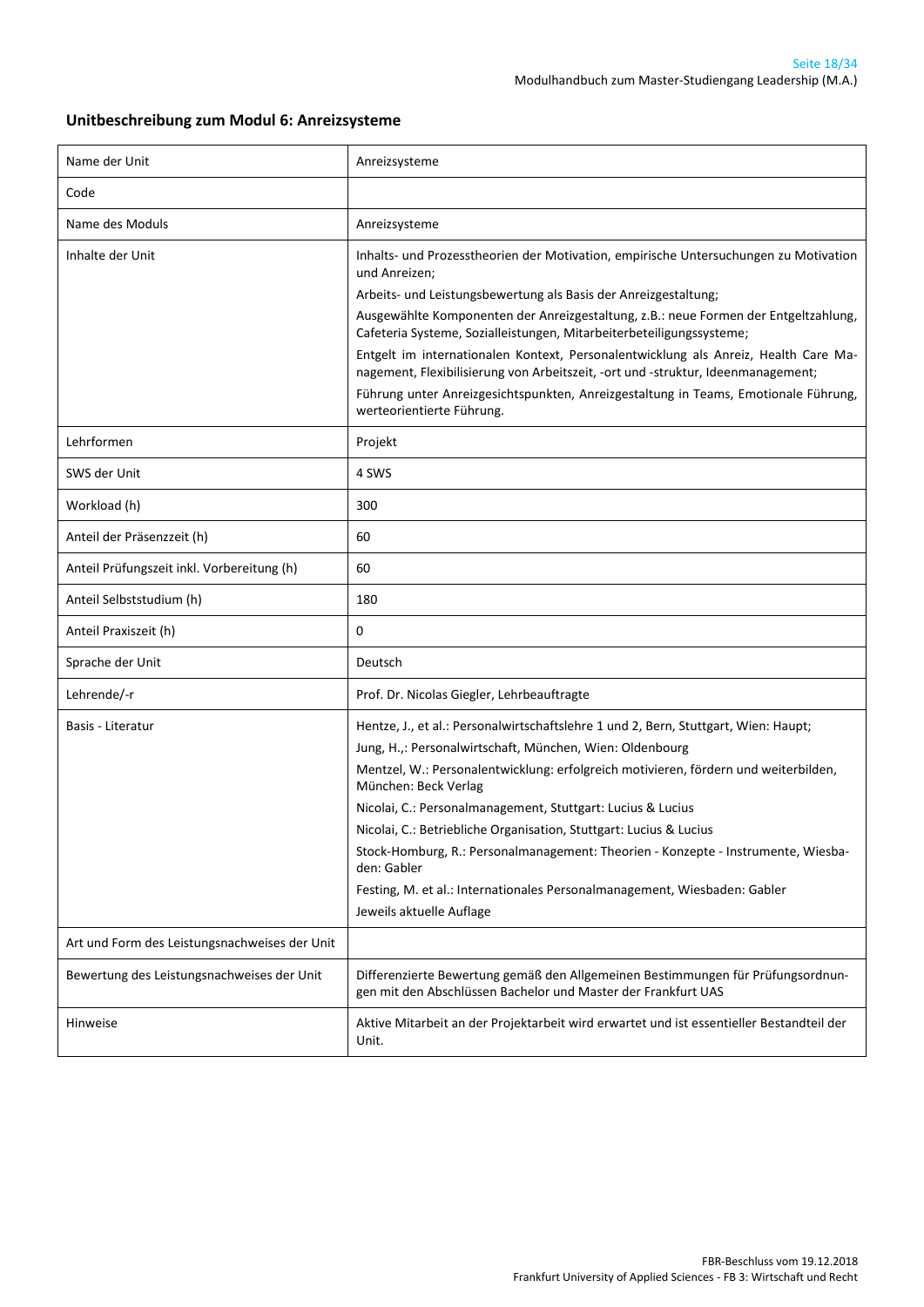| Module title                     | Leadership and Ethics                                                                                                                                                                                                                                                                                                                                                                                                                                                                                                                                                                                                                                                                                                                                                                                                                          |
|----------------------------------|------------------------------------------------------------------------------------------------------------------------------------------------------------------------------------------------------------------------------------------------------------------------------------------------------------------------------------------------------------------------------------------------------------------------------------------------------------------------------------------------------------------------------------------------------------------------------------------------------------------------------------------------------------------------------------------------------------------------------------------------------------------------------------------------------------------------------------------------|
| Module number                    | $\overline{7}$                                                                                                                                                                                                                                                                                                                                                                                                                                                                                                                                                                                                                                                                                                                                                                                                                                 |
| Module code                      | 30461313                                                                                                                                                                                                                                                                                                                                                                                                                                                                                                                                                                                                                                                                                                                                                                                                                                       |
| Study program                    | Leadership (M.A.)                                                                                                                                                                                                                                                                                                                                                                                                                                                                                                                                                                                                                                                                                                                                                                                                                              |
| Module usability                 |                                                                                                                                                                                                                                                                                                                                                                                                                                                                                                                                                                                                                                                                                                                                                                                                                                                |
| Module duration                  | 1 Semester                                                                                                                                                                                                                                                                                                                                                                                                                                                                                                                                                                                                                                                                                                                                                                                                                                     |
| Recommended semester             | 2nd semester                                                                                                                                                                                                                                                                                                                                                                                                                                                                                                                                                                                                                                                                                                                                                                                                                                   |
| Module type                      | Compulsory module                                                                                                                                                                                                                                                                                                                                                                                                                                                                                                                                                                                                                                                                                                                                                                                                                              |
| ECTS-Credits (CP) / Workload (h) | 5/150                                                                                                                                                                                                                                                                                                                                                                                                                                                                                                                                                                                                                                                                                                                                                                                                                                          |
| Recommended previous knowledge   | None                                                                                                                                                                                                                                                                                                                                                                                                                                                                                                                                                                                                                                                                                                                                                                                                                                           |
| Module prerequisites             | None                                                                                                                                                                                                                                                                                                                                                                                                                                                                                                                                                                                                                                                                                                                                                                                                                                           |
| Module examination requirements  | None                                                                                                                                                                                                                                                                                                                                                                                                                                                                                                                                                                                                                                                                                                                                                                                                                                           |
| Module examination               | Written Project Report (submission period 4 weeks) with presentation (20 to 30 min.)                                                                                                                                                                                                                                                                                                                                                                                                                                                                                                                                                                                                                                                                                                                                                           |
| Learning outcomes and skills     | The students are familiar with ethical theories and are able to distinguish and apply<br>ethical theories to different scenarios and projects.<br>The students are able to:<br>identify possible ethical dilemmas and apply different ethical principles and theo-<br>$\bullet$<br>ries.<br>analyze a manager's and employee's role and responsibility and their own respon-<br>$\bullet$<br>sibility.<br>describe how the underlying values influence the decision making process<br>$\bullet$<br>explain how they encounter ambiguous situations on the basis of ethical principles.<br>$\bullet$<br>discuss how tools of ethic management can be applied effectively and their limita-<br>$\bullet$<br>tions.<br>presenting facts, reflections and conclusions in a structured manner and arguing in<br>$\bullet$<br>professional contexts. |
| Module contents                  | Leadership and Ethics                                                                                                                                                                                                                                                                                                                                                                                                                                                                                                                                                                                                                                                                                                                                                                                                                          |
| Module teaching methods          | Project                                                                                                                                                                                                                                                                                                                                                                                                                                                                                                                                                                                                                                                                                                                                                                                                                                        |
| Module language                  | English                                                                                                                                                                                                                                                                                                                                                                                                                                                                                                                                                                                                                                                                                                                                                                                                                                        |
| Module availability              | Each summer semester                                                                                                                                                                                                                                                                                                                                                                                                                                                                                                                                                                                                                                                                                                                                                                                                                           |
| Module coordination              | Prof. Dr. Regine Graml                                                                                                                                                                                                                                                                                                                                                                                                                                                                                                                                                                                                                                                                                                                                                                                                                         |
| Comments                         | Active participation is expected; it is an essential element of the module.                                                                                                                                                                                                                                                                                                                                                                                                                                                                                                                                                                                                                                                                                                                                                                    |

#### <span id="page-18-0"></span>**Module 7: Leadership and Ethics**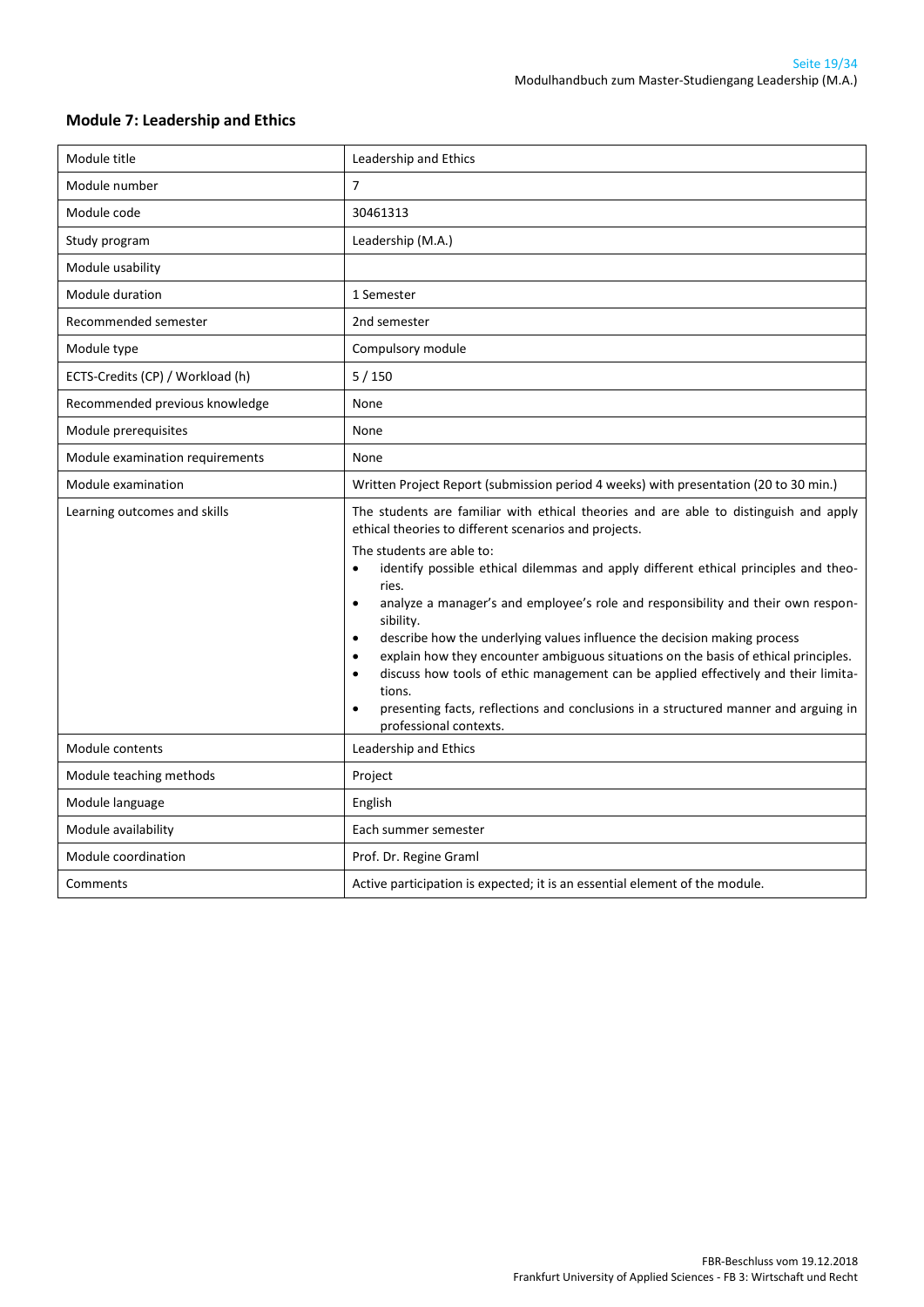#### **Unit description of Module 7: Leadership and Ethics**

| Unit title                                      | Leadership and Ethics                                                                                                                                                                                                                                                                                                                                                              |
|-------------------------------------------------|------------------------------------------------------------------------------------------------------------------------------------------------------------------------------------------------------------------------------------------------------------------------------------------------------------------------------------------------------------------------------------|
| Code                                            | 304613131                                                                                                                                                                                                                                                                                                                                                                          |
| Module title                                    | Leadership and Ethics                                                                                                                                                                                                                                                                                                                                                              |
| Unit contents                                   | The nature of Ethical dilemmas<br>Ethical theories (non-consequentialist ethics and consequentialist ethics)<br><b>Ethical principles</b><br>Diverging interests of stakeholders as cause for ethical dilemmas<br>Understanding of Ethical leadership and decision making<br>Tools of ethics management and their effect                                                           |
| Teaching methods                                | Project                                                                                                                                                                                                                                                                                                                                                                            |
| Semester periods (hours) per week               | 2 SWS                                                                                                                                                                                                                                                                                                                                                                              |
| Workload (h)                                    | 150                                                                                                                                                                                                                                                                                                                                                                                |
| Class hours (h)                                 | 30                                                                                                                                                                                                                                                                                                                                                                                 |
| Total time of examination incl. preparation (h) | 30                                                                                                                                                                                                                                                                                                                                                                                 |
| Total time of individual study (h)              | 90                                                                                                                                                                                                                                                                                                                                                                                 |
| Total time of practical training (h)            | 0                                                                                                                                                                                                                                                                                                                                                                                  |
| Unit language                                   | English                                                                                                                                                                                                                                                                                                                                                                            |
| Lecturer                                        | Prof. Dr. Regine Graml, Prof. Dr. Nicolas Giegler, associated lecturers                                                                                                                                                                                                                                                                                                            |
| Recommended reading                             | Crane, A., Matten, D.: Business Ethics, New York: Oxford University Press<br>Ciulla, J.B.: Ethics, the Heart of Leadership, Praeger Publishers<br>Fisher, C., Lovell, A.: Business Ethics and Values: Individual, Corporate and International<br>Perspectives, Prentice Hall<br>McEwan, T.: Managing Values and Beliefs in Organizations, Prentice Hall<br><b>Current editions</b> |
| Assessment type and form of                     |                                                                                                                                                                                                                                                                                                                                                                                    |
| Assessment grading                              | Differentiated grading according to the general regulations for the bachelor and master<br>degrees of the Frankfurt UAS                                                                                                                                                                                                                                                            |
| Comments                                        | None                                                                                                                                                                                                                                                                                                                                                                               |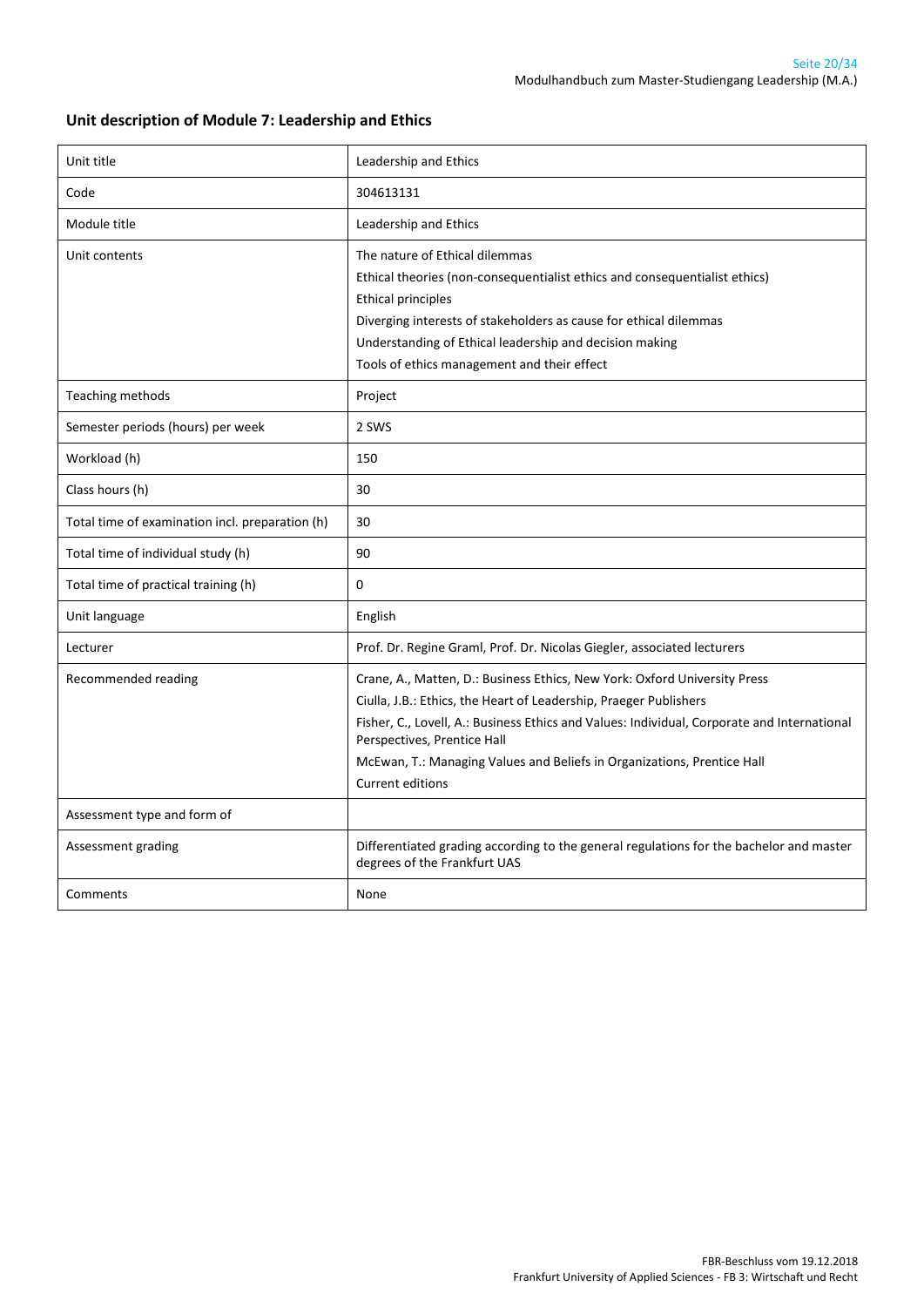| Modultitel                                               | Unternehmenssteuerung                                                                                                                                                                                                                                                                                                                                                                                                                                                                                                                                                                                                                                                                                                                                                                                                                                                                                                                                                                                                                                                                                                                                                                                                                                                                                                                                                                             |
|----------------------------------------------------------|---------------------------------------------------------------------------------------------------------------------------------------------------------------------------------------------------------------------------------------------------------------------------------------------------------------------------------------------------------------------------------------------------------------------------------------------------------------------------------------------------------------------------------------------------------------------------------------------------------------------------------------------------------------------------------------------------------------------------------------------------------------------------------------------------------------------------------------------------------------------------------------------------------------------------------------------------------------------------------------------------------------------------------------------------------------------------------------------------------------------------------------------------------------------------------------------------------------------------------------------------------------------------------------------------------------------------------------------------------------------------------------------------|
| Modulnummer                                              | 8                                                                                                                                                                                                                                                                                                                                                                                                                                                                                                                                                                                                                                                                                                                                                                                                                                                                                                                                                                                                                                                                                                                                                                                                                                                                                                                                                                                                 |
| Modulcode                                                |                                                                                                                                                                                                                                                                                                                                                                                                                                                                                                                                                                                                                                                                                                                                                                                                                                                                                                                                                                                                                                                                                                                                                                                                                                                                                                                                                                                                   |
| Studiengang                                              | Leadership (M.A.)                                                                                                                                                                                                                                                                                                                                                                                                                                                                                                                                                                                                                                                                                                                                                                                                                                                                                                                                                                                                                                                                                                                                                                                                                                                                                                                                                                                 |
| Verwendbarkeit des Moduls                                | Strategisches Informationsmanagement (M.Sc.)                                                                                                                                                                                                                                                                                                                                                                                                                                                                                                                                                                                                                                                                                                                                                                                                                                                                                                                                                                                                                                                                                                                                                                                                                                                                                                                                                      |
| Dauer des Moduls                                         | 1 Semester                                                                                                                                                                                                                                                                                                                                                                                                                                                                                                                                                                                                                                                                                                                                                                                                                                                                                                                                                                                                                                                                                                                                                                                                                                                                                                                                                                                        |
| Empfohlenes Semester im Studienverlauf                   | 2. Semester                                                                                                                                                                                                                                                                                                                                                                                                                                                                                                                                                                                                                                                                                                                                                                                                                                                                                                                                                                                                                                                                                                                                                                                                                                                                                                                                                                                       |
| Art des Moduls                                           | Pflichtmodul                                                                                                                                                                                                                                                                                                                                                                                                                                                                                                                                                                                                                                                                                                                                                                                                                                                                                                                                                                                                                                                                                                                                                                                                                                                                                                                                                                                      |
| ECTS-Punkte (CP) / Workload (h)                          | 5/150                                                                                                                                                                                                                                                                                                                                                                                                                                                                                                                                                                                                                                                                                                                                                                                                                                                                                                                                                                                                                                                                                                                                                                                                                                                                                                                                                                                             |
| Empfohlene inhaltliche Vorkenntnisse                     | Keine                                                                                                                                                                                                                                                                                                                                                                                                                                                                                                                                                                                                                                                                                                                                                                                                                                                                                                                                                                                                                                                                                                                                                                                                                                                                                                                                                                                             |
| Voraussetzungen für die Teilnahme am Modul               | Keine                                                                                                                                                                                                                                                                                                                                                                                                                                                                                                                                                                                                                                                                                                                                                                                                                                                                                                                                                                                                                                                                                                                                                                                                                                                                                                                                                                                             |
| Voraussetzungen für die Teilnahme an der<br>Modulprüfung | Keine                                                                                                                                                                                                                                                                                                                                                                                                                                                                                                                                                                                                                                                                                                                                                                                                                                                                                                                                                                                                                                                                                                                                                                                                                                                                                                                                                                                             |
| Modulprüfung                                             | Klausur (120 Min.)                                                                                                                                                                                                                                                                                                                                                                                                                                                                                                                                                                                                                                                                                                                                                                                                                                                                                                                                                                                                                                                                                                                                                                                                                                                                                                                                                                                |
| Lernergebnisse und Kompetenzen                           | Die Studierenden sind in der Lage, traditionelle und wertorientierte Kennzahlen bezüg-<br>lich ihrer Eignung für die unternehmenszielorientierte Steuerung von Entscheidungen zu<br>beurteilen. Sie sind mit informationsökonomischen Ansätzen zur Verhaltenssteuerung<br>vertraut und können diese auf die interne Erfolgsrechnung und deren Kennzahlen an-<br>wenden. Insbesondere können sie die Verhaltenswirkungen von Kennzahlen, die als<br>Grundlage für finanzielle Anreizsysteme dienen, analysieren. Ihnen ist bekannt, inwie-<br>weit durch eine entsprechende Gestaltung der internen Erfolgsrechnung Agency-<br>Konflikte vermindert werden können.<br>Zudem können die Studierenden grundlegende Konzepte aus der Mikroökonomik auf-<br>greifen, um Probleme aus dem Management in ökonomischen Modellen abzubilden und<br>aus diesen konkrete Handlungsempfehlungen für Entscheidungsträger in Unternehmen<br>abzuleiten. Hierfür werden Techniken und Methoden, wie die Spieltheorie oder die<br>Industrieökonomik als Analysewerkzeuge herangezogen und deren Anwendung anhand<br>von realen Management-Problemen erlernt. Die Studierenden sind in der Lage, eine<br>Brücke zwischen Management und Mikroökonomik zu bauen. Sie erlangen ein besseres<br>Verständnis über die Situation ihres Unternehmens und können letztlich bessere Ma-<br>nagemententscheidungen treffen. |
| Inhalte des Moduls                                       | Führen mit betriebswirtschaftlichen Kennzahlen                                                                                                                                                                                                                                                                                                                                                                                                                                                                                                                                                                                                                                                                                                                                                                                                                                                                                                                                                                                                                                                                                                                                                                                                                                                                                                                                                    |
|                                                          | <b>Managerial Economics</b>                                                                                                                                                                                                                                                                                                                                                                                                                                                                                                                                                                                                                                                                                                                                                                                                                                                                                                                                                                                                                                                                                                                                                                                                                                                                                                                                                                       |
| Lehrformen des Moduls                                    | Seminaristische Lehrveranstaltung                                                                                                                                                                                                                                                                                                                                                                                                                                                                                                                                                                                                                                                                                                                                                                                                                                                                                                                                                                                                                                                                                                                                                                                                                                                                                                                                                                 |
| Sprache                                                  | Deutsch                                                                                                                                                                                                                                                                                                                                                                                                                                                                                                                                                                                                                                                                                                                                                                                                                                                                                                                                                                                                                                                                                                                                                                                                                                                                                                                                                                                           |
| Häufigkeit des Angebots von Modulen                      | Jedes Sommersemester                                                                                                                                                                                                                                                                                                                                                                                                                                                                                                                                                                                                                                                                                                                                                                                                                                                                                                                                                                                                                                                                                                                                                                                                                                                                                                                                                                              |
| Modulkoordination                                        | Prof. Dr. Matthias Schabel                                                                                                                                                                                                                                                                                                                                                                                                                                                                                                                                                                                                                                                                                                                                                                                                                                                                                                                                                                                                                                                                                                                                                                                                                                                                                                                                                                        |
| Hinweise                                                 | Keine                                                                                                                                                                                                                                                                                                                                                                                                                                                                                                                                                                                                                                                                                                                                                                                                                                                                                                                                                                                                                                                                                                                                                                                                                                                                                                                                                                                             |

#### <span id="page-20-0"></span>**Modul 8: Unternehmenssteuerung**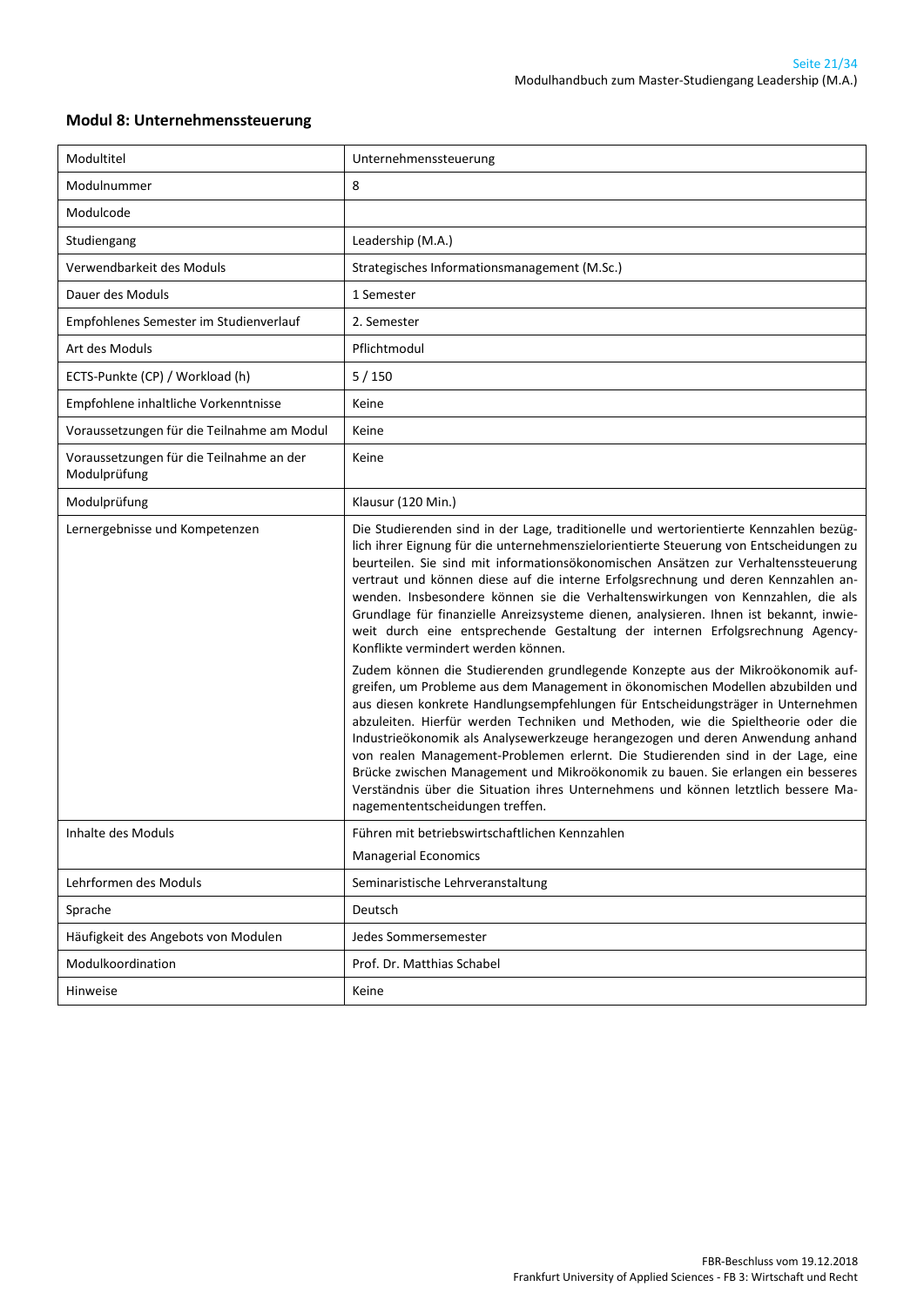#### **Unitbeschreibung zum Modul 8: Unternehmenssteuerung**

| Name der Unit                                 | Führen mit betriebswirtschaftlichen Kennzahlen                                                                                                                                                                                                                                                                                                                                                                                                                                                                                                                                                                                           |
|-----------------------------------------------|------------------------------------------------------------------------------------------------------------------------------------------------------------------------------------------------------------------------------------------------------------------------------------------------------------------------------------------------------------------------------------------------------------------------------------------------------------------------------------------------------------------------------------------------------------------------------------------------------------------------------------------|
| Code                                          |                                                                                                                                                                                                                                                                                                                                                                                                                                                                                                                                                                                                                                          |
| Name des Moduls                               | Unternehmenssteuerung                                                                                                                                                                                                                                                                                                                                                                                                                                                                                                                                                                                                                    |
| Inhalte der Unit                              | Die Unternehmung als System von Entscheidungen<br>Zielsystem der Unternehmung<br>Entscheidungstheoretische Grundlagen<br>Informationsökonomische Ansätze<br>Grundmodell der Agency-Theorie<br>Traditionelle Kennzahlen als Steuerungs- und Führungsinstrument: Ermittlung, Bedeu-<br>tung und Grenzen<br>Wertorientierte Kennzahlen als Steuerungs- und Führungsinstrument: Ermittlung, Be-<br>deutung und Grenzen                                                                                                                                                                                                                       |
| Lehrformen                                    | Seminaristische Lehrveranstaltung                                                                                                                                                                                                                                                                                                                                                                                                                                                                                                                                                                                                        |
| SWS der Unit                                  | 2 SWS                                                                                                                                                                                                                                                                                                                                                                                                                                                                                                                                                                                                                                    |
| Workload (h)                                  | 75                                                                                                                                                                                                                                                                                                                                                                                                                                                                                                                                                                                                                                       |
| Anteil der Präsenzzeit (h)                    | 30                                                                                                                                                                                                                                                                                                                                                                                                                                                                                                                                                                                                                                       |
| Anteil Prüfungszeit inkl. Vorbereitung (h)    | 15                                                                                                                                                                                                                                                                                                                                                                                                                                                                                                                                                                                                                                       |
| Anteil Selbststudium (h)                      | 30                                                                                                                                                                                                                                                                                                                                                                                                                                                                                                                                                                                                                                       |
| Anteil Praxiszeit (h)                         | 0                                                                                                                                                                                                                                                                                                                                                                                                                                                                                                                                                                                                                                        |
| Sprache der Unit                              | Deutsch                                                                                                                                                                                                                                                                                                                                                                                                                                                                                                                                                                                                                                  |
| Lehrende/-r                                   | Prof. Dr. Matthias Schabel                                                                                                                                                                                                                                                                                                                                                                                                                                                                                                                                                                                                               |
| Basis - Literatur                             | Ewert, Ralf, Wagenhofer, Alfred: Interne Unternehmensrechnung, Berlin<br>Gladen, Werner: Performance Measurement, Wiesbaden<br>Hebertinger, Martin: Wertsteigerungsmaße, Frankfurt<br>Hirsch, Bernhard: Controlling und Entscheidungen, Tübingen<br>Laux, Helmut: Unternehmensrechnung, Anreiz und Kontrolle, Berlin et al.<br>Stewart, G. Bennet: The Quest for Value, A Guide for Senior Managers, New York<br>Velthuis, Louis, Wesner, Peter: Value Based Management, Stuttgart<br>Young, S. David, O'Byrne, Stephen F.: EVA and Value-Based Management: A Practical<br>Guide to Implementation, New York<br>Jeweils aktuelle Auflage |
| Art und Form des Leistungsnachweises der Unit |                                                                                                                                                                                                                                                                                                                                                                                                                                                                                                                                                                                                                                          |
| Bewertung des Leistungsnachweises der Unit    | Differentiated grading according to the general regulations for the bachelor and master<br>degrees of the Frankfurt UAS                                                                                                                                                                                                                                                                                                                                                                                                                                                                                                                  |
| Hinweise                                      | Keine                                                                                                                                                                                                                                                                                                                                                                                                                                                                                                                                                                                                                                    |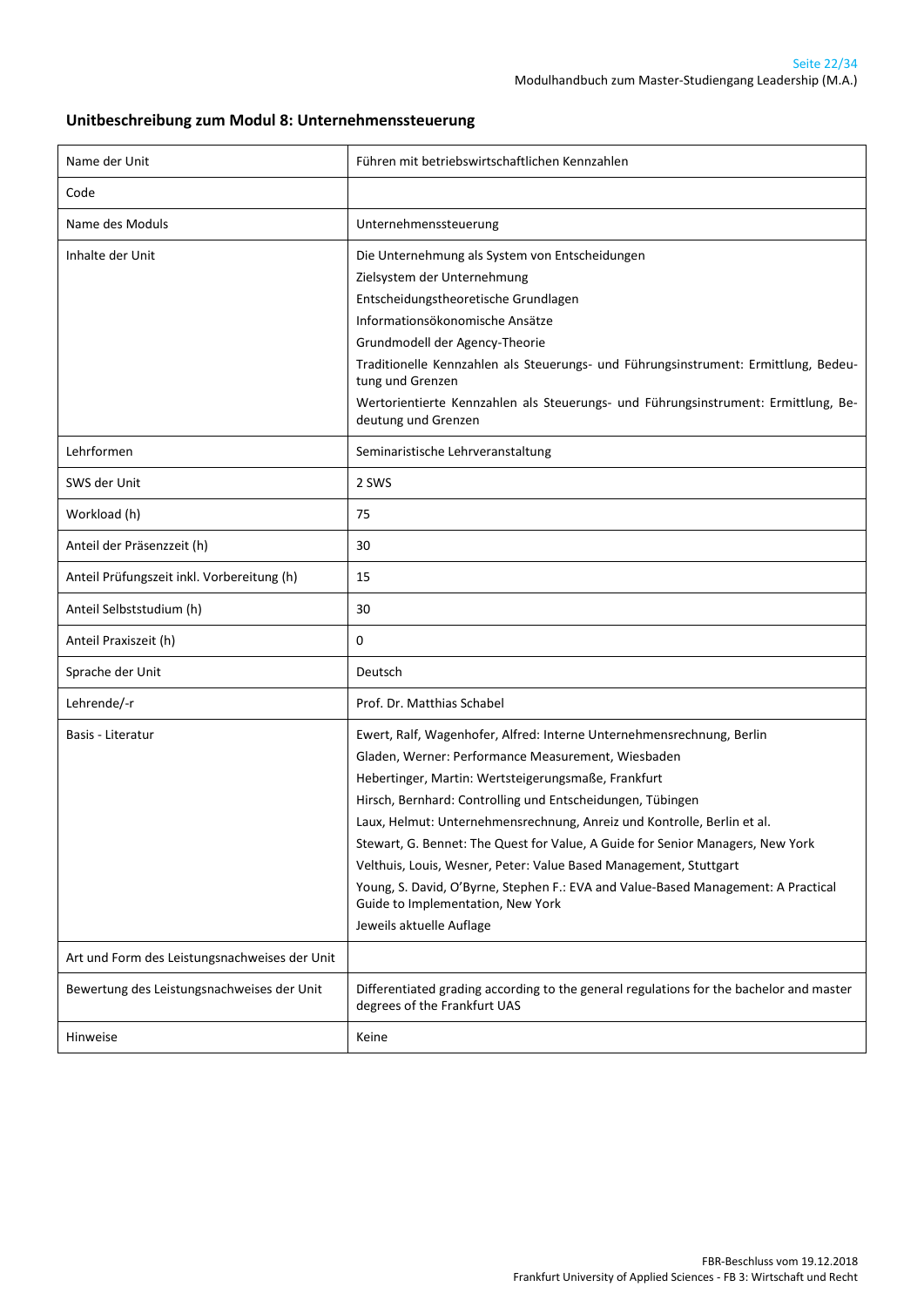#### **Unitbeschreibung zum Modul 8: Unternehmenssteuerung**

| Name der Unit                                 | <b>Managerial Economics</b>                                                                                                                                                                                                                                                                                                                                                                                                                                                                                                                                                                                                                                               |
|-----------------------------------------------|---------------------------------------------------------------------------------------------------------------------------------------------------------------------------------------------------------------------------------------------------------------------------------------------------------------------------------------------------------------------------------------------------------------------------------------------------------------------------------------------------------------------------------------------------------------------------------------------------------------------------------------------------------------------------|
| Code                                          |                                                                                                                                                                                                                                                                                                                                                                                                                                                                                                                                                                                                                                                                           |
| Name des Moduls                               | Unternehmenssteuerung                                                                                                                                                                                                                                                                                                                                                                                                                                                                                                                                                                                                                                                     |
| Inhalte der Unit                              | Angebot und Nachfrage<br>Quantitative Analyse der Nachfrage<br>Produktion und Kosten<br>Marktformen und Marktstrukturen<br>Unternehmensentscheidungen in kompetitiven, monopolistischen und monopolistisch<br>kompetitiven Märkten<br>Preissetzung bei Marktmacht<br>Spieltheorie<br>Oligopolistische Märkte                                                                                                                                                                                                                                                                                                                                                              |
| Lehrformen                                    | Seminaristische Lehrveranstaltung                                                                                                                                                                                                                                                                                                                                                                                                                                                                                                                                                                                                                                         |
| SWS der Unit                                  | 2 SWS                                                                                                                                                                                                                                                                                                                                                                                                                                                                                                                                                                                                                                                                     |
| Workload (h)                                  | 75                                                                                                                                                                                                                                                                                                                                                                                                                                                                                                                                                                                                                                                                        |
| Anteil der Präsenzzeit (h)                    | 30                                                                                                                                                                                                                                                                                                                                                                                                                                                                                                                                                                                                                                                                        |
| Anteil Prüfungszeit inkl. Vorbereitung (h)    | 15                                                                                                                                                                                                                                                                                                                                                                                                                                                                                                                                                                                                                                                                        |
| Anteil Selbststudium (h)                      | 30                                                                                                                                                                                                                                                                                                                                                                                                                                                                                                                                                                                                                                                                        |
| Anteil Praxiszeit (h)                         | 0                                                                                                                                                                                                                                                                                                                                                                                                                                                                                                                                                                                                                                                                         |
| Sprache der Unit                              | Deutsch                                                                                                                                                                                                                                                                                                                                                                                                                                                                                                                                                                                                                                                                   |
| Lehrende/-r                                   | Prof. Dr. Andreas Lueg-Arndt                                                                                                                                                                                                                                                                                                                                                                                                                                                                                                                                                                                                                                              |
| Basis - Literatur                             | James R. McGuigan, R. Charles Moyer and Frederick H. deB. Harris: Managerial Econom-<br>ics, Applications, Strategy and Tactics, International Edition, South Western<br>N. Gregory Mankiw, Mark P. Taylor and Andrew Ashwin: Business Economics, South-<br>Western<br>Hal. R. Varian: Intermediate Microeconomics: A Modern Approach, 9th Edition, Norton<br>& Company<br>Ken Binmore: Game Theory: A Very Short Introduction, Oxford University Press<br>Martin J. Osborne: An Introduction to Game Theory, Oxford University Press<br>Arnold H. Studenmund (2011): Using Econometrics: A Practical Guide, 6th Edition, Addi-<br>son-Wesley<br>Jeweils aktuelle Auflage |
| Art und Form des Leistungsnachweises der Unit |                                                                                                                                                                                                                                                                                                                                                                                                                                                                                                                                                                                                                                                                           |
| Bewertung des Leistungsnachweises der Unit    | Differentiated grading according to the general regulations for the bachelor and master<br>degrees of the Frankfurt UAS                                                                                                                                                                                                                                                                                                                                                                                                                                                                                                                                                   |
| Hinweise                                      | Keine                                                                                                                                                                                                                                                                                                                                                                                                                                                                                                                                                                                                                                                                     |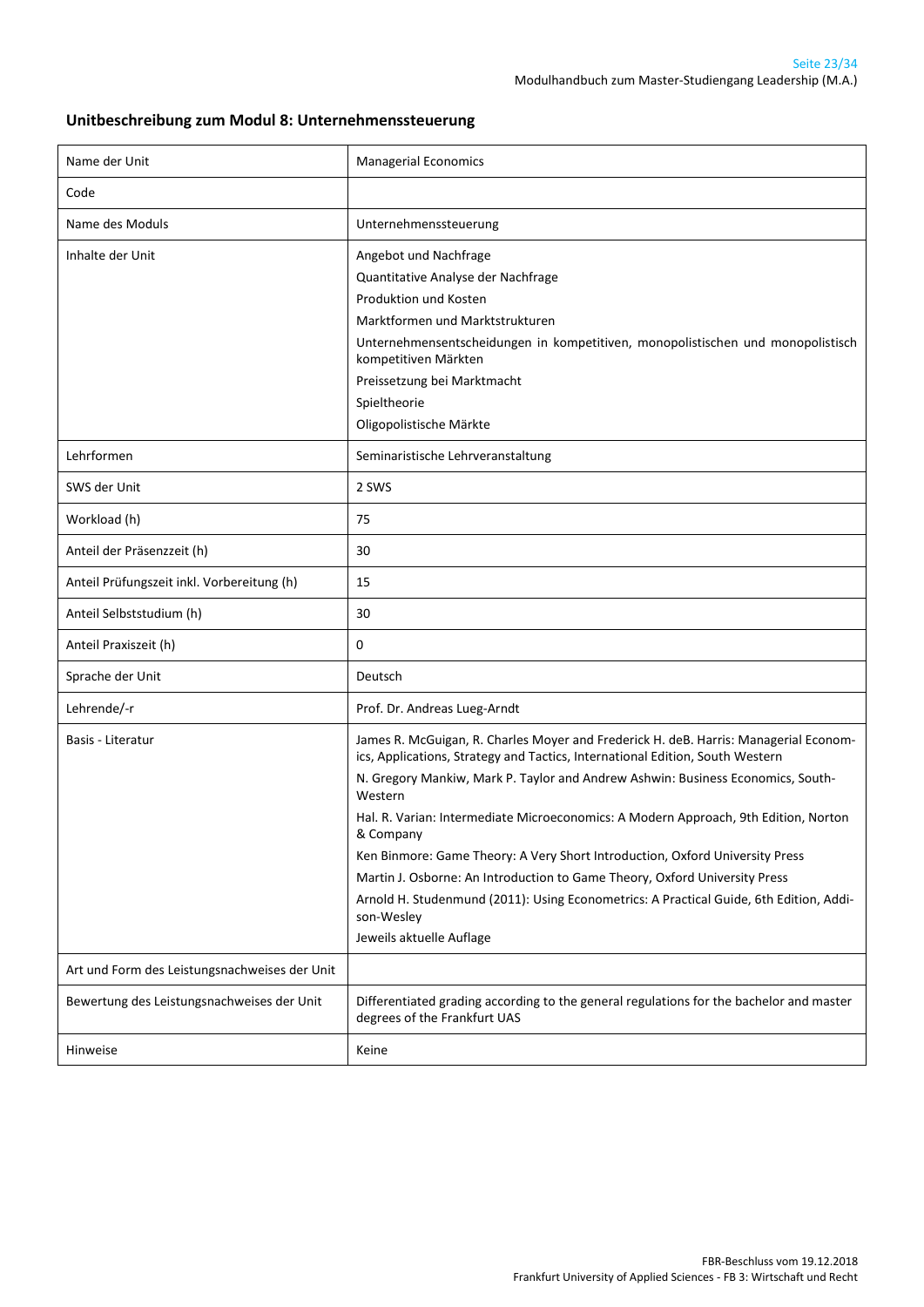#### <span id="page-23-0"></span>**Modul 9: Zukunftssicherung - Wissensmanagement**

| Modultitel                                               | Zukunftssicherung - Wissensmanagement                                                                                                                                                                                                                                                                              |
|----------------------------------------------------------|--------------------------------------------------------------------------------------------------------------------------------------------------------------------------------------------------------------------------------------------------------------------------------------------------------------------|
| Modulnummer                                              | 9                                                                                                                                                                                                                                                                                                                  |
| Modulcode                                                |                                                                                                                                                                                                                                                                                                                    |
| Studiengang                                              | Leadership (M.A.)                                                                                                                                                                                                                                                                                                  |
| Verwendbarkeit des Moduls                                | Strategisches Informationsmanagement (M.Sc.)                                                                                                                                                                                                                                                                       |
| Dauer des Moduls                                         | 1 Semester                                                                                                                                                                                                                                                                                                         |
| Empfohlenes Semester im Studienverlauf                   | 2. Semester                                                                                                                                                                                                                                                                                                        |
| Art des Moduls                                           | Pflichtmodul                                                                                                                                                                                                                                                                                                       |
| ECTS-Punkte (CP) / Workload (h)                          | 5/150                                                                                                                                                                                                                                                                                                              |
| Empfohlene inhaltliche Vorkenntnisse                     | Kenntnisse der Volks- und Betriebswirtschaftslehre auf Bachelor-Niveau                                                                                                                                                                                                                                             |
| Voraussetzungen für die Teilnahme am Modul               | Keine                                                                                                                                                                                                                                                                                                              |
| Voraussetzungen für die Teilnahme an der<br>Modulprüfung | Keine                                                                                                                                                                                                                                                                                                              |
| Modulprüfung                                             | Präsentation (15 bis 30 Min.) mit schriftlicher Ausarbeitung (Bearbeitungszeit 4 Wochen)                                                                                                                                                                                                                           |
| Lernergebnisse und Kompetenzen                           | Die Studierenden kennen aktuelle Theorien und Praxismethoden zur Zukunftssicherung,<br>insbesondere zu Wissens-, Informations-, Risiko-, und Wertemanagement.                                                                                                                                                      |
|                                                          | Die Studierenden sind in der Lage, Szenarien möglicher Entwicklungen in Gesellschaft,<br>Ökonomie, Ökologie, Geopolitik, Politik und Familien zu analysieren und neue Hypothe-<br>sen zu entwickeln sowie die Balance zwischen Stabilität und Flexibilität in sozialen Sys-<br>temen zu skizzieren und darzulegen. |
|                                                          | Sie können Risikomanagement als Wächterfunktion und in Vorbereitung eines Krisen-<br>managements beschreiben, zusammenfassen und verstehen Wertemanagement als<br>grundlegende Steuerungsgröße für Zukunftssicherung.                                                                                              |
|                                                          | Sie haben gezeigt, dass sie zu einem selbstgewählten Thema in der Lage sind Terminolo-<br>gien, Lehrmeinungen und Grenzen des Fachgebietes zu erkennen, wissenschaftlich zu<br>analysieren und zu argumentieren.                                                                                                   |
|                                                          | Sie verfügen über ein breites und kritisches Verständnis zur Zukunftssicherung auf dem<br>neuesten Stand des Wissens.                                                                                                                                                                                              |
|                                                          | Die Studierenden sind in der Lage, die aktuellen Problemstellungen und Herausforde-<br>rungen zu verstehen, zu beschreiben, zu analysieren und kritisch zu diskutieren. Sie<br>können unterschiedliche Lösungsansätze aus verschiedenen Perspektiven entwerfen und<br>diskutieren.                                 |
|                                                          | Sie diskutieren im Rahmen der Präsentationen die Themen, bringen eigene Überlegun-<br>gen ein und reflektieren aktuelle und mögliche Vorgehens- und Verhaltensweisen.                                                                                                                                              |
|                                                          | Sie sind sich der gesellschaftlichen Rahmenbedingungen von Leadership bewusst und<br>können im Sinne ihres beruflichen Selbstverständnisses verantwortungsbewusst han-<br>deln.                                                                                                                                    |
| Inhalte des Moduls                                       | Zukunftssicherung - Wissensmanagement                                                                                                                                                                                                                                                                              |
| Lehrformen des Moduls                                    | Seminar                                                                                                                                                                                                                                                                                                            |
| Sprache                                                  | Deutsch                                                                                                                                                                                                                                                                                                            |
| Häufigkeit des Angebots von Modulen                      | Jedes Sommersemester                                                                                                                                                                                                                                                                                               |
| Modulkoordination                                        | Prof. Dr. Nicolas Giegler                                                                                                                                                                                                                                                                                          |
| Hinweise                                                 | Kenntnisse der Techniken wissenschaftlichen Arbeitens werden vorausgesetzt.                                                                                                                                                                                                                                        |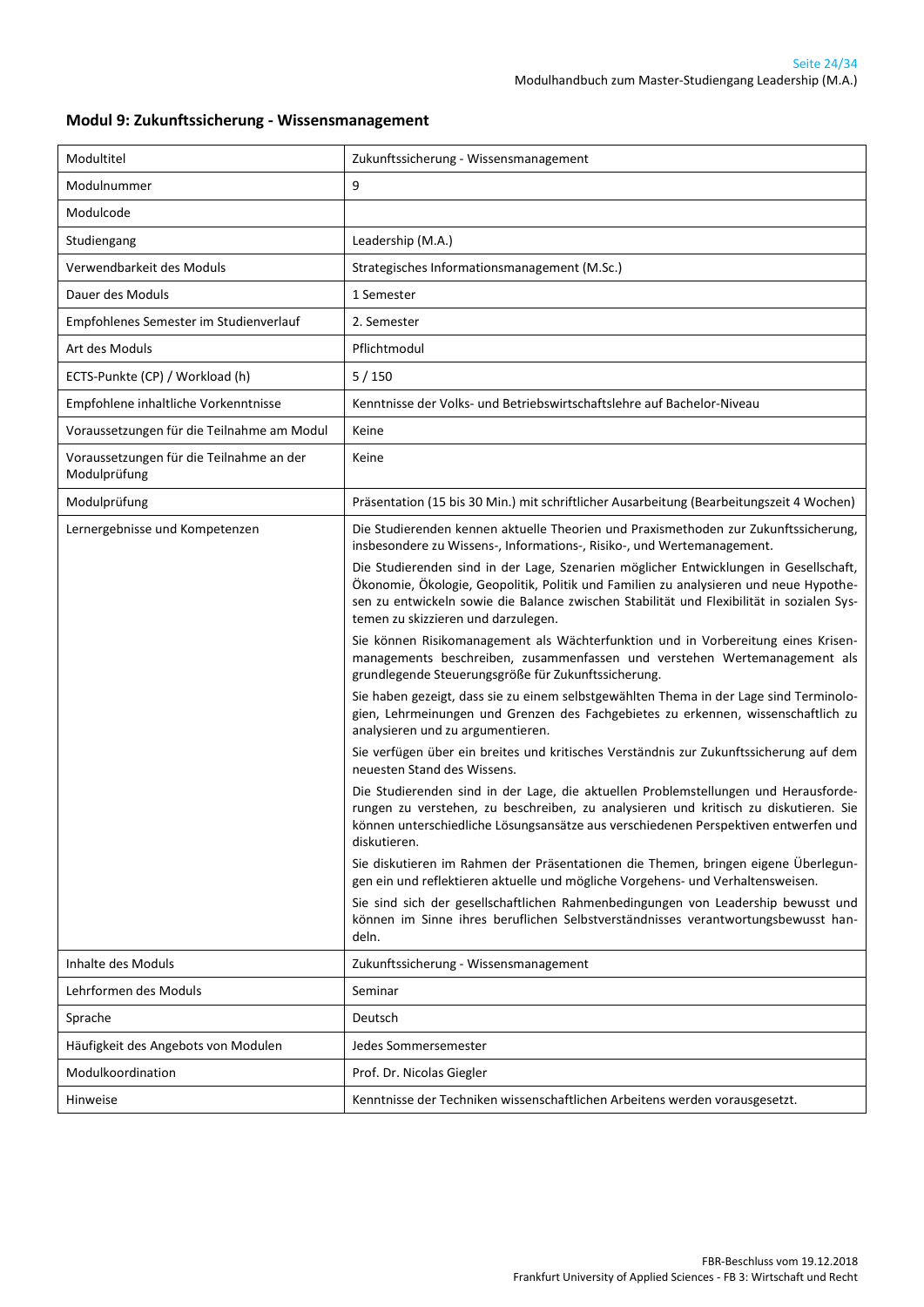#### **Unitbeschreibung zum Modul 9: Zukunftssicherung - Wissensmanagement**

<span id="page-24-0"></span>

| Name der Unit                                 | Zukunftssicherung - Wissensmanagement                                                                                                                                                                                                                                                                                                                                                                                                                                                                                                                                                                                                                                                                                                                                                                             |
|-----------------------------------------------|-------------------------------------------------------------------------------------------------------------------------------------------------------------------------------------------------------------------------------------------------------------------------------------------------------------------------------------------------------------------------------------------------------------------------------------------------------------------------------------------------------------------------------------------------------------------------------------------------------------------------------------------------------------------------------------------------------------------------------------------------------------------------------------------------------------------|
| Code                                          |                                                                                                                                                                                                                                                                                                                                                                                                                                                                                                                                                                                                                                                                                                                                                                                                                   |
| Name des Moduls                               | Zukunftssicherung - Wissensmanagement                                                                                                                                                                                                                                                                                                                                                                                                                                                                                                                                                                                                                                                                                                                                                                             |
| Inhalte der Unit                              | Szenarien möglicher Entwicklungen in Gesellschaft, Ökonomie, Ökologie, Geopolitik,<br>Politik und Familien.<br>Sicherung als Balance zwischen Stabilität und Flexibilität in sozialen Systemen.<br>Wissensmanagement in Gesellschaft, Unternehmen (organisationales Lernen) und Grup-<br>pen.<br>Informationsmanagement mit den Schwerpunkten: Informationsgenerierung,<br>speicherung, -weitergabe, -filterung und -verlust.<br>Risikomanagement als Wächterfunktion und in Vorbereitung eines Krisenmanagements.<br>Wertemanagement als grundlegende Steuerungsgröße für Zukunftssicherung.                                                                                                                                                                                                                     |
| Lehrformen                                    | Seminar                                                                                                                                                                                                                                                                                                                                                                                                                                                                                                                                                                                                                                                                                                                                                                                                           |
| SWS der Unit                                  | 4 SWS                                                                                                                                                                                                                                                                                                                                                                                                                                                                                                                                                                                                                                                                                                                                                                                                             |
| Workload (h)                                  | 150                                                                                                                                                                                                                                                                                                                                                                                                                                                                                                                                                                                                                                                                                                                                                                                                               |
| Anteil der Präsenzzeit (h)                    | 60                                                                                                                                                                                                                                                                                                                                                                                                                                                                                                                                                                                                                                                                                                                                                                                                                |
| Anteil Prüfungszeit inkl. Vorbereitung (h)    | 30                                                                                                                                                                                                                                                                                                                                                                                                                                                                                                                                                                                                                                                                                                                                                                                                                |
| Anteil Selbststudium (h)                      | 60                                                                                                                                                                                                                                                                                                                                                                                                                                                                                                                                                                                                                                                                                                                                                                                                                |
| Anteil Praxiszeit (h)                         | 0                                                                                                                                                                                                                                                                                                                                                                                                                                                                                                                                                                                                                                                                                                                                                                                                                 |
| Sprache der Unit                              | Deutsch                                                                                                                                                                                                                                                                                                                                                                                                                                                                                                                                                                                                                                                                                                                                                                                                           |
| Lehrende/-r                                   | Prof. Dr. Nicolas Giegler, Lehrbeauftragte                                                                                                                                                                                                                                                                                                                                                                                                                                                                                                                                                                                                                                                                                                                                                                        |
| Basis - Literatur                             | Hasler Roumois, Ursula: Studienbuch Wissensmanagement, Zürich: UTB<br>Nonaka, Ikujiro, Takeuchi, Hirotaka: Die Organisation der Wissens, Frankfurt, New York:<br>Campus<br>Argyris, Chris, Schoen, Donald A.: Die lernende Organisation, Stuttgart: Schäffer-Poeschel<br>Senge, Peter: Die fünfte Disziplin, Stuttgart: Klett-Cotta<br>Krystek, Ulrich, Moldenhauer, Ralf: Handbuch Krisen- und Restrukturierungsmanage-<br>ment, Stuttgart: Kohlhammer Verlag<br>von Campenhausen, Claus: Risikomanagement. Was der Manager wissen muss, Zürich:<br>Orell Füssli<br>Wieland, Josef: Handbuch Wertemanagement, Hamburg<br>Krcmar, Helmut: Informationsmanagement, Berlin<br>Heinrich, Lutz H., Riedl, René, Stelze, Dirk: Informationsmanagement: Grundlagen, Auf-<br>gaben, Methoden<br>Jeweils aktuelle Auflage |
| Art und Form des Leistungsnachweises der Unit |                                                                                                                                                                                                                                                                                                                                                                                                                                                                                                                                                                                                                                                                                                                                                                                                                   |
| Bewertung des Leistungsnachweises der Unit    | Differenzierte Bewertung gemäß den Allgemeinen Bestimmungen für Prüfungsordnun-<br>gen mit den Abschlüssen Bachelor und Master der Frankfurt UAS                                                                                                                                                                                                                                                                                                                                                                                                                                                                                                                                                                                                                                                                  |
| Hinweise                                      | Keine                                                                                                                                                                                                                                                                                                                                                                                                                                                                                                                                                                                                                                                                                                                                                                                                             |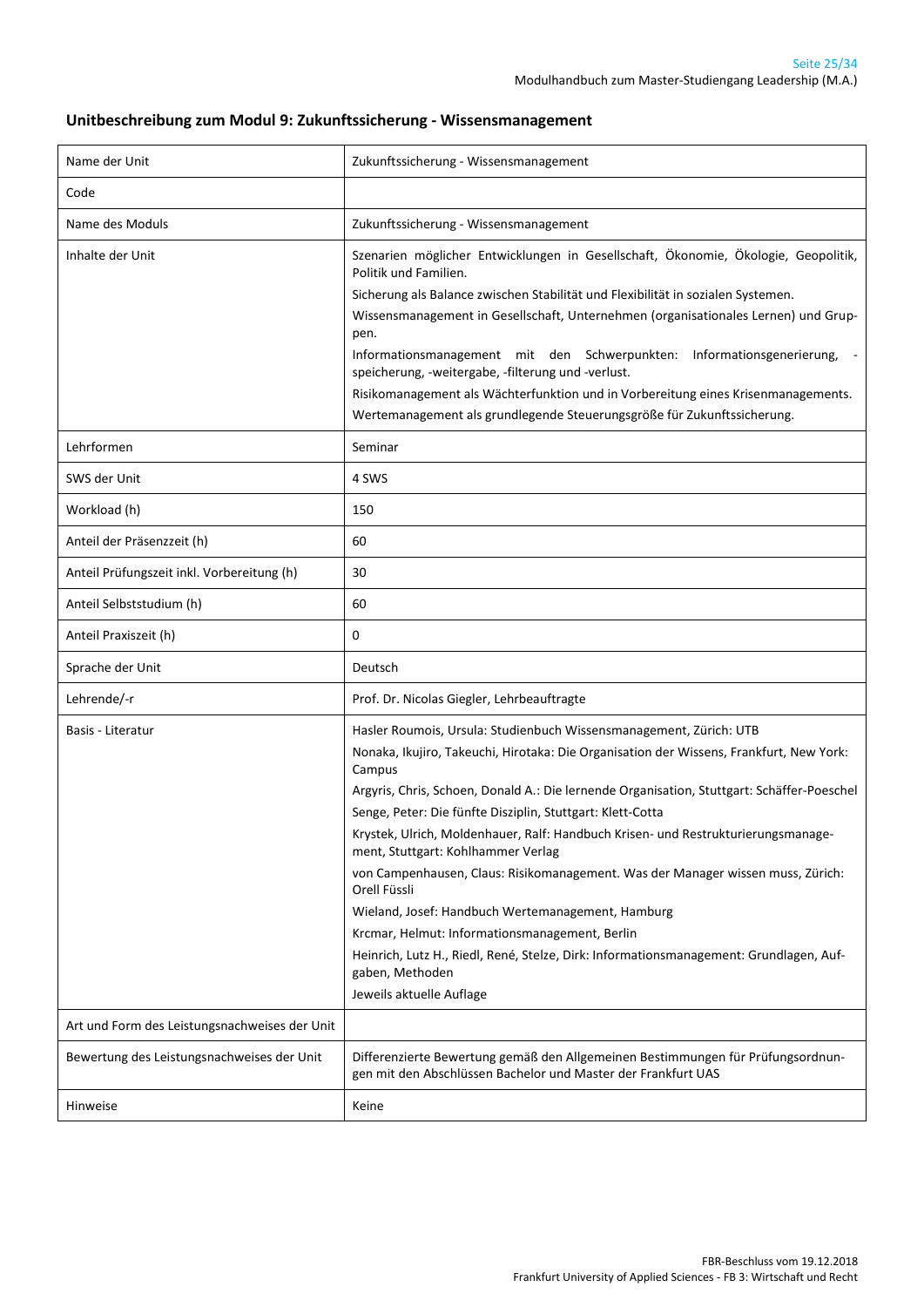#### **Modul 10: Recht für Leader**

| Modultitel                                               | Recht für Leader                                                                                                                                                                                                                                                                                                                                                                                                                                                                                                                                                                                                                                                                                                                                                                                                                                                                                                                                                                                                                                                                             |
|----------------------------------------------------------|----------------------------------------------------------------------------------------------------------------------------------------------------------------------------------------------------------------------------------------------------------------------------------------------------------------------------------------------------------------------------------------------------------------------------------------------------------------------------------------------------------------------------------------------------------------------------------------------------------------------------------------------------------------------------------------------------------------------------------------------------------------------------------------------------------------------------------------------------------------------------------------------------------------------------------------------------------------------------------------------------------------------------------------------------------------------------------------------|
| Modulnummer                                              | 10                                                                                                                                                                                                                                                                                                                                                                                                                                                                                                                                                                                                                                                                                                                                                                                                                                                                                                                                                                                                                                                                                           |
| Modulcode                                                |                                                                                                                                                                                                                                                                                                                                                                                                                                                                                                                                                                                                                                                                                                                                                                                                                                                                                                                                                                                                                                                                                              |
| Studiengang                                              | Leadership (M.A.)                                                                                                                                                                                                                                                                                                                                                                                                                                                                                                                                                                                                                                                                                                                                                                                                                                                                                                                                                                                                                                                                            |
| Verwendbarkeit des Moduls                                |                                                                                                                                                                                                                                                                                                                                                                                                                                                                                                                                                                                                                                                                                                                                                                                                                                                                                                                                                                                                                                                                                              |
| Dauer des Moduls                                         | 1 Semester                                                                                                                                                                                                                                                                                                                                                                                                                                                                                                                                                                                                                                                                                                                                                                                                                                                                                                                                                                                                                                                                                   |
| Empfohlenes Semester im Studienverlauf                   | 2. Semester                                                                                                                                                                                                                                                                                                                                                                                                                                                                                                                                                                                                                                                                                                                                                                                                                                                                                                                                                                                                                                                                                  |
| Art des Moduls                                           | Pflichtmodul                                                                                                                                                                                                                                                                                                                                                                                                                                                                                                                                                                                                                                                                                                                                                                                                                                                                                                                                                                                                                                                                                 |
| ECTS-Punkte (CP) / Workload (h)                          | 5/150                                                                                                                                                                                                                                                                                                                                                                                                                                                                                                                                                                                                                                                                                                                                                                                                                                                                                                                                                                                                                                                                                        |
| Empfohlene inhaltliche Vorkenntnisse                     | Rechtsgeschäftliche Grundlagen, Stellvertretung, Grundlagen des Vertragsrechts (Ver-<br>tragstypen des BGB, Recht der Leistungsstörungen und Pflichtverletzungen), Grundlagen<br>des individuellen und kollektiven Arbeitsrechts sowie Grundlagen des Gesellschaftsrecht,<br>insbesondere<br>Müssig, Wirtschaftsprivatrecht, S. 77-153, 197-310, 364-482                                                                                                                                                                                                                                                                                                                                                                                                                                                                                                                                                                                                                                                                                                                                     |
| Voraussetzungen für die Teilnahme am Modul               | Keine                                                                                                                                                                                                                                                                                                                                                                                                                                                                                                                                                                                                                                                                                                                                                                                                                                                                                                                                                                                                                                                                                        |
| Voraussetzungen für die Teilnahme an der<br>Modulprüfung | Keine                                                                                                                                                                                                                                                                                                                                                                                                                                                                                                                                                                                                                                                                                                                                                                                                                                                                                                                                                                                                                                                                                        |
| Modulprüfung                                             | Klausur (120 Min.)                                                                                                                                                                                                                                                                                                                                                                                                                                                                                                                                                                                                                                                                                                                                                                                                                                                                                                                                                                                                                                                                           |
| Lernergebnisse und Kompetenzen                           | Die Studierenden besitzen vertiefte Kenntnisse der für Führungskräfte relevanten Ver-<br>tragstypen des Wirtschaftsrechts, des Individualarbeitsrechts, des kollektiven Arbeits-<br>rechts, des öffentlichen Arbeitsrechts (Arbeitsschutzrecht) sowie des Sozialversiche-                                                                                                                                                                                                                                                                                                                                                                                                                                                                                                                                                                                                                                                                                                                                                                                                                    |
|                                                          | rungsrechts. Sie erwerben die für den verantwortungsvollen Umgang mit unternehmeri-<br>schen Chancen und Risiken erforderlichen juristischen Kenntnisse in Bezug auf die Haf-<br>tungsrisiken für die Organisation und die Manager, die Rolle der Aufsichts-, Kontroll- und<br>Prüfungsinstanzen, die Versicherbarkeit von Haftungsrisiken und die Haftung von Bera-<br>tern. Die Studierenden sind danach in der Lage betriebliche Chancen und Risiken hin-<br>sichtlich ihrer möglichen Konsequenzen und eines juristischen Handlungsbedarfs zu<br>erkennen und verantwortungsvoll zu bewerten. Sie können ihr Wissen reflektieren, die<br>sich im Unternehmen stellenden Problemlagen zutreffend einordnen und mit anderen<br>diskutieren. Hierbei bringen sie eigene Überlegungen ein, reflektieren aktuelle Vorge-<br>hens- und Verhaltensweisen und wenden ihr Wissen sachgerecht an, um geeignete<br>Problemlösungsalternativen zu erarbeiten.<br>Die Studierenden schärfen ihre Wahrnehmung für die Gewichtungen und Kausalitäten<br>im Zusammenspiel zwischen Ethik und Wirtschaft. |
| Inhalte des Moduls                                       | Recht für Leader                                                                                                                                                                                                                                                                                                                                                                                                                                                                                                                                                                                                                                                                                                                                                                                                                                                                                                                                                                                                                                                                             |
| Lehrformen des Moduls                                    | Seminaristische Lehrveranstaltung                                                                                                                                                                                                                                                                                                                                                                                                                                                                                                                                                                                                                                                                                                                                                                                                                                                                                                                                                                                                                                                            |
| Sprache                                                  | Deutsch                                                                                                                                                                                                                                                                                                                                                                                                                                                                                                                                                                                                                                                                                                                                                                                                                                                                                                                                                                                                                                                                                      |
| Häufigkeit des Angebots von Modulen                      | Jedes Sommersemester                                                                                                                                                                                                                                                                                                                                                                                                                                                                                                                                                                                                                                                                                                                                                                                                                                                                                                                                                                                                                                                                         |
| Modulkoordination                                        | Prof. Dr. Andrea Ruppert                                                                                                                                                                                                                                                                                                                                                                                                                                                                                                                                                                                                                                                                                                                                                                                                                                                                                                                                                                                                                                                                     |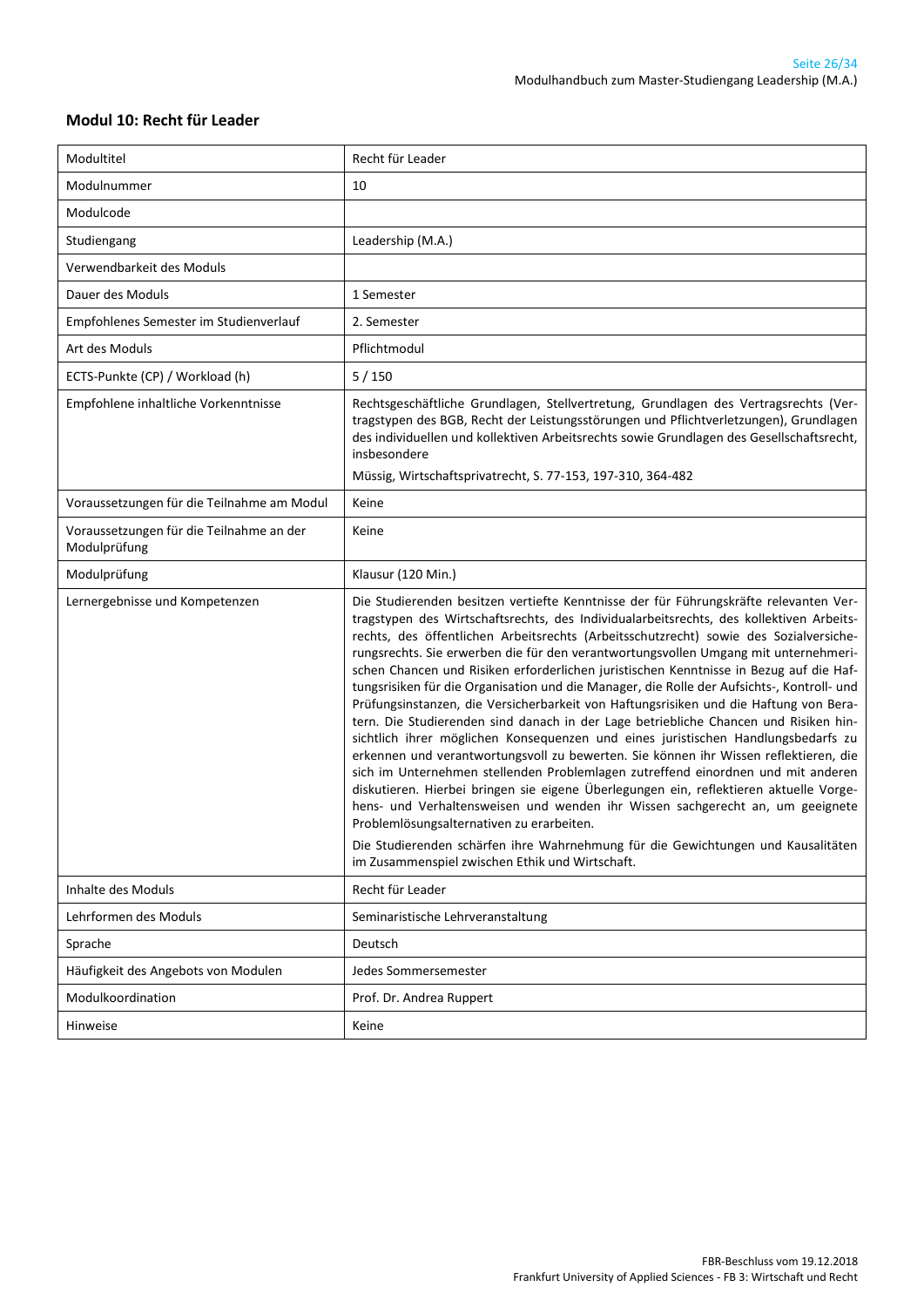#### **Unitbeschreibung zum Modul 10: Recht für Leader**

| Name der Unit                                 | Recht für Leader                                                                                                                                                                                                                                                                                                                                                                                                                                                                                                                                                                                                                                                                                                                                                                                                                                                                                                                                                                                                                                                                                                                                                                                                                   |
|-----------------------------------------------|------------------------------------------------------------------------------------------------------------------------------------------------------------------------------------------------------------------------------------------------------------------------------------------------------------------------------------------------------------------------------------------------------------------------------------------------------------------------------------------------------------------------------------------------------------------------------------------------------------------------------------------------------------------------------------------------------------------------------------------------------------------------------------------------------------------------------------------------------------------------------------------------------------------------------------------------------------------------------------------------------------------------------------------------------------------------------------------------------------------------------------------------------------------------------------------------------------------------------------|
| Code                                          |                                                                                                                                                                                                                                                                                                                                                                                                                                                                                                                                                                                                                                                                                                                                                                                                                                                                                                                                                                                                                                                                                                                                                                                                                                    |
| Name des Moduls                               | Recht für Leader                                                                                                                                                                                                                                                                                                                                                                                                                                                                                                                                                                                                                                                                                                                                                                                                                                                                                                                                                                                                                                                                                                                                                                                                                   |
| Inhalte der Unit                              | Besondere Vertriebsverträge (z.B. Handelsvertreterverträge, Vertragshändlerverträge,<br>Franchiseverträge, Leasing), Finanzierungsverträge (z.B. Darlehensverträge, Factoring,<br>Finanzierungsleasing), Beraterverträge;<br>Arbeitsvertragliche Regelungen (insbesondere Vergütung einschl. Gratifikationen, Been-<br>digung von Arbeitsverhältnissen, Vertragsstrafen, Verschwiegenheitspflichten, Wettbe-<br>werbsverbote, Nebentätigkeiten, Reisekosten- und Dienstwagenregelungen), Aufhe-<br>bungs- und Abwicklungsverträge, Verträge mit leitenden Mitarbeitern (einschl. Ge-<br>schäftsführerverträge), Kollektives Arbeitsrecht (insbesondere Informationspflichten des<br>Betriebsrats, Betriebsvereinbarungen, Interessenausgleich und Sozialpläne, Tarifverträ-<br>ge), Mitbestimmungsrecht, Arbeitskampfrecht, Gesetzlicher Arbeitsschutz, Sozialversi-<br>cherungsrecht.<br>Abgrenzung zwischen Anstellungs- und Organverhältnis eines Managers; Haftungsrisiken<br>der Organisation; Sorgfaltspflichtverletzung und Innere Organisation: System interner<br>Selbstkontrolle, Pflichtenbildung und Risikomanagement; Die Rolle von Aufsichts-, Kon-<br>troll- und Prüfungsinstanzen; Management- und Beraterhaftung. |
| Lehrformen                                    | Seminaristische Lehrveranstaltung                                                                                                                                                                                                                                                                                                                                                                                                                                                                                                                                                                                                                                                                                                                                                                                                                                                                                                                                                                                                                                                                                                                                                                                                  |
| SWS der Unit                                  | 4 SWS                                                                                                                                                                                                                                                                                                                                                                                                                                                                                                                                                                                                                                                                                                                                                                                                                                                                                                                                                                                                                                                                                                                                                                                                                              |
| Workload (h)                                  | 150 h                                                                                                                                                                                                                                                                                                                                                                                                                                                                                                                                                                                                                                                                                                                                                                                                                                                                                                                                                                                                                                                                                                                                                                                                                              |
| Anteil der Präsenzzeit                        | 60 h                                                                                                                                                                                                                                                                                                                                                                                                                                                                                                                                                                                                                                                                                                                                                                                                                                                                                                                                                                                                                                                                                                                                                                                                                               |
| Anteil Prüfungszeit inkl. Vorbereitung        | 30 h                                                                                                                                                                                                                                                                                                                                                                                                                                                                                                                                                                                                                                                                                                                                                                                                                                                                                                                                                                                                                                                                                                                                                                                                                               |
| Anteil Selbststudium                          | 60 h                                                                                                                                                                                                                                                                                                                                                                                                                                                                                                                                                                                                                                                                                                                                                                                                                                                                                                                                                                                                                                                                                                                                                                                                                               |
| Anteil Praxiszeit                             | 0 h                                                                                                                                                                                                                                                                                                                                                                                                                                                                                                                                                                                                                                                                                                                                                                                                                                                                                                                                                                                                                                                                                                                                                                                                                                |
| Sprache der Unit                              | Deutsch                                                                                                                                                                                                                                                                                                                                                                                                                                                                                                                                                                                                                                                                                                                                                                                                                                                                                                                                                                                                                                                                                                                                                                                                                            |
| Lehrende/-r                                   | Prof. Dr. Andrea Ruppert                                                                                                                                                                                                                                                                                                                                                                                                                                                                                                                                                                                                                                                                                                                                                                                                                                                                                                                                                                                                                                                                                                                                                                                                           |
| Basis - Literatur                             | Besgen, Nicolai: Handbuch Führungskräfte, Köln: Dr. Otto Schmidt KG<br>Ehrich, Christian, Burmester, Antje, Fröhlich, Oliver, Weber, Ulrich: Handbuch der ar-<br>beitsrechtlichen Aufhebungsverträge, Arbeits-, Dienstvertrags-. Sozialversicher-rungs-<br>und Steuerrecht, Köln: Dr. Otto Schmidt KG<br>Giesler, Jan Patrick: Praxishandbuch Vertriebsrecht, Bonn: Deutscher Anwaltsverlag<br>Jaeger, Georg: Der Anstellungsvertrag des GmbH-Geschäftsführers, München: C.H. Beck<br>Kübler, F., Assmann, H.-D.: Gesellschaftsrecht: Die privatrechtlichen Ordnungsstrukturen<br>und Regelungsprobleme von Verbänden und Unternehmen, Heidelberg<br>Martinek, Michael, Semler, Franz-Jörg, Habermeier, Stefan, Flohr, Eckhard: Handbuch<br>des Vertriebsrechts, München: C.H. Beck<br>Plück, R., Lattwein, A.: Haftungsrisiken für Manager, Wiesbaden<br>Raguß, Gerd: Der Vorstand einer Aktiengesellschaft. Berlin, Heidelberg: Springer<br>Schimanski, Herbert, Bunte, Hermann-Josef, Lwowski, Hans Jürgen: Bankrechts-<br>Handbuch, München: C. H. Beck<br>Waltermann, Raimund: Sozialrecht, Heidelberg: C.F. Müller.<br>Jeweils die aktuellste Auflage                                                                        |
| Art und Form des Leistungsnachweises der Unit |                                                                                                                                                                                                                                                                                                                                                                                                                                                                                                                                                                                                                                                                                                                                                                                                                                                                                                                                                                                                                                                                                                                                                                                                                                    |
| Bewertung des Leistungsnachweises der Unit    | Differenzierte Bewertung gemäß den Allgemeinen Bestimmungen für Prüfungsordnun-<br>gen mit den Abschlüssen Bachelor und Master der Frankfurt UAS                                                                                                                                                                                                                                                                                                                                                                                                                                                                                                                                                                                                                                                                                                                                                                                                                                                                                                                                                                                                                                                                                   |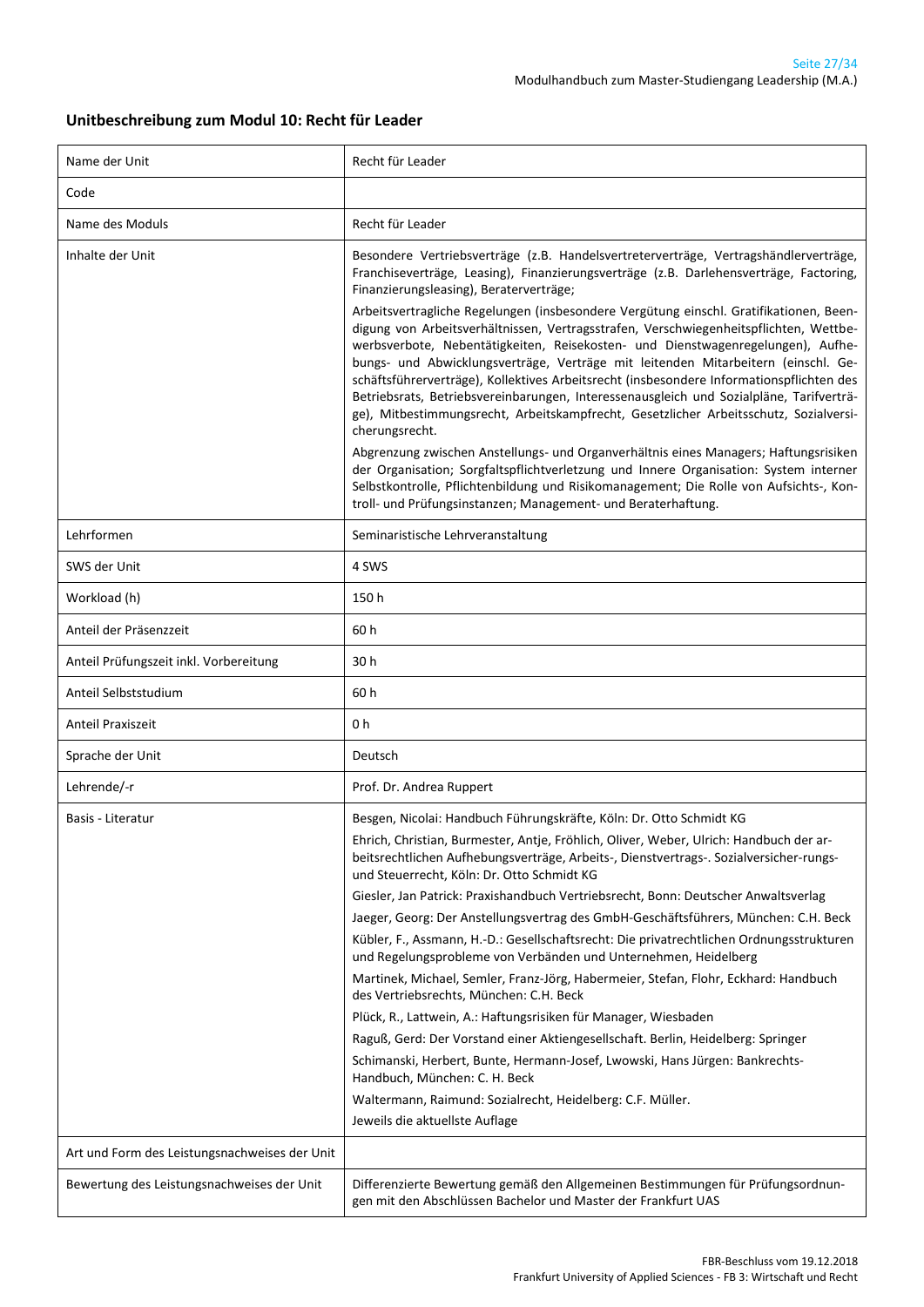| Hinweise | Keine |
|----------|-------|
| .        | ____  |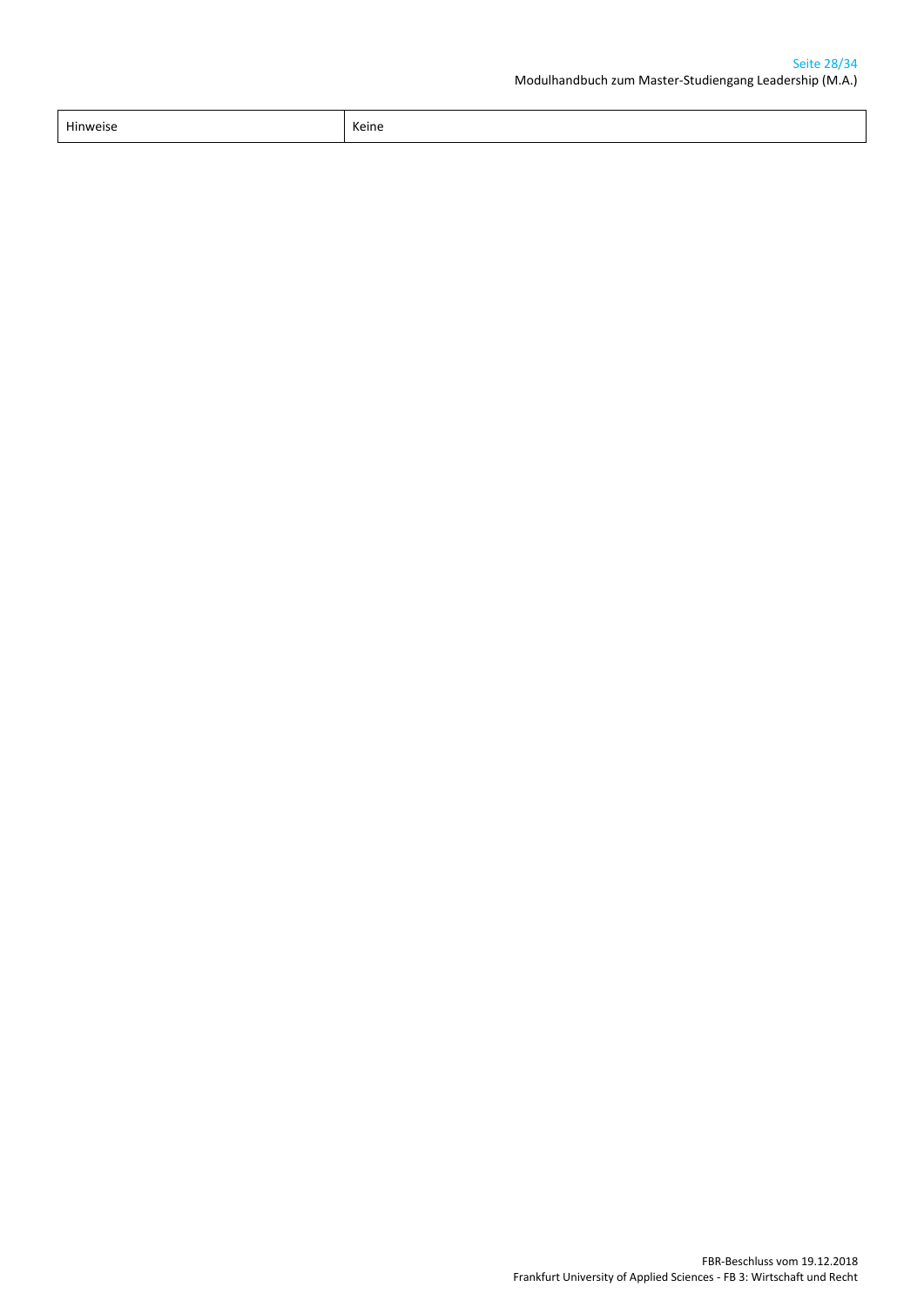#### <span id="page-28-0"></span>**Modul 11: Leadershiptrends**

| Modultitel                                               | Leadershiptrends                                                                                                                                                                                                                                                             |
|----------------------------------------------------------|------------------------------------------------------------------------------------------------------------------------------------------------------------------------------------------------------------------------------------------------------------------------------|
| Modulnummer                                              | 11                                                                                                                                                                                                                                                                           |
| Modulcode                                                | 30461314                                                                                                                                                                                                                                                                     |
| Studiengang                                              | Leadership (M.A.)                                                                                                                                                                                                                                                            |
| Verwendbarkeit des Moduls                                |                                                                                                                                                                                                                                                                              |
| Dauer des Moduls                                         | 1 Semester                                                                                                                                                                                                                                                                   |
| Empfohlenes Semester im Studienverlauf                   | 3. Semester                                                                                                                                                                                                                                                                  |
| Art des Moduls                                           | Pflichtmodul                                                                                                                                                                                                                                                                 |
| ECTS-Punkte (CP) / Workload (h)                          | 5/150                                                                                                                                                                                                                                                                        |
| Empfohlene inhaltliche Vorkenntnisse                     | Kenntnisse der Volks- und Betriebswirtschaftslehre auf Bachelor-Niveau.                                                                                                                                                                                                      |
| Voraussetzungen für die Teilnahme am Modul               | Keine                                                                                                                                                                                                                                                                        |
| Voraussetzungen für die Teilnahme an der<br>Modulprüfung | Keine                                                                                                                                                                                                                                                                        |
| Modulprüfung                                             | Präsentation (15 bis 30 Min.) mit schriftlicher Ausarbeitung (Bearbeitungszeit 4 Wochen)                                                                                                                                                                                     |
| Lernergebnisse und Kompetenzen                           | Die Studierenden können aktuelle Themenstellungen aus Theorie und Praxis erkennen,<br>validieren und formulieren.                                                                                                                                                            |
|                                                          | Sie sind in der Lage, ein selbstgewähltes komplexes Thema aus den Themenfeldern<br>Leadership, Führung oder Management systematisch, reflektiert und differenziert zu<br>bearbeiten und nutzen dabei vorhandenes und neues Wissen.                                           |
|                                                          | Die Studierenden entwerfen und bearbeiten unter Anleitung eigenständige Forschungs-<br>fragen, wählen die passende Forschungsmethode aus und eignen sich so selbstständig<br>neues Wissen an.                                                                                |
|                                                          | Sie können ein Thema mit Format präsentieren und eine Diskussion mit den Zuhörern<br>anregen und moderieren. Hierbei greifen Sie auf bereits erlerntes Wissen, Kompetenzen<br>und Fähigkeiten zurück, um sich adäquat argumentativ sach- und fachbezogen auszutau-<br>schen. |
| Inhalte des Moduls                                       | Leadershiptrends                                                                                                                                                                                                                                                             |
| Lehrformen des Moduls                                    | Seminar                                                                                                                                                                                                                                                                      |
| Sprache                                                  | Deutsch                                                                                                                                                                                                                                                                      |
| Häufigkeit des Angebots von Modulen                      | Jedes Wintersemester                                                                                                                                                                                                                                                         |
| Modulkoordination                                        | Prof. Dr. Nicolas Giegler                                                                                                                                                                                                                                                    |
| <b>Hinweise</b>                                          | Kenntnisse der Techniken wissenschaftlichen Arbeitens werden vorausgesetzt.                                                                                                                                                                                                  |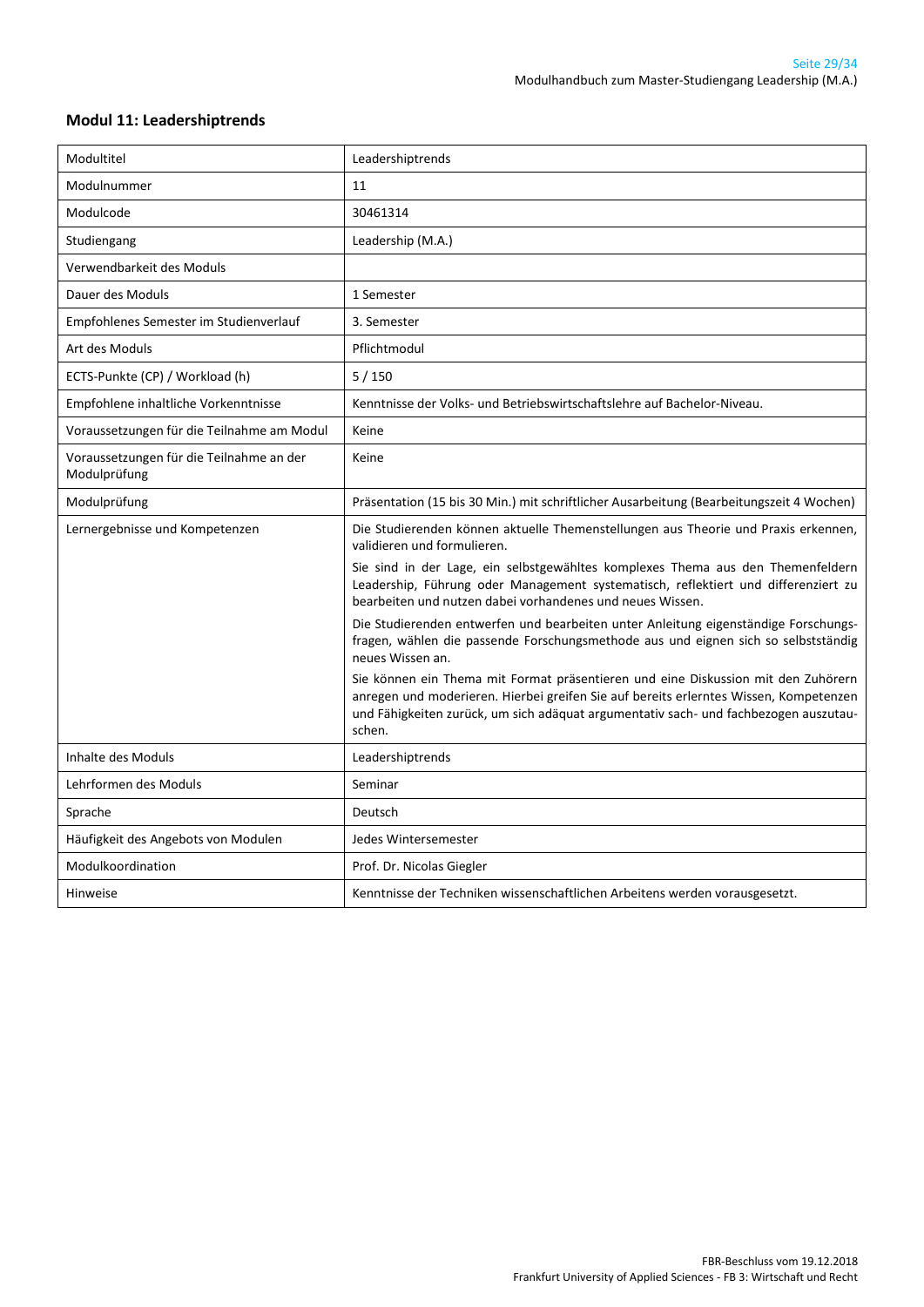#### **Unitbeschreibung zum Modul 11: Leadershiptrends**

| Name der Unit                                 | Leadershiptrends                                                                                                                                                                                                                                                                                                                                                                                                                                                                                                                     |
|-----------------------------------------------|--------------------------------------------------------------------------------------------------------------------------------------------------------------------------------------------------------------------------------------------------------------------------------------------------------------------------------------------------------------------------------------------------------------------------------------------------------------------------------------------------------------------------------------|
| Code                                          | 304614131                                                                                                                                                                                                                                                                                                                                                                                                                                                                                                                            |
| Name des Moduls                               | Leadershiptrends                                                                                                                                                                                                                                                                                                                                                                                                                                                                                                                     |
| Inhalte der Unit                              | Aktuelle Themenfelder der Führung, State of the Art Modelle im aktuellen<br>Führungshandeln, neueste Theorien des Leadership, Insbesondere Führungssstile;<br>Führungsverhalten; strategisches Personalmanagement; leistungsorientierte Entgelt-<br>systeme; modernes Arbeitszeitmanagement; aktuelle Formen der Personalbeurteilung;<br>Konzepte des Change Management; internationale Aspekte des Führungshandelns;<br>Führung;<br>virtuelle<br>Zusammenhang<br>zwischen<br>Führung,<br>Organisation<br>und<br>Personalwirtschaft. |
|                                               | Aktuelle Beispiele aus den letzten Semestern:<br>Neuroleadership, Social Media im Personalmanagement, Ökonomie ohne Wachstum,<br>Demokratische Führungskräftewahl - Wunschdenken<br>oder Zukunftsmodell,<br>Transparente Unternehmensführung - Auswirkungen von Gehaltstransparenz auf die<br>Effizienz von Unternehmen, Big Data für die Personalarbeit nutzen, Cultural Fit, Verteilte<br>Führung und Faktoren für Ihre erfolgreiche Einführung, Vertrauenskultur                                                                  |
| Lehrformen                                    | Seminar                                                                                                                                                                                                                                                                                                                                                                                                                                                                                                                              |
| SWS der Unit                                  | 2 SWS                                                                                                                                                                                                                                                                                                                                                                                                                                                                                                                                |
| Workload (h)                                  | 150                                                                                                                                                                                                                                                                                                                                                                                                                                                                                                                                  |
| Anteil der Präsenzzeit (h)                    | 30                                                                                                                                                                                                                                                                                                                                                                                                                                                                                                                                   |
| Anteil Prüfungszeit inkl. Vorbereitung (h)    | 30                                                                                                                                                                                                                                                                                                                                                                                                                                                                                                                                   |
| Anteil Selbststudium (h)                      | 90                                                                                                                                                                                                                                                                                                                                                                                                                                                                                                                                   |
| Anteil Praxiszeit (h)                         | $\mathbf 0$                                                                                                                                                                                                                                                                                                                                                                                                                                                                                                                          |
| Sprache der Unit                              | Deutsch                                                                                                                                                                                                                                                                                                                                                                                                                                                                                                                              |
| Lehrende/-r                                   | Prof. Dr. Nicolas Giegler                                                                                                                                                                                                                                                                                                                                                                                                                                                                                                            |
| Basis - Literatur                             | Aktuelle digitale Quellen, Konferenzberichte, Working papers.<br>Standardwerke des gewählten Fachgebietes in neuester Auflage.                                                                                                                                                                                                                                                                                                                                                                                                       |
| Art und Form des Leistungsnachweises der Unit |                                                                                                                                                                                                                                                                                                                                                                                                                                                                                                                                      |
| Bewertung des Leistungsnachweises der Unit    | Differenzierte Bewertung gemäß den Allgemeinen Bestimmungen für Prüfungsordnun-<br>gen mit den Abschlüssen Bachelor und Master der Frankfurt UAS                                                                                                                                                                                                                                                                                                                                                                                     |
| <b>Hinweise</b>                               | Keine                                                                                                                                                                                                                                                                                                                                                                                                                                                                                                                                |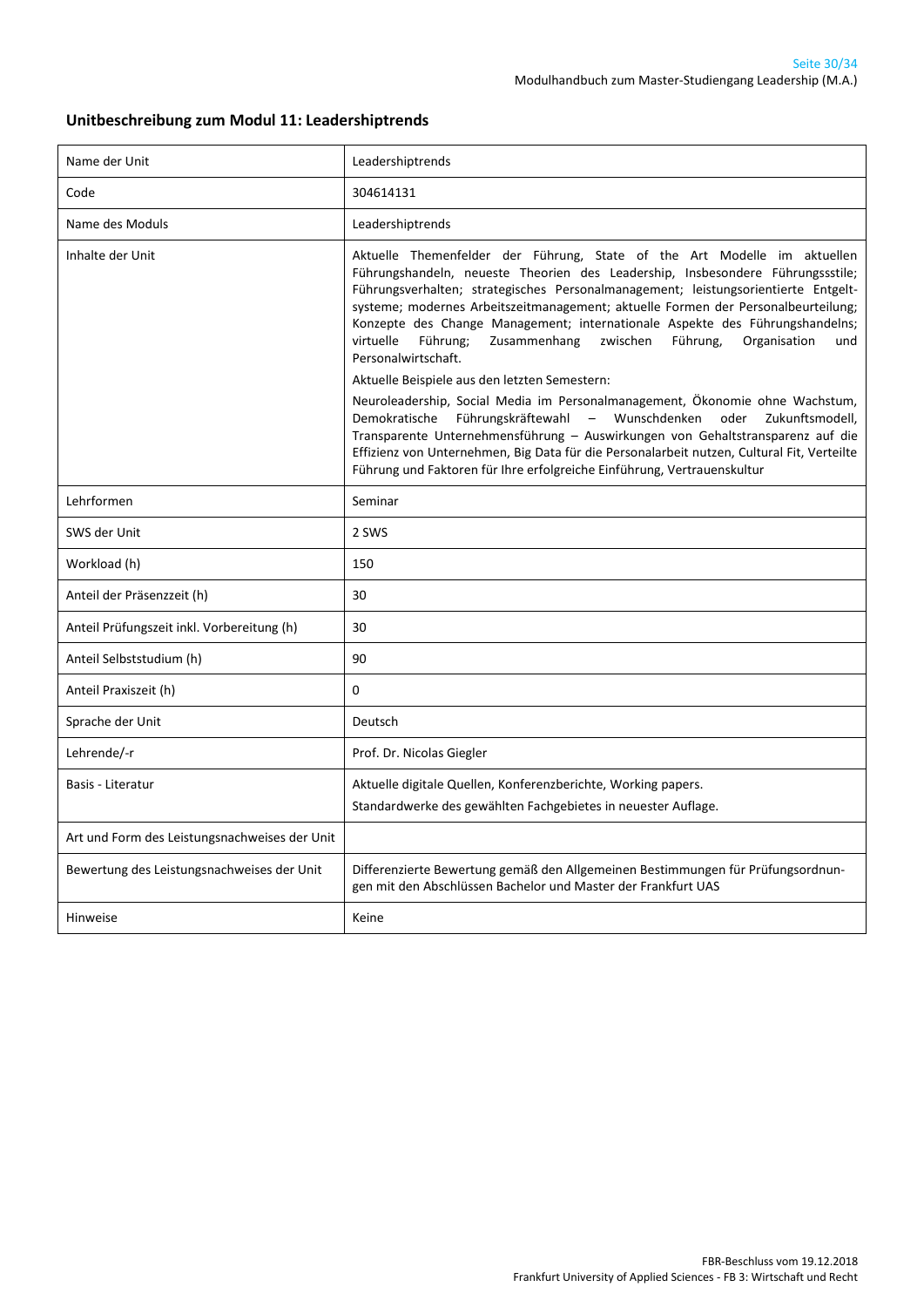| Modultitel                                               | Master-Arbeit mit Kolloquium                                                                                                                                                                                                |
|----------------------------------------------------------|-----------------------------------------------------------------------------------------------------------------------------------------------------------------------------------------------------------------------------|
| Modulnummer                                              | 12                                                                                                                                                                                                                          |
| Modulcode                                                | 304615                                                                                                                                                                                                                      |
| Studiengang                                              | Leadership (M.A.)                                                                                                                                                                                                           |
| Verwendbarkeit des Moduls                                |                                                                                                                                                                                                                             |
| Dauer des Moduls                                         | 1 Semester                                                                                                                                                                                                                  |
| Empfohlenes Semester im Studienverlauf                   | 3. Semester                                                                                                                                                                                                                 |
| Art des Moduls                                           | Pflichtmodul                                                                                                                                                                                                                |
| ECTS-Punkte (CP) / Workload (h)                          | 25 / 750                                                                                                                                                                                                                    |
| Empfohlene inhaltliche Vorkenntnisse                     | Keine                                                                                                                                                                                                                       |
| Voraussetzungen für die Teilnahme am Modul               | Mindestens 30 ECTS-Punkte                                                                                                                                                                                                   |
| Voraussetzungen für die Teilnahme an der<br>Modulprüfung | Mindestens 30 ECTS-Punkte                                                                                                                                                                                                   |
| Modulprüfung                                             | Master-Arbeit (Bearbeitungszeit 20 Wochen) mit Kolloquium (30 bis 45 Min.)                                                                                                                                                  |
| Lernergebnisse und Kompetenzen                           | Die Master-Arbeit ist eine betreute Abschlussarbeit, mit der die Fähigkeit nachgewiesen<br>wird, innerhalb einer vorgegebenen Frist, wissenschaftliche Methoden selbständig<br>anzuwenden.                                  |
|                                                          | Die Studierenden generieren auf der Grundlage von vertieftem und/oder spezialisiertem<br>Wissen, insbesondere im Bereich Leadership, Problemlösungen auch in neuen und<br>unbekannten Themenfeldern.                        |
|                                                          | Die Studierenden finden eigene Forschungethemen und wählen geeignete Wege der<br>Operationalisierung und begründen diese. Die Ergebnisse relfektieren sie kritisch und<br>weisen dabei auf noch offene Fragestellungen hin. |
|                                                          | Die Master-Arbeit ist in Schriftform vorzulegen.                                                                                                                                                                            |
| Inhalte des Moduls                                       | Master-Arbeit mit Kolloquium                                                                                                                                                                                                |
| Lehrformen des Moduls                                    |                                                                                                                                                                                                                             |
| Sprache                                                  | Deutsch                                                                                                                                                                                                                     |
| Häufigkeit des Angebots von Modulen                      | Jedes Semester                                                                                                                                                                                                              |
| Modulkoordination                                        | Prof. Dr. Nicolas Giegler                                                                                                                                                                                                   |
| <b>Hinweise</b>                                          | Keine                                                                                                                                                                                                                       |

#### <span id="page-30-0"></span>**Modul 12: Master-Arbeit mit Kolloquium**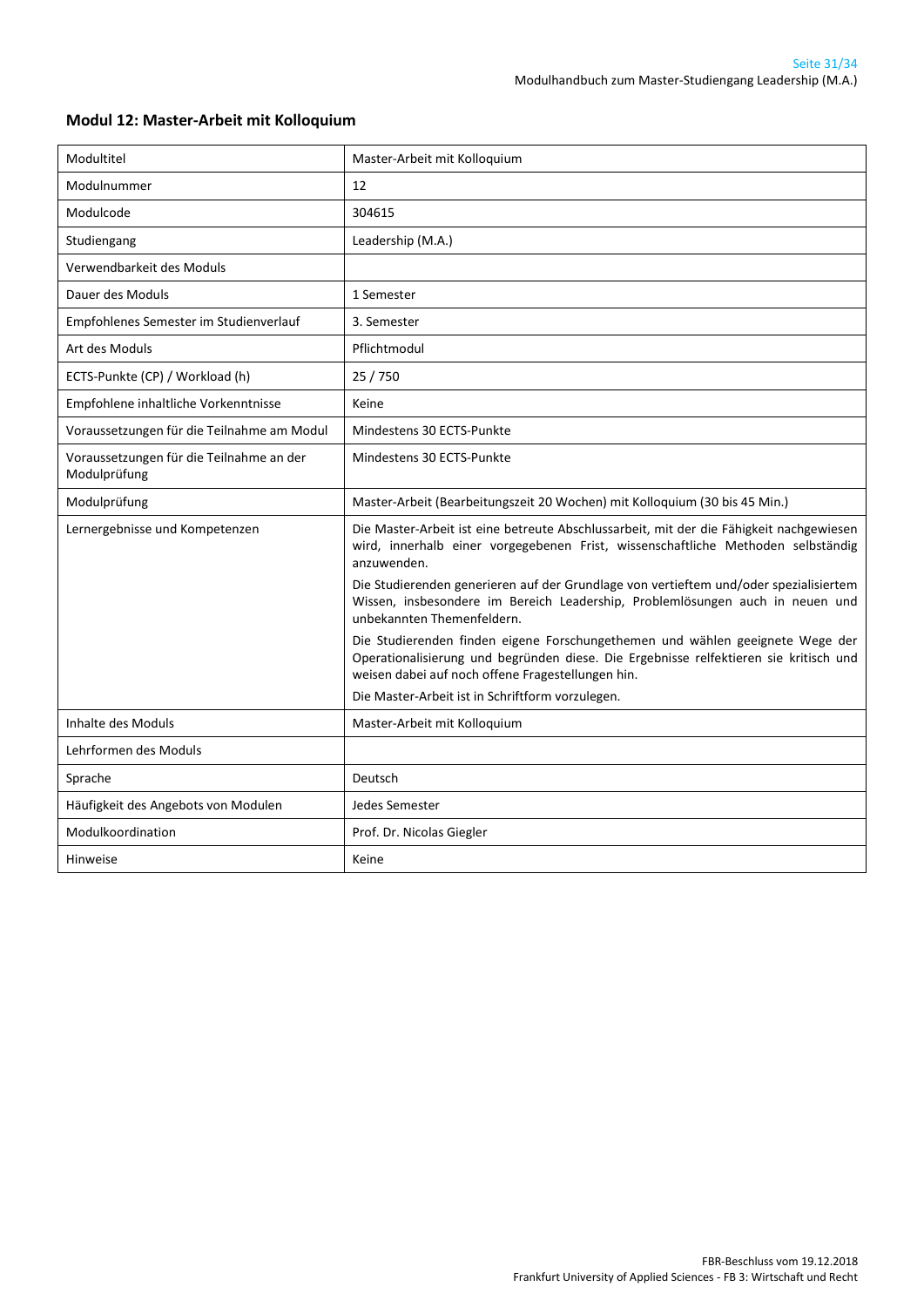#### **Unitbeschreibung zum Modul 12: Master-Arbeit mit Kolloquium**

| Name der Unit                                    | Master-Arbeit mit Kolloquium                                                                                                                     |
|--------------------------------------------------|--------------------------------------------------------------------------------------------------------------------------------------------------|
| Code                                             |                                                                                                                                                  |
| Name des Moduls                                  | Master-Arbeit mit Kolloquium                                                                                                                     |
| Inhalte der Unit                                 | Abhängig vom individuellen Thema der Master-Arbeit                                                                                               |
| Lehrformen                                       | Selbständiges Arbeiten                                                                                                                           |
| SWS der Unit                                     |                                                                                                                                                  |
| Workload (h)                                     | 750                                                                                                                                              |
| Anteil der Präsenzzeit (h)                       | 0                                                                                                                                                |
| Anteil Prüfungszeit inkl. Vorbereitung (h)       | 720 (Erstellen der Abschlussarbeit)<br>30 (Kolloquiumsvorbereitung)                                                                              |
| Anteil Selbststudium (h)                         | siehe Anteil Prüfungszeit                                                                                                                        |
| Anteil Praxiszeit (h)                            | 0                                                                                                                                                |
| Sprache der Unit                                 |                                                                                                                                                  |
| Lehrende/-r                                      | Prüfungsberechtigte des Fachbereichs                                                                                                             |
| Basis - Literatur                                |                                                                                                                                                  |
| Art und Form des Leistungsnachweises der<br>Unit |                                                                                                                                                  |
| Bewertung des Leistungsnachweises der Unit       | Differenzierte Bewertung gemäß den Allgemeinen Bestimmungen für Prüfungsordnun-<br>gen mit den Abschlüssen Bachelor und Master der Frankfurt UAS |
| Hinweise                                         | Keine                                                                                                                                            |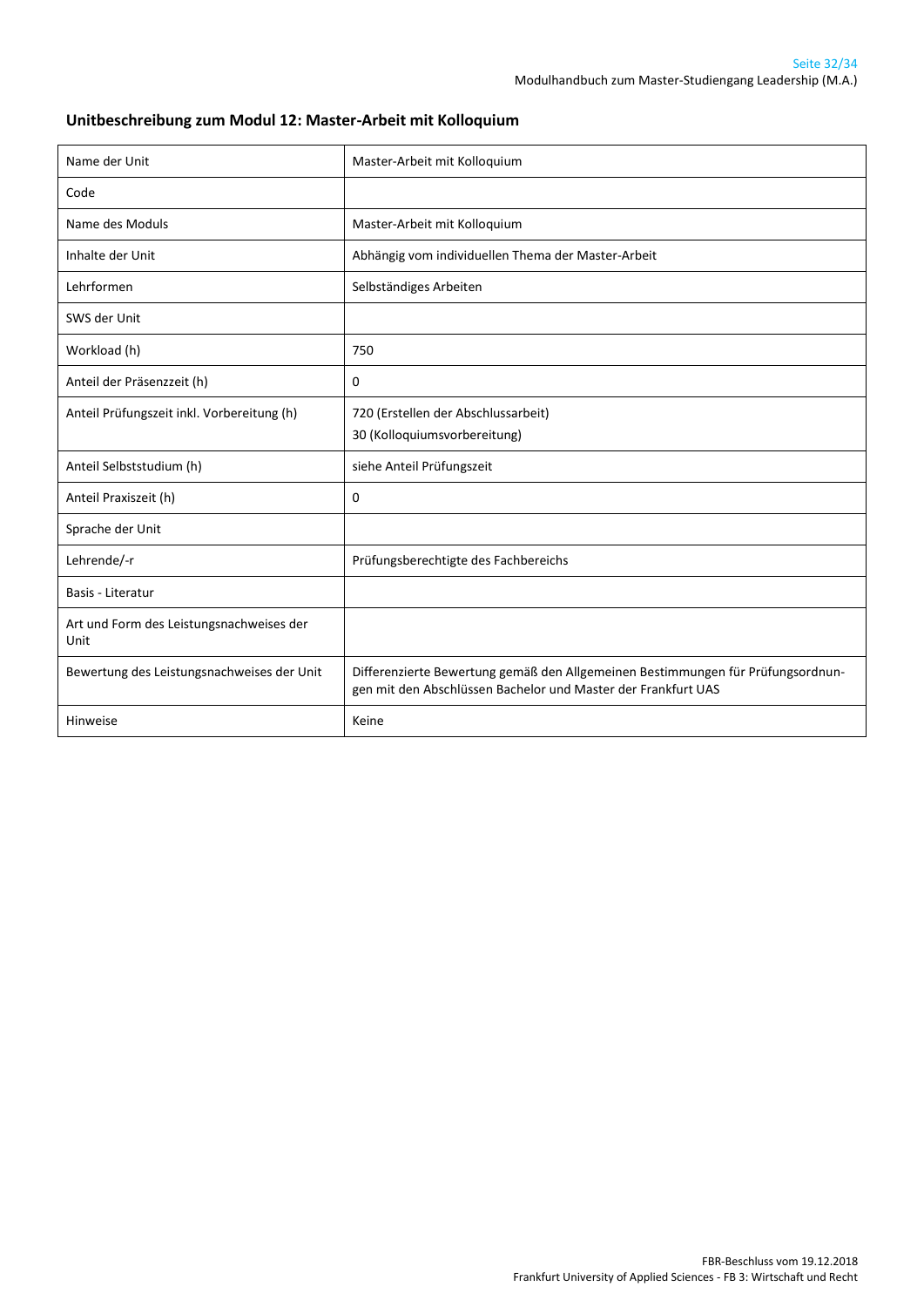| Modultitel                                               | Praxis-Transfer-Projekt                                                                                                                                                                                                                                                                                                                                                                        |
|----------------------------------------------------------|------------------------------------------------------------------------------------------------------------------------------------------------------------------------------------------------------------------------------------------------------------------------------------------------------------------------------------------------------------------------------------------------|
| Modulnummer                                              | 13                                                                                                                                                                                                                                                                                                                                                                                             |
| Modulcode                                                | 30461316                                                                                                                                                                                                                                                                                                                                                                                       |
| Studiengang                                              | Leadership (M.A.)                                                                                                                                                                                                                                                                                                                                                                              |
| Verwendbarkeit des Moduls                                | Strategisches Informationsmanagement (M.Sc.)                                                                                                                                                                                                                                                                                                                                                   |
| Dauer des Moduls                                         | 1 Semester                                                                                                                                                                                                                                                                                                                                                                                     |
| Empfohlenes Semester im Studienverlauf                   |                                                                                                                                                                                                                                                                                                                                                                                                |
| Art des Moduls                                           | Zusatzmodul                                                                                                                                                                                                                                                                                                                                                                                    |
| ECTS-Punkte (CP) / Workload (h)                          | 30 / 900                                                                                                                                                                                                                                                                                                                                                                                       |
| Empfohlene inhaltliche Vorkenntnisse                     | Keine                                                                                                                                                                                                                                                                                                                                                                                          |
| Voraussetzungen für die Teilnahme am Modul               | Keine                                                                                                                                                                                                                                                                                                                                                                                          |
| Voraussetzungen für die Teilnahme an der<br>Modulprüfung | Keine                                                                                                                                                                                                                                                                                                                                                                                          |
| Modulprüfung                                             | Praxis-Transfer-Bericht (Bearbeitungszeit 20 Wochen) mit Präsentation (20 bis 45 Min.)                                                                                                                                                                                                                                                                                                         |
| Lernergebnisse und Kompetenzen                           | Die Studierenden sind in der Lage, die im bisherigen Studium erworbenen Fach- und<br>Methodenkompetenzen anhand bisheriger oder aktueller Tätigkeiten anzuwenden und<br>zu reflektieren. Sie können Beispiele aus der Berufspraxis vor dem Hintergrund der im<br>Studium erlernten theoretischen Inhalte diskutieren und die wechselseitige Relevanz der<br>Inhalte und Methoden reflektieren. |
|                                                          | Sie können aktuelle praxisrelevante und theoretische Entwicklungen erkennen, analysie-<br>ren und in das jeweilige Praxisfeld einordnen sowie wissenschaftliche Methodenkompe-<br>tenz auf ein Praxisgebiet übertragen.                                                                                                                                                                        |
|                                                          | Sie sind im Stande, eigene Überlegungen und Vorgehensweisen zu reflektieren und diese<br>kritisch zu hinterfragen. Die Studierenden sind in der Lage, sich selbständig und eigen-<br>verantwortlich neue Kenntnisse anzueignen und sich selbstkritisch mit Ihrem eigenen<br>Lernfortschritt auseinanderzusetzen.                                                                               |
| Inhalte des Moduls                                       | Praxis-Transfer-Projekt                                                                                                                                                                                                                                                                                                                                                                        |
| Lehrformen des Moduls                                    | Projekt                                                                                                                                                                                                                                                                                                                                                                                        |
| Sprache                                                  | Deutsch                                                                                                                                                                                                                                                                                                                                                                                        |
| Häufigkeit des Angebots von Modulen                      | Jedes Wintersemester                                                                                                                                                                                                                                                                                                                                                                           |
| Modulkoordination                                        | Prof. Dr. Nicolas Giegler, Prof. Dr. Swen Schneider                                                                                                                                                                                                                                                                                                                                            |
| Hinweise                                                 | Kontakte in die berufliche Praxis sind hilfreich.                                                                                                                                                                                                                                                                                                                                              |

#### <span id="page-32-0"></span>**Zusatzmodul 13: Praxis-Transfer-Projekt**